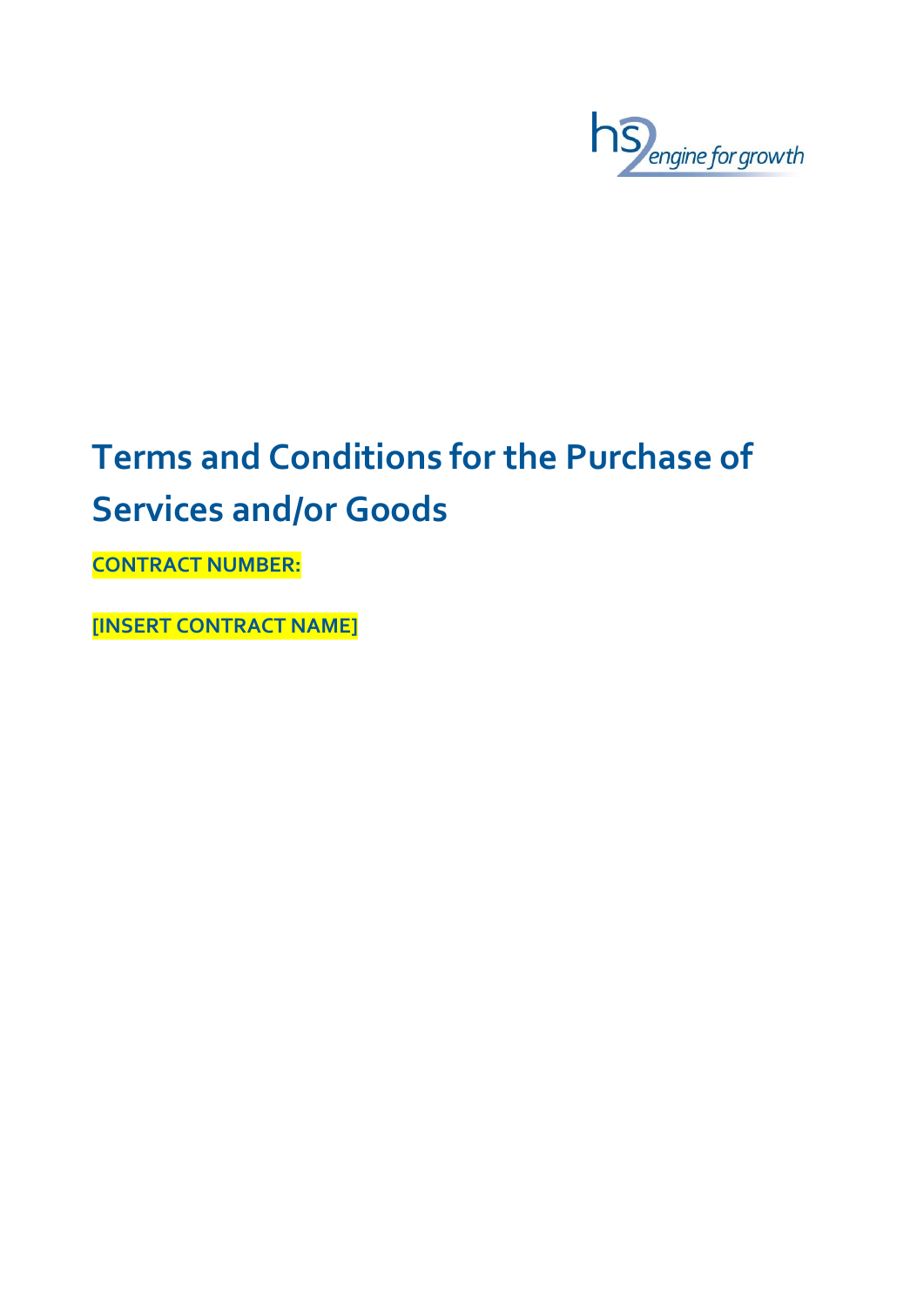**INSERT CONTRACT NAME**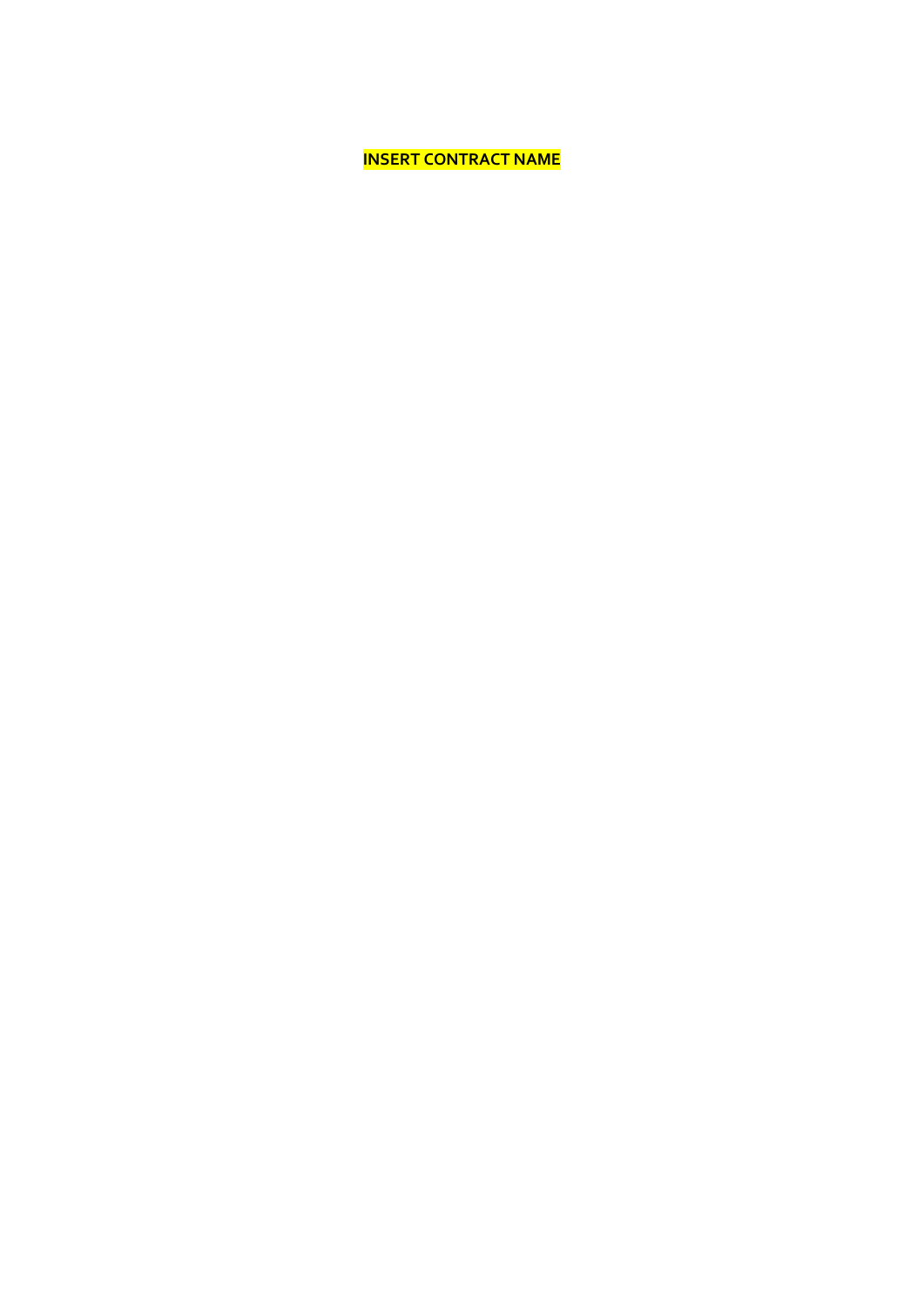# **SECTION ONE - SPECIAL CONDITIONS**

#### **THIS CONTRACT** is dated [DATE ONLY WHEN BOTH PARTIES HAVE SIGNED]

#### **BETWEEN**:

- (1) **High Speed Two (HS2) Limited**, (company number 06791686) whose registered office is at One Canada Square, London E14 5AB (the "**Employer**"); and
- (2) **[SUPPLIER NAME]**, Company Registration Number [NUMBER], whose registered office is at [REGISTERED OFFICE ADDRESS] (the "**Supplier**").

#### **OPERATIVE PROVISIONS**

- 1. The Contract shall be deemed to incorporate and be read as comprising, as if they were set out herein:
	- 1.1. Section One Special Conditions (including the Contract Details, Pricing Schedule and Annexures attached) ("**Special Conditions**"); and
	- 1.2. Section Two Standard Terms and Conditions of Purchase ("**Standard Conditions**")

If there is any inconsistency between the Special Conditions and the Standard Conditions, the Special Conditions shall take precedence.

- 2. In accordance with the provisions of the Contract, the Supplier shall provide the Services and/or the Goods and the Employer will pay the Price (as defined in the Standard Conditions).
- 3. The Contract constitutes the entire agreement between the parties and supersedes any prior agreement or arrangement in respect of its subject matter and neither party has entered into the Contract in reliance upon, and it will have no remedy in respect of, any misrepresentation, representation or statement which is not expressly set out in the Contract. Nothing in this clause will be interpreted or construed as limiting or excluding the liability of any person for fraud or fraudulent misrepresentation.
- 4. This Contract may be executed in any number of counterparts, each of which shall constitute an original.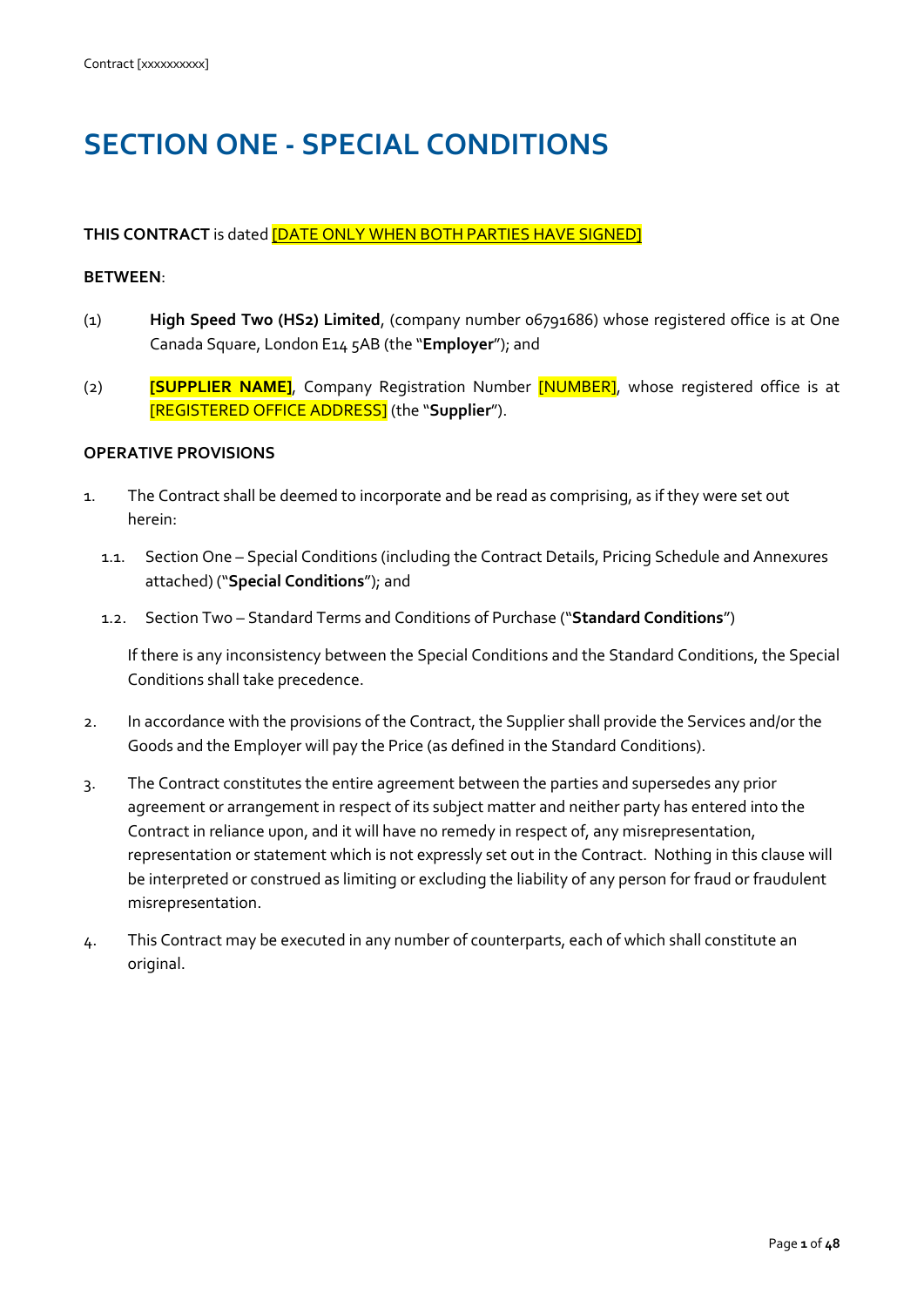**SIGNED BY** the duly authorised representatives of the parties on the date stated above.

| Signed                              |  |
|-------------------------------------|--|
| duly authorised to sign for         |  |
| and on behalf of                    |  |
| <b>HIGH SPEED TWO (HS2) LIMITED</b> |  |

Name:

Position:

| <b>[SUPPLIER NAME]</b>      |  |
|-----------------------------|--|
| and on behalf of            |  |
| duly authorised to sign for |  |
| Signed                      |  |

Name:

Position: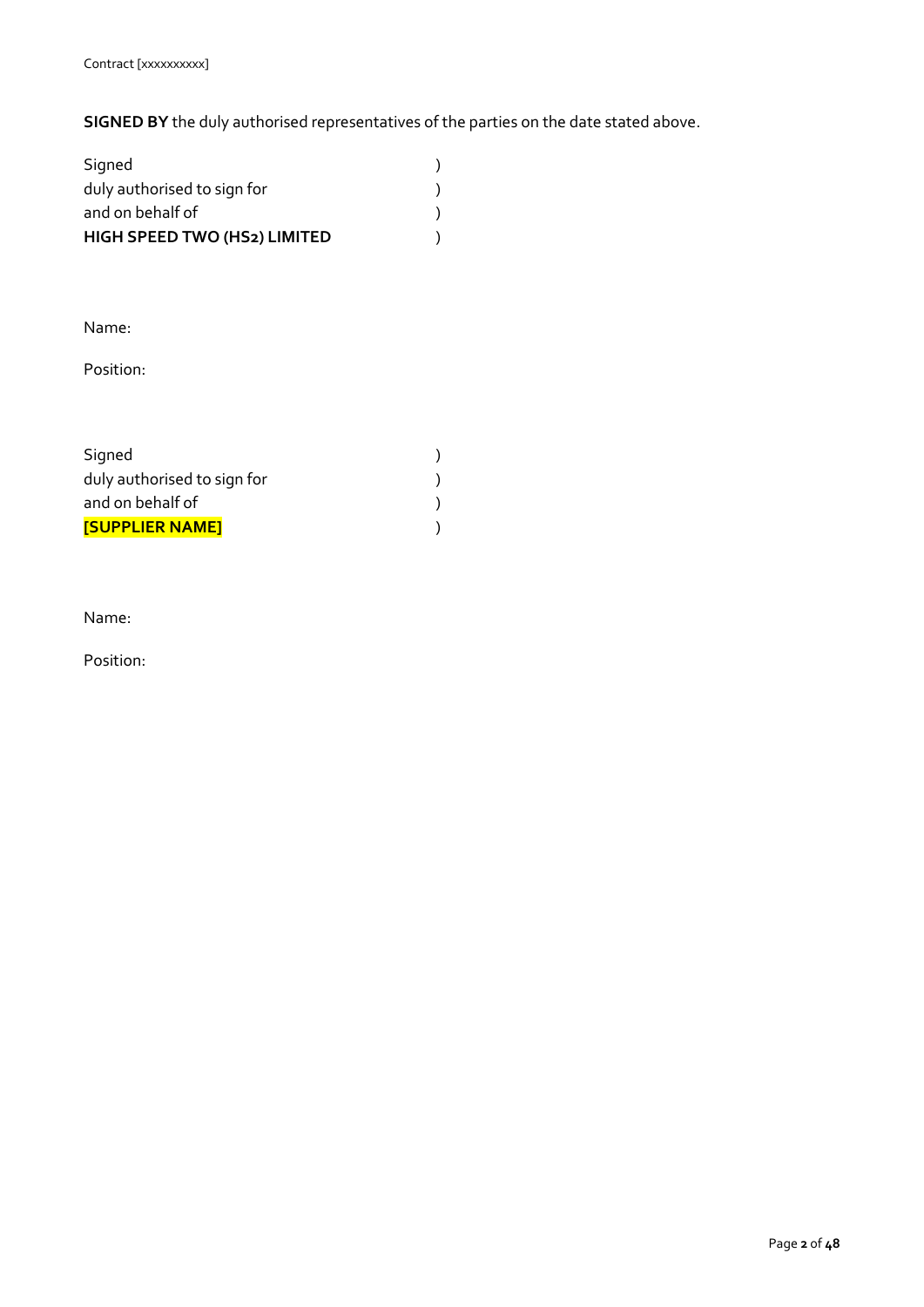# **CONTRACT DETAILS**

| <b>Contract Number</b>             |                                                                                                                                                                                                                                                                                                                                                                                                                                                                                                                                                                                                                                                                                                                                                              |
|------------------------------------|--------------------------------------------------------------------------------------------------------------------------------------------------------------------------------------------------------------------------------------------------------------------------------------------------------------------------------------------------------------------------------------------------------------------------------------------------------------------------------------------------------------------------------------------------------------------------------------------------------------------------------------------------------------------------------------------------------------------------------------------------------------|
| <b>Description of the Services</b> | of<br>Implementation<br>audit<br>transport<br>model<br>development and model analysis                                                                                                                                                                                                                                                                                                                                                                                                                                                                                                                                                                                                                                                                        |
|                                    | The PLANET Framework Model (PFM) is designed,<br>maintained and used to forecast the impact on<br>demand, revenue and benefits of rail schemes such as<br>HS2. It is based on a model originally developed by the<br>Strategic Rail Authority to support their high speed<br>line study in 2001 but since then the model has been<br>extensively developed, fully re-estimated<br>and<br>updated by HS2 Ltd.                                                                                                                                                                                                                                                                                                                                                 |
|                                    | The model is subject to regular updates of inputs and<br>development of methodology to support internal and<br>published demand and economic analysis. Recent<br>model development requirements have included<br>updates to base demand matrices, the "do-minimum"<br>train service specifications, and a number of<br>enhancements to the methodologies and processes<br>involved in creating and maintaining the model.                                                                                                                                                                                                                                                                                                                                    |
|                                    | Model development and day to day model use risks<br>introducing human error or corruption of calculations.<br>Incorrect or weak modelling could undermine both<br>HS2 Ltd's reputation and support for the project. HS2<br>Ltd has therefore established a multi-layered quality<br>assurance (QA) regime to ensure our models and<br>analysis are evidence based, transparent, results are<br>understood and there are no material errors. Model<br>audit to verify the implementation of model<br>development and analysis is in line with the<br>documented method and inputs is a key part of our<br>QA regime and helps to ensure we comply with DfT's<br>QA guidance, "Strength in Numbers."<br>The need for these services is anticipated to continue |
|                                    | until approval of the Phase 2 Hybrid Bill, towards the<br>end of the current Parliament.                                                                                                                                                                                                                                                                                                                                                                                                                                                                                                                                                                                                                                                                     |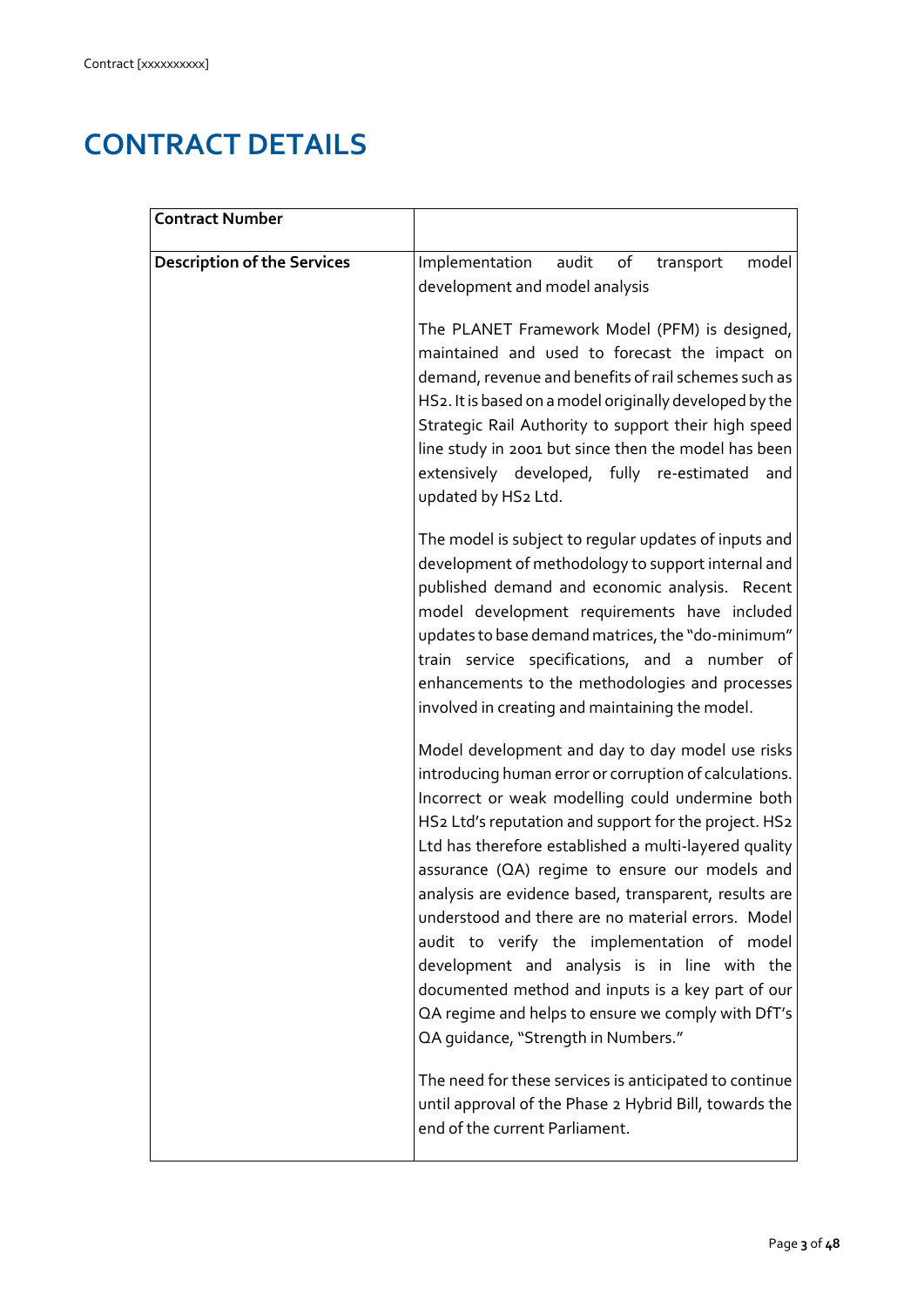|                                         | The development of PFM may range from                                                                                                                                                                                                                                      |
|-----------------------------------------|----------------------------------------------------------------------------------------------------------------------------------------------------------------------------------------------------------------------------------------------------------------------------|
|                                         | redesigning the architecture of the model, to more                                                                                                                                                                                                                         |
|                                         | detailed and tailored data outputs that can be used by<br>a wider variety of analytical stakeholders.                                                                                                                                                                      |
|                                         |                                                                                                                                                                                                                                                                            |
|                                         | Known requirements for the transport model analysis                                                                                                                                                                                                                        |
|                                         | contract will include:                                                                                                                                                                                                                                                     |
|                                         | Producing the HS2 Economic Case for both<br>a.<br>phase 1 and phase 2 (a and b);                                                                                                                                                                                           |
|                                         | Informing the Strategic Case for HS2 by<br>b.<br>undertaking economic<br>analysis of<br>strategic<br>alternatives and informing how classic line services<br>might be re-specified with HS2;                                                                               |
|                                         | HS2 Ltd route refinement work for phase 1<br>c.<br>and phase 2 by assessing the economic impact of<br>different services, stations or routes; and                                                                                                                          |
|                                         | Input into the Commercial and Financial<br>d.<br>Cases for HS2, Northern Powerhouse Rail and<br>improving analysis of impacts in Scotland.                                                                                                                                 |
|                                         | As HS2 Ltd's forecasting and modelling evolves, HS2<br>Ltd may wish to explore forecasting models other<br>than PFM, therefore this contract should not limit<br>itself to audit of PFM even though this would be the<br>primary focus of the work over the next 1-2 years |
|                                         | Day to day delivery of the audit contract will be<br>managed by using the AGILE methodology, which has<br>proven itself as an effective approach to delivering<br>small and large scale structural enhancements to the<br>PFM.                                             |
| <b>Description of the Goods</b>         | Not Applicable                                                                                                                                                                                                                                                             |
| <b>Price</b>                            | Please refer to attached Pricing Schedule                                                                                                                                                                                                                                  |
| <b>Performance Date(s) for Services</b> | 1st [June / July] 2016 to 31st March 2020                                                                                                                                                                                                                                  |
| <b>Delivery Date(s) for Goods</b>       | Not Applicable                                                                                                                                                                                                                                                             |
| <b>Supplier Representative</b>          |                                                                                                                                                                                                                                                                            |
| <b>Commencement Date</b>                | 1 <sup>st</sup> [June / July] 2016                                                                                                                                                                                                                                         |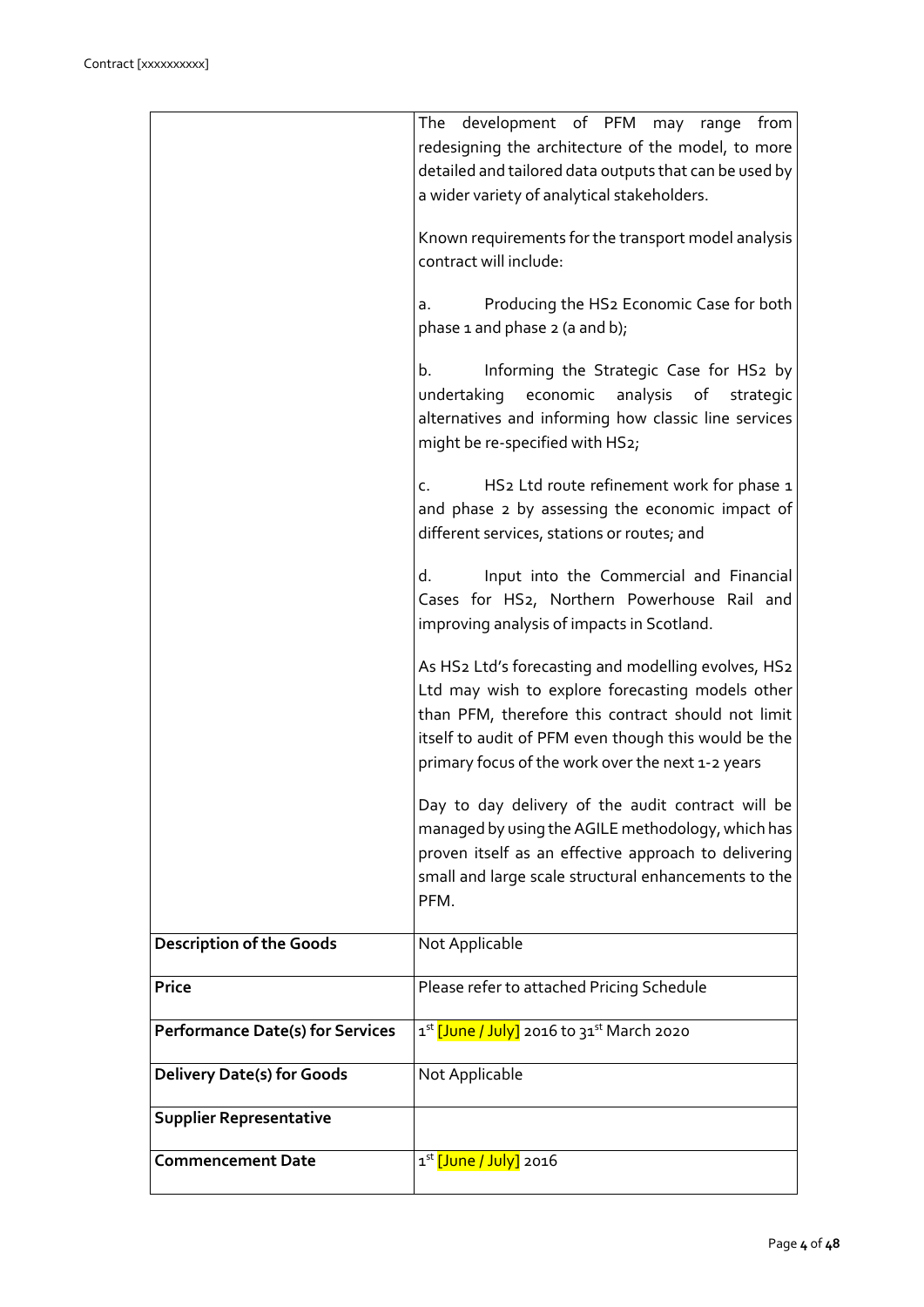| <b>Contract End Date</b>              | 31 <sup>st</sup> March 2020              |                                                                                                            |
|---------------------------------------|------------------------------------------|------------------------------------------------------------------------------------------------------------|
| <b>Contract Manager</b>               | [TBC]                                    |                                                                                                            |
| <b>Employer's Representative</b>      | [TBC]                                    |                                                                                                            |
| <b>Key Personnel</b>                  | [TBC]                                    |                                                                                                            |
| <b>Supplier's Limit of Liability</b>  | Contract                                 | Subject to Condition 25.2 of the Standard Conditions,<br>125% of the total Price paid or payable under the |
| <b>Supplier Insurances and Levels</b> | Employer's<br>Liability Not<br>Insurance | than<br>the<br>less<br>statutory minimum<br>per<br>occurrence for each and<br>every claim.                 |
|                                       | <b>Public Liability Insurance</b>        | Not less than five million<br>pounds (£5,000,000) per<br>occurrence for each and<br>every claim.           |
|                                       | Professional<br>Insurance                | Indemnity Not less than five million<br>pounds (£5,000,000) in<br>respect of each and every<br>claim.      |
| Place(s) of work                      | [TBC]                                    |                                                                                                            |

# **1 Contract term and termination**

The Contract shall commence on the Commencement Date and shall continue until the Contract End Date unless and until terminated earlier in accordance with the Standard Conditions.

# **2. Scope**

Please refer to Annex 1.

# **3. Deliverables and key milestone dates**

| Table 1 - Key Contract Milestones               |                              |
|-------------------------------------------------|------------------------------|
| <b>Contract Milestones</b>                      | <b>Indicative Timescales</b> |
| Contract Commencement Date / Handover Commences | 16 May 2016                  |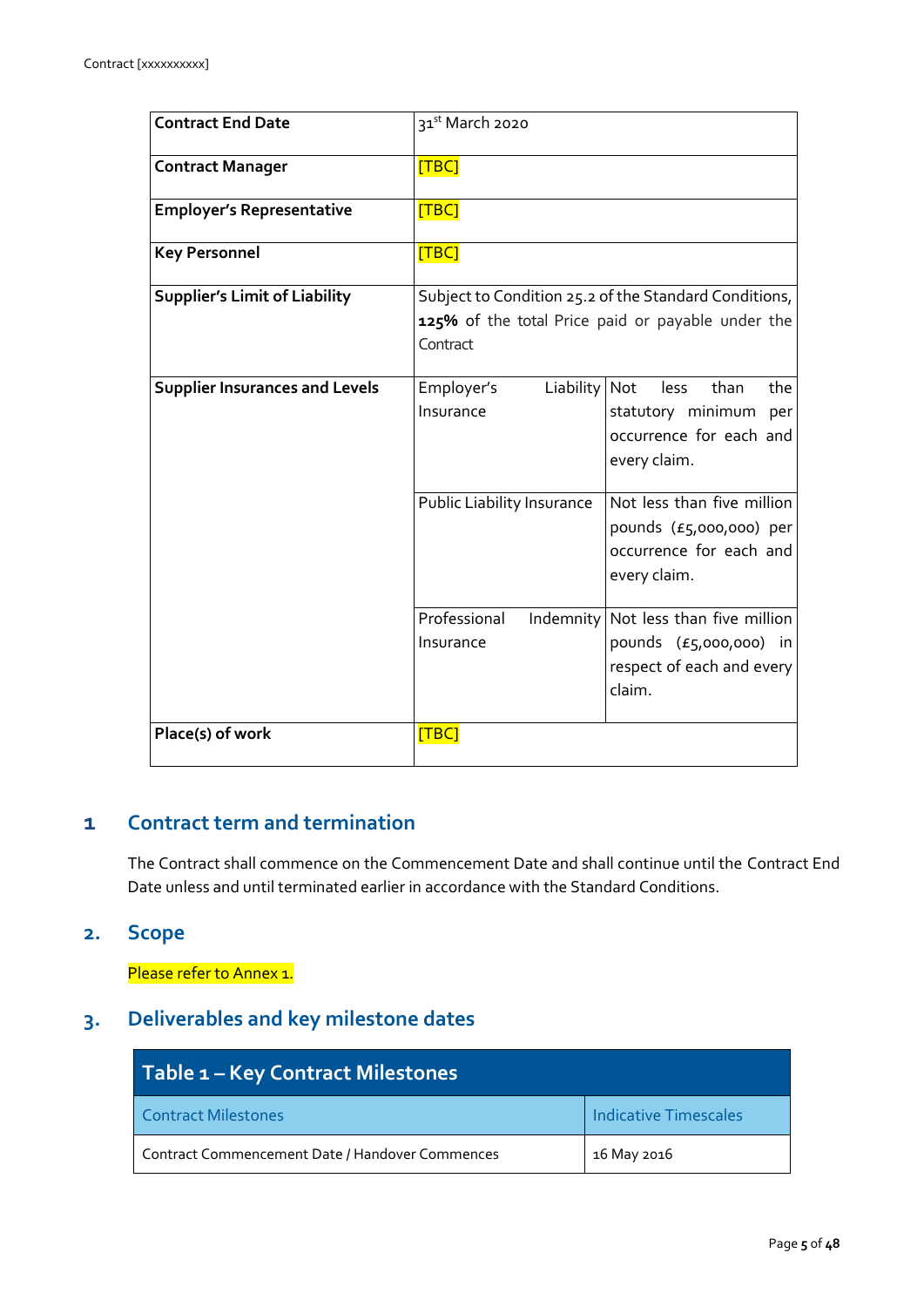| <b>Table 1 - Key Contract Milestones</b>       |                              |  |
|------------------------------------------------|------------------------------|--|
| <b>Contract Milestones</b>                     | <b>Indicative Timescales</b> |  |
| Current Contract Ends / Completion of Handover | 30 June 2016                 |  |
| Phase 2b (Strategic Outline Business Case)     | Autumn 2016                  |  |
| Phase 1 FBC (Full Business Case)               | Winter 2016                  |  |
| Phase 2a OBC (Outline Business Case)           | Autumn 2017                  |  |
| Phase 2b OBC (Outline Business Case)           | Autumn 2018                  |  |
| Phase 2a FBC (Full Business Case)              | Winter 2019                  |  |

3.1. Time for performance of the Services will be of the essence of the Contract.

# **4. Management information (detail and frequency)**

Please refer to Annex 2.

# **5. Performance review**

Please refer to Annex 3.

# **6. Additional procedures**

Not Applicable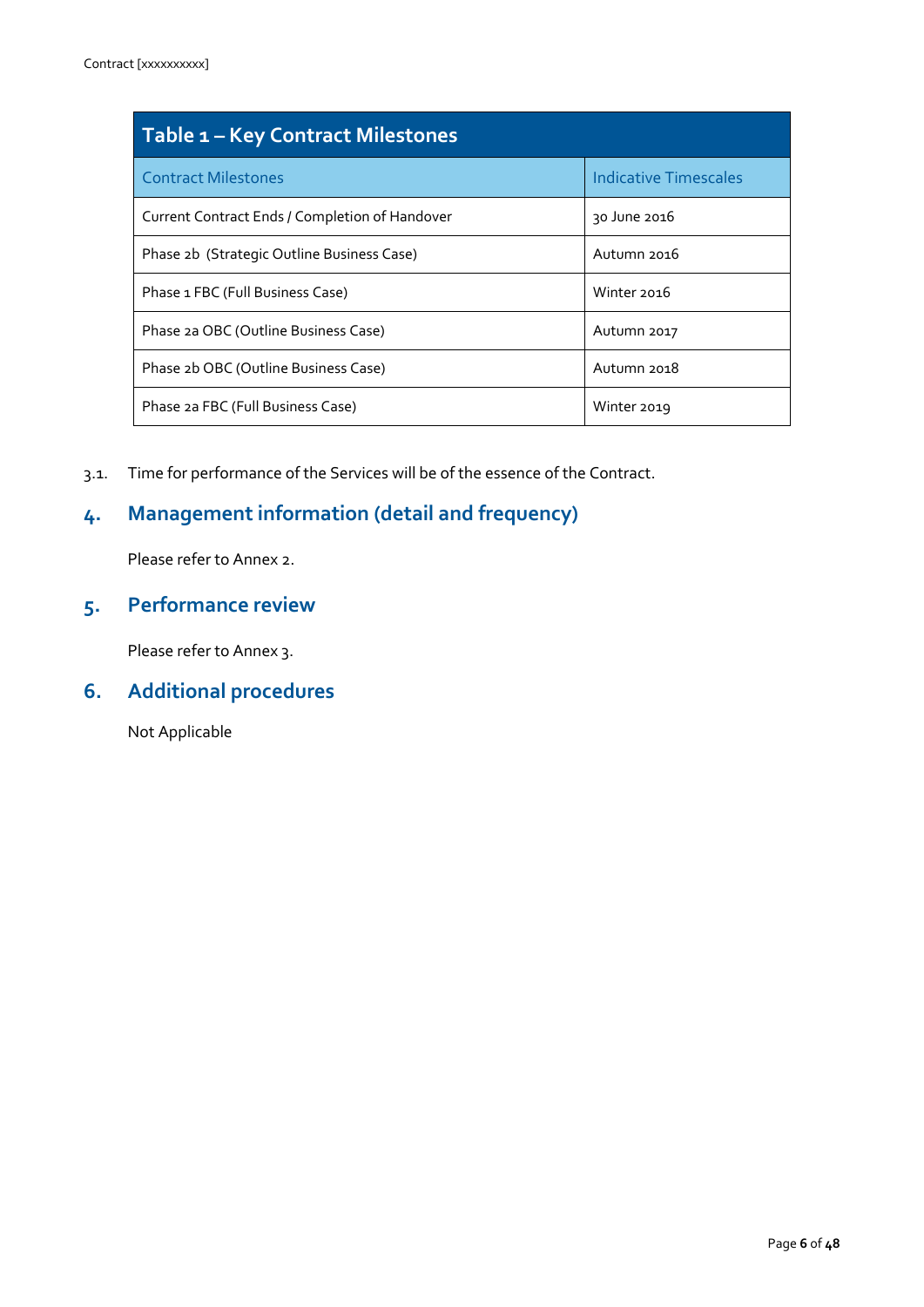# **Pricing schedule**

#### **1 Price/rates**

[INSERT FULL DETAILS OF THE AGREED PRICE, THE METHOD FOR CALCULATING DAY RATES ETC]

All prices are exclusive of VAT.

Where day rates are provided, a working day is defined as 8 hours.

#### **2. Expenses**

Expenses permitted in accordance with the "Contract Expense Policy", a copy of which has been made available as Appendix C of the ITT.

# **3. Timing/frequency of invoices**

Monthly, supported by approved timesheets.

## **4. Special payment terms**

Net monthly account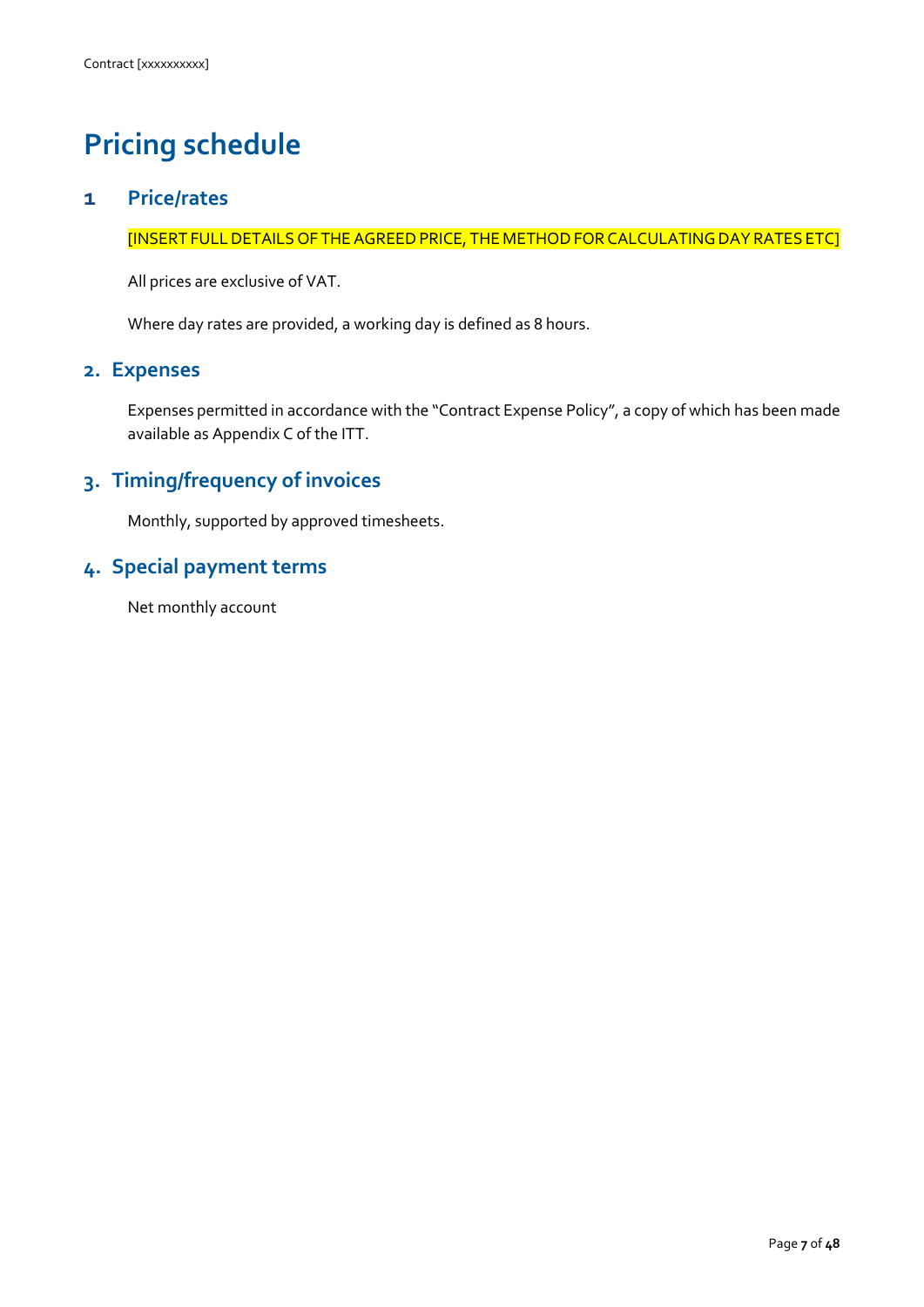# **ANNEX 1**

# **1 Requirements**

#### **Audit objective**

- 1.1 It HS2 Ltd wishes to appoint a supplier to be the independent auditor of HS2 Ltd transport models and analysis.
- 1.2 The objective of the independent model audit is to provide HS2 Ltd and HS2 stakeholders with evidence and assurance, that is, "audit sign-off", confirming the implementation and use of transport models is accurate and consistent with the documented modelling and appraisal methodology. Much of the audit will concern new development and use of PFM for HS2 analysis.
- 1.3 Conflicts of interest that might prevent an independent audit must be avoided. Please detail any work undertaken by your organisation or team members for which there could be a possible conflict of interest or a perception of this. HS2 Ltd retains the right to take its own view.
- 1.4 Measures of a successful audit project will include:
	- effective communications, proactive and collaborative working with HS2 Ltd, the model developer contractor and the model analysis contractor in time to allow for corrections to be implemented in advance of key project milestones;
	- robustness of audit advice over time and identification of "hidden" issues, e.g., an aspect of model development that has been overlooked;
	- the auditor will "sign-off" that the model's agreed method has been accurately implemented and confirm that the model documentation is in line with agreed standards for transport modelling, appraisal and decision making;

#### **Scope**

- 1.5 The scope of the audit will include:
	- the implementation of new development of PFM from the commencement of the contract;
	- the extraction of data or model inputs from third-party data sources and their implementation within PFM. Auditing the data sources themselves is out of scope;
	- changes to the computer code linking all models within the PLANET framework developed by HS2 Ltd;
	- the use of PFM to produce analysis; and,
	- other HS2 Ltd transport models and analysis, e.g., for commercial analysis.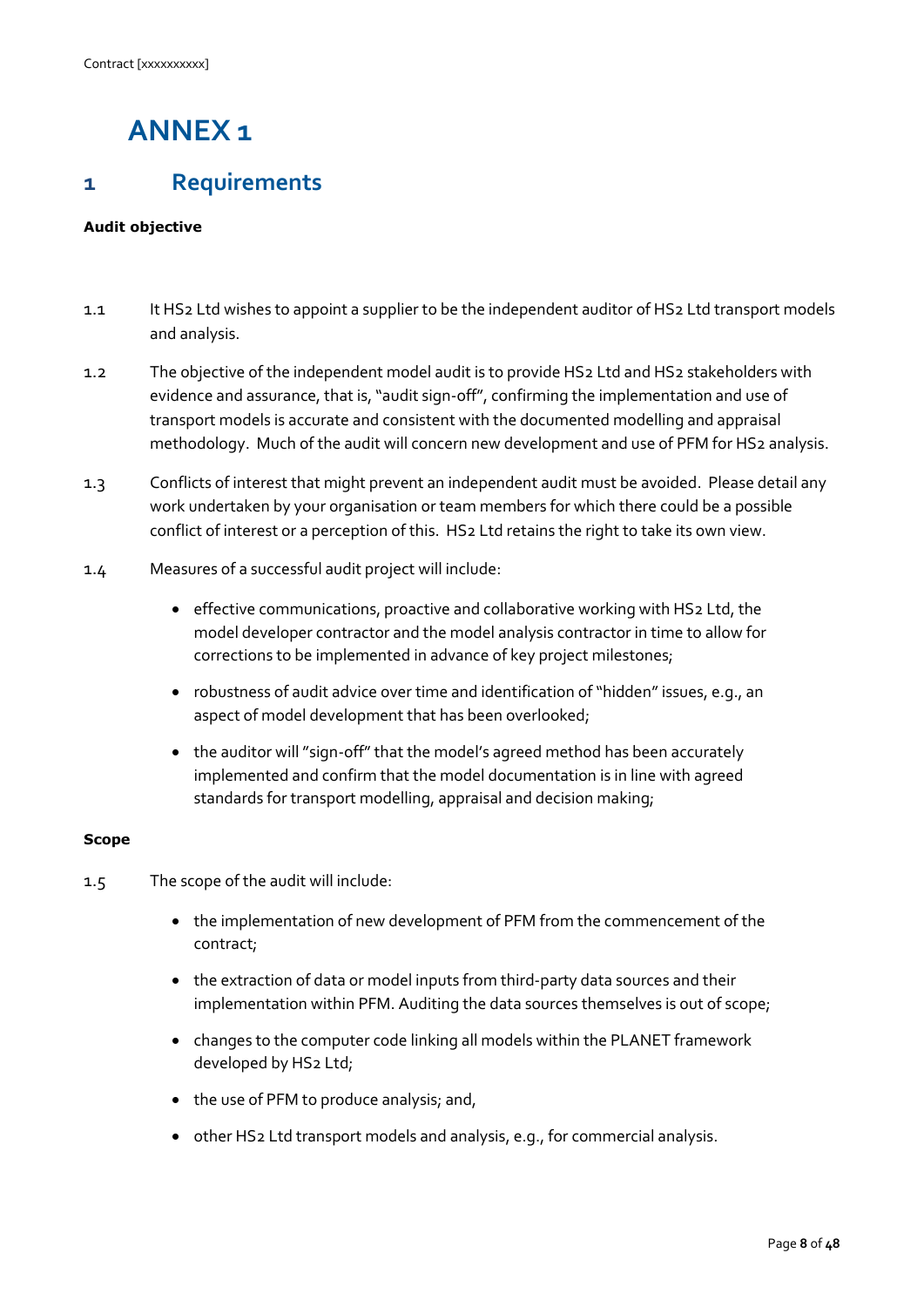- 1.6 Parts of PFM are out of scope if they have already been independently audited. This would generally include all model development up to and including PFMv6.
- 1.7 The audit supplier will not be asked to peer review the documented method underlying any model or analysis. However, the auditor will have to beware that while the documented method is implemented but there may yet be an error in the documentation.

#### **Audit tasks**

- 1.8 The audit could include, but is not limited to, the following tasks.
	- Verify the implementation of the model and input data are consistent with the documented method.
	- Confirm that model and analysis is consistent with Department for Transport Analysis Guidance (WebTAG), or other relevant guidance and that any divergence is documented by HS2 Ltd.
	- Systematic, bottom-up review of spreadsheets, programs and software code at a micro level to confirm that the model processes and results are correct and error free.
	- Confirm that the transport models' base and future year matrices, transport networks and growth forecasts are consistent with the stated methodology and original sources and are implemented correctly and consistently.
	- Confirm that model outputs are consistent with model methodology and model inputs.
	- Confirm that results can be relied upon for policy decisions.
	- Replication of the results of full model runs.
	- Discovery of unintended omissions within a sub-model or inconsistent application of a change in different parts of the framework.
- 1.9 Currently specific tasks and deliverables required under each of these headings are not fully defined. They will be defined during the course of the contract in accordance with the project management process detailed in the 'Approach to Working' section.
- 1.10 Some indicative substantial model enhancements that would be the subject of implementation audit are listed below. The list is not an exhaustive one, and there may be other substantive work required.
	- Optimise the structure of the model move to an integrated model approach fully combining all of the component models instead of the combination of long distance and regional models that exists at present.
	- Greater use of automation and use of databases in the model to reduce manual errors in model specification and appraisal calculations.
	- Use innovative or alternative sources of data provided by the Client (eg. mobile phone data) to enhance/validate base demand matrices.
- 1.11 In order to audit these developments, we would expect the supplier to have expertise in relevant skills including: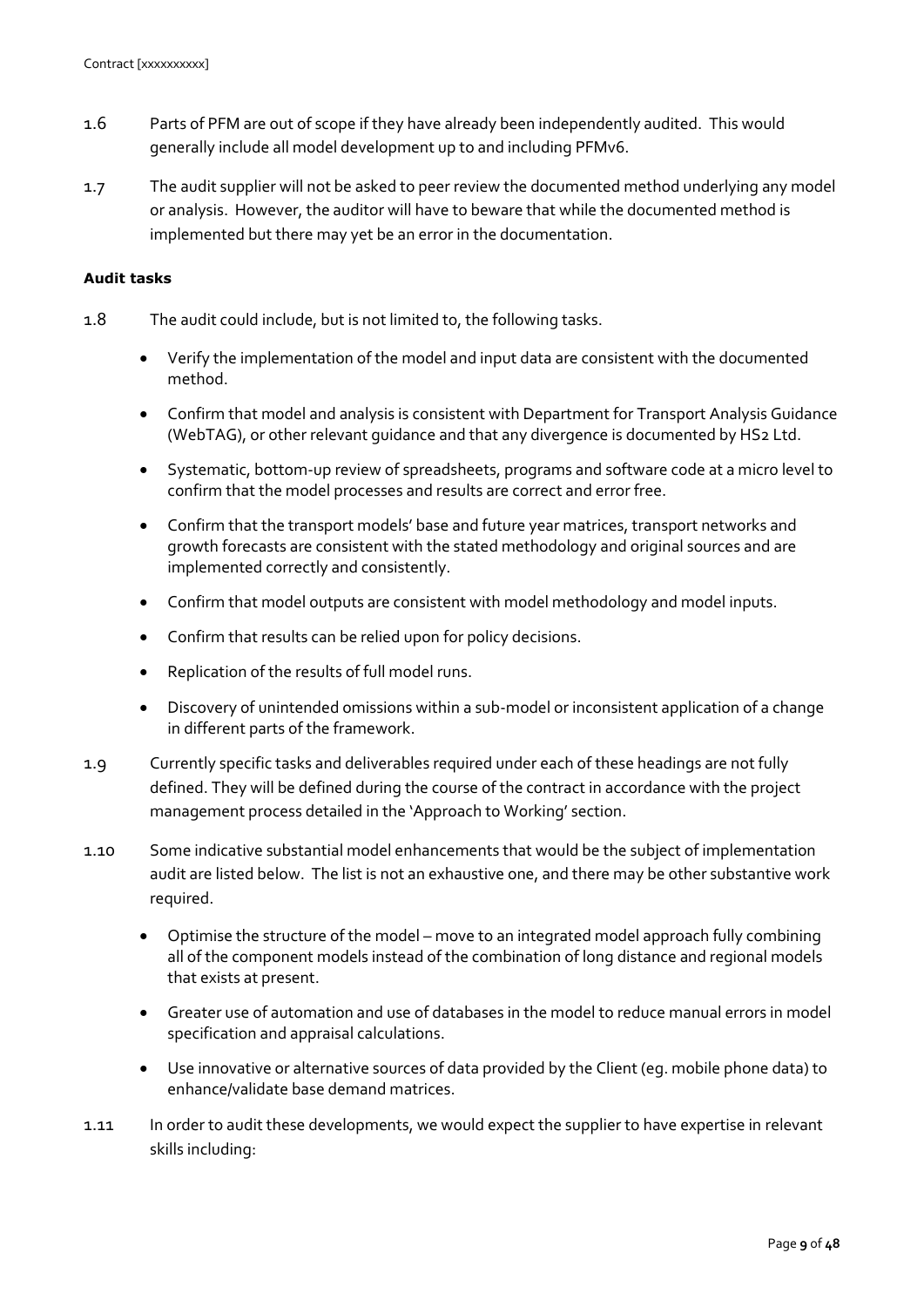- experience of developing transport modelling code using established software (eg EMME);
- experience of applying best practice Business Intelligence techniques using databases (eg SQL) to the management and assurance of large datasets;
- statistical expertise, with experience of assessing data sources in terms of statistical quality criteria; and
- experience of developing systematic processes.

# **2 Approach to Working**

- 2.1 HS2 Ltd's Strategy & Analysis (S&A) team use AGILE project management in order to ensure the delivery of the most important development and analysis work is prioritised and delivered first. This way of working requires the delivery of outputs incrementally and often, as such we will usually require work packages to be split into tasks that take less than one week to deliver.
- 2.2 HS2 Ltd requires reasonably complete audit of new model development and more targeted audit of analysis, hence the following describe audit with respect to model development only. A similar process will apply to the more occasional audit of model analysis.
- 2.3 S&A team will formally commission model development work at a model development Sprint planning meeting that will be held on a fortnightly basis. This will set out why the work is needed, what it is required to deliver, and what audit is required. The "embedded auditor" will attend every model development Sprint planning meeting to maintain an understanding of the model development programme.
- 2.4 Audit Sprint planning meetings will take place every two weeks involving HS2 Ltd, the "embedded auditor" and the wider audit team. Based on the audit requirement for model development, the Supplier shall propose an audit task breakdown together with a resource plan to deliver audit of each model development work package. Once HS2 Ltd has agreed to the audit task breakdown and the level of resource required the supplier can commence work.
- 2.5 On a day-to-day basis HS2 Ltd track audit progress using a shared online model development task board (Trello Board). This task board is accessible by both HS2 Ltd, the audit Supplier, and the model development supplier. In addition, there will be a short daily conference call covering the audit and model development work undertaken over the previous day, the plans for the following day, and whether there are any blockages. There will also be regular conference calls, typically twice a week, between only the audit supplier and HS2 Ltd to allow discussion of budget and other issues.
- 2.6 The S&A team work in a highly communicative environment with our suppliers and we require personnel, however senior or junior, to join the conference calls to update on work they have been undertaking. This call usually lasts less than 15 minutes in total.
- 2.7 There will be a fortnightly review meeting, in which HS2 Ltd and the suppliers assess progress of work against the work commissioned. This meeting need only be attended by the supplier's contract managers and key personnel. It provides an opportunity for more detailed consideration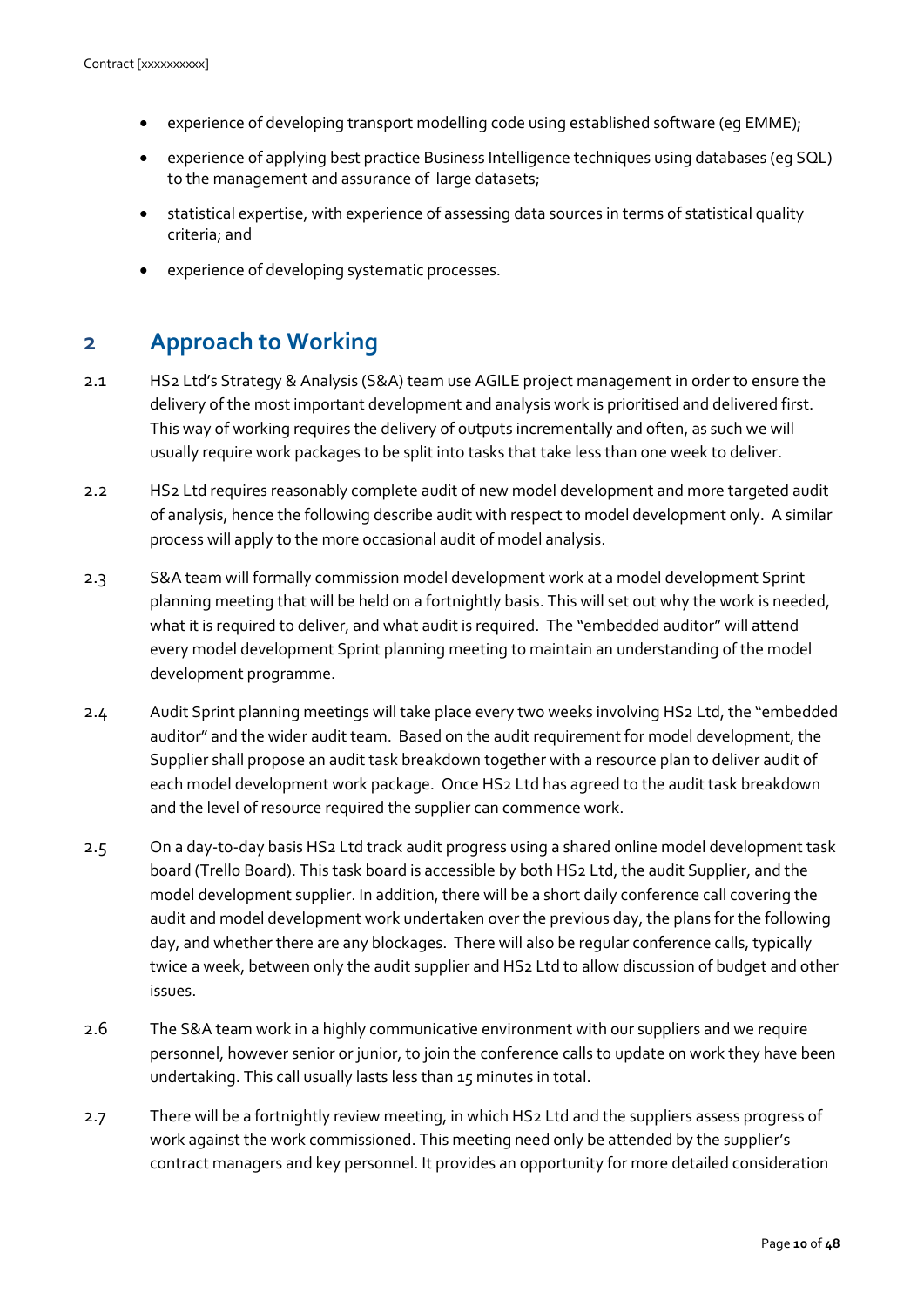of progress and the signing off of completed tasks. Once tasks have been approved as complete they can be invoiced for. The meeting will also serve as the main opportunity for HS2 Ltd to update the supplier on the forward work programme, although updates will also be given as and when required.

2.8 For suppliers that are not familiar with Agile ways of working HS2 Ltd will provide an introduction upon award of contract.

# **3 Enterprise Bridge (eB)**

- 3.1 HS2 Ltd uses the cloud storage facility eB. We manage most information transfer with our suppliers through this system. When we issue a Project Change Form it will be via eB. In response the supplier will submit the resource plan and task breakdown via eB, HS2 Ltd can then formally accept the submissions through eB and an audit trail of the commission is electronically captured.
- 3.2 In the same way results will be uploaded to eB by the supplier and the process of HS2 Ltd accepting outputs will be formalised through electronic acceptance. This mitigates any ambiguity about the acceptance and submission of information and gives both HS2 Ltd and the supplier confidence and clarity throughout the process.
- 3.3 Training in the use of eB will be required and this will be provided by HS2 Ltd. The supplier will need to specify at least two designated document controllers. They will have the access required to formally 'transmit' documents. However more personnel can have the ability to upload and view documents.

# **4 Quality Assurance**

 $\overline{a}$ 

- 4.1 As PFM (and any future modelling tools used to forecast the HS2 Business Case) is one of HS2 Ltd's officially recognised Business Critical Models, all model development undertaken by HS2 Ltd must conform to the Government's best practice on modelling for government. These are displayed in the Macpherson Review of quality assurance of government models<sup>1</sup>, the Aqua book guidance on producing quality analysis for government<sup>2</sup> and also the Department for Transport's published Strength in Numbers<sup>3</sup> analytical assurance framework.
- 4.2 Our suppliers play a major part in helping HS2 Ltd comply with these principles and recommendations, and HS2 Ltd expects a proportionate level of quality assurance to take place on all development activities.
- 4.3 In deciding whether to accept audit work delivered by the Supplier, HS2 Ltd will require information about the quality assurance process undertaken. During the delivery of the contract, HS2 Ltd would expect as a minimum:

**<sup>1</sup>** <https://www.gov.uk/government/publications/review-of-quality-assurance-of-government-models>

**<sup>2</sup>** <https://www.gov.uk/government/publications/the-aqua-book-guidance-on-producing-quality-analysis-for-government>

**<sup>3</sup>** <https://www.gov.uk/government/publications/dft-analytical-assurance-framework-strength-in-numbers>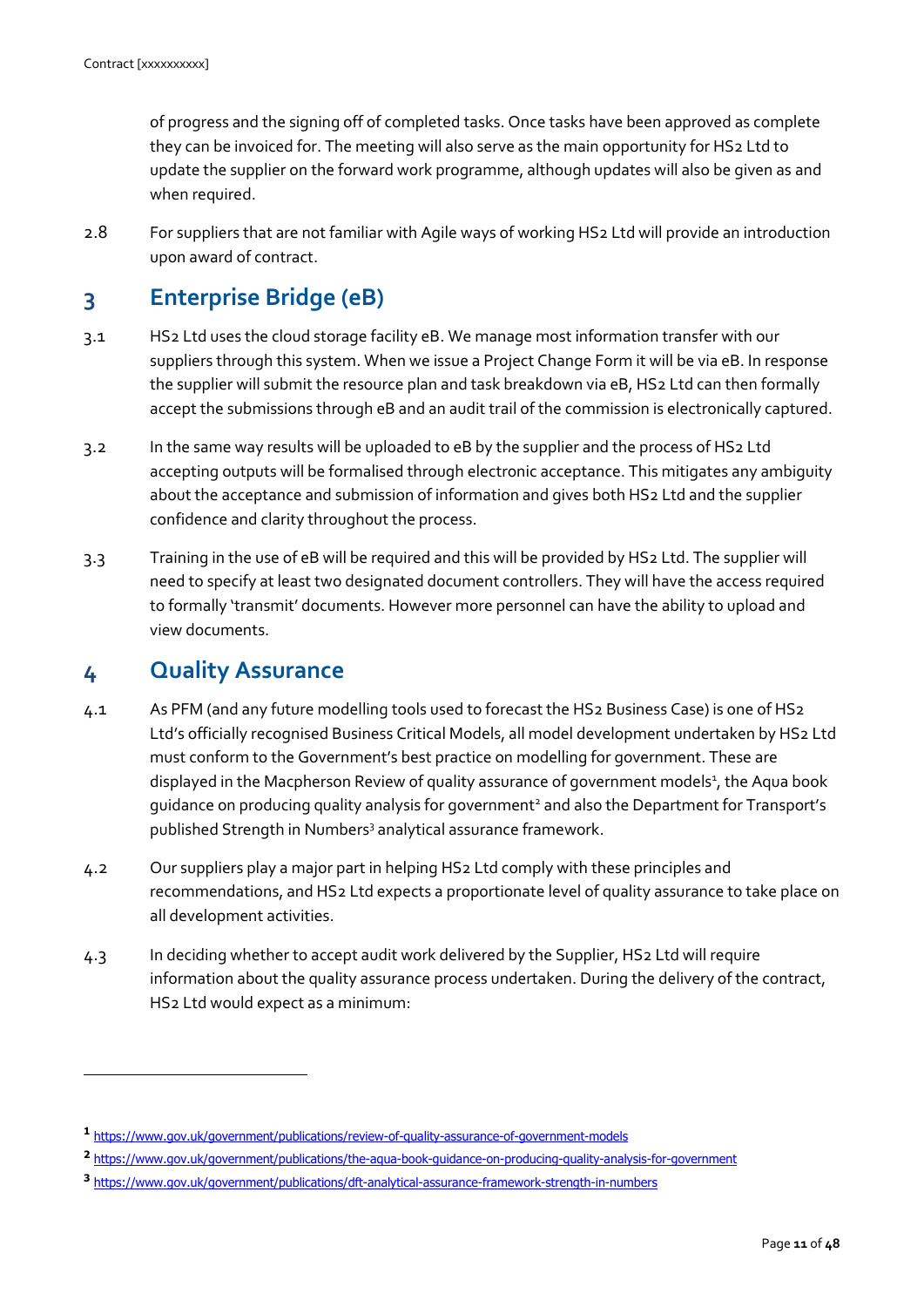- A quality assurance plan. Within six weeks of appointment the supplier with draft a detailed and agreed quality plan as a standalone document that sets out the steps that the Supplier shall take to ensure that all audit deliverables meet the agreed specifications, that must be agreed with HS2 Ltd;
- Definition of a standardised set of checks to be undertaken on model audit processes and findings proportionate to the level of audit risk, prior to acceptance;
- Specification of who will undertake primary QA checks of audit and any further independent checks within the audit supplier;
- How effective communications will be managed;
- How auditor errors will be reported, rectified and charged for (the supplier would not be reimbursed for any element of the audit that fails to identify an error in the model implementation, compared with the documented model methodology as communicated to the supplier); and
- Evidence that the quality management and assurance processes and environment in place are in line with best practice. This should include details of secure data management and data transfer within and between organisations that reflects the size and sensitivity of some data files.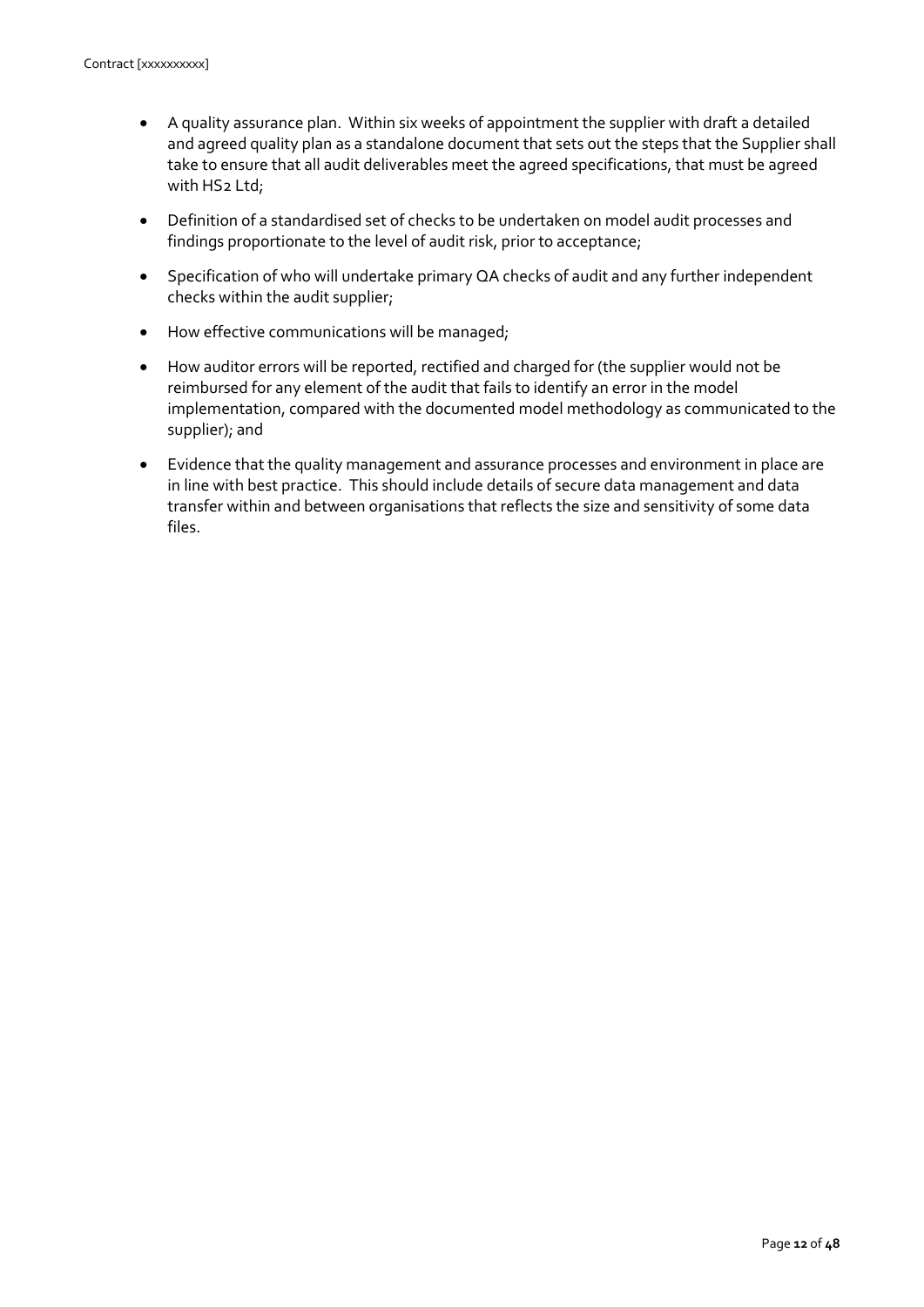# **ANNEX 2**

# **Management information**

#### [THIS SECTION TO BE COMPLETED FOR EACH NEW CONTRACT

This section details any requirements for information needed to manage the contract, monitor costs and ultimately measure the performance of the supplier. The information required will vary depending on the length and complexity of the work and may include:

- Health and safety
	- o Request requirements for each contract from HS2 Ltd H&S team.
- **•** Programme
	- o Key dates
	- o Deliverables
	- o Milestones
	- o Frequency of programme updates
- **Meetings** 
	- o Purpose
	- o Frequency
	- o Attendees
	- o Locations
- **Reports** 
	- o Purpose
	- o Content / format
	- o Timing
	- o Circulation
- **Registers** 
	- o Of what (i.e. 'Risk', 'Variations')
	- o Who updates and how
	- **Where held**
	- o Who can access
- **•** Audit
	- o Audit format and trails required for audit purposes e.g. list of all instructions sent, invoices, communications…
- Document control (only if we required the supplier to use eB)
- Any other specific requirement for this contract]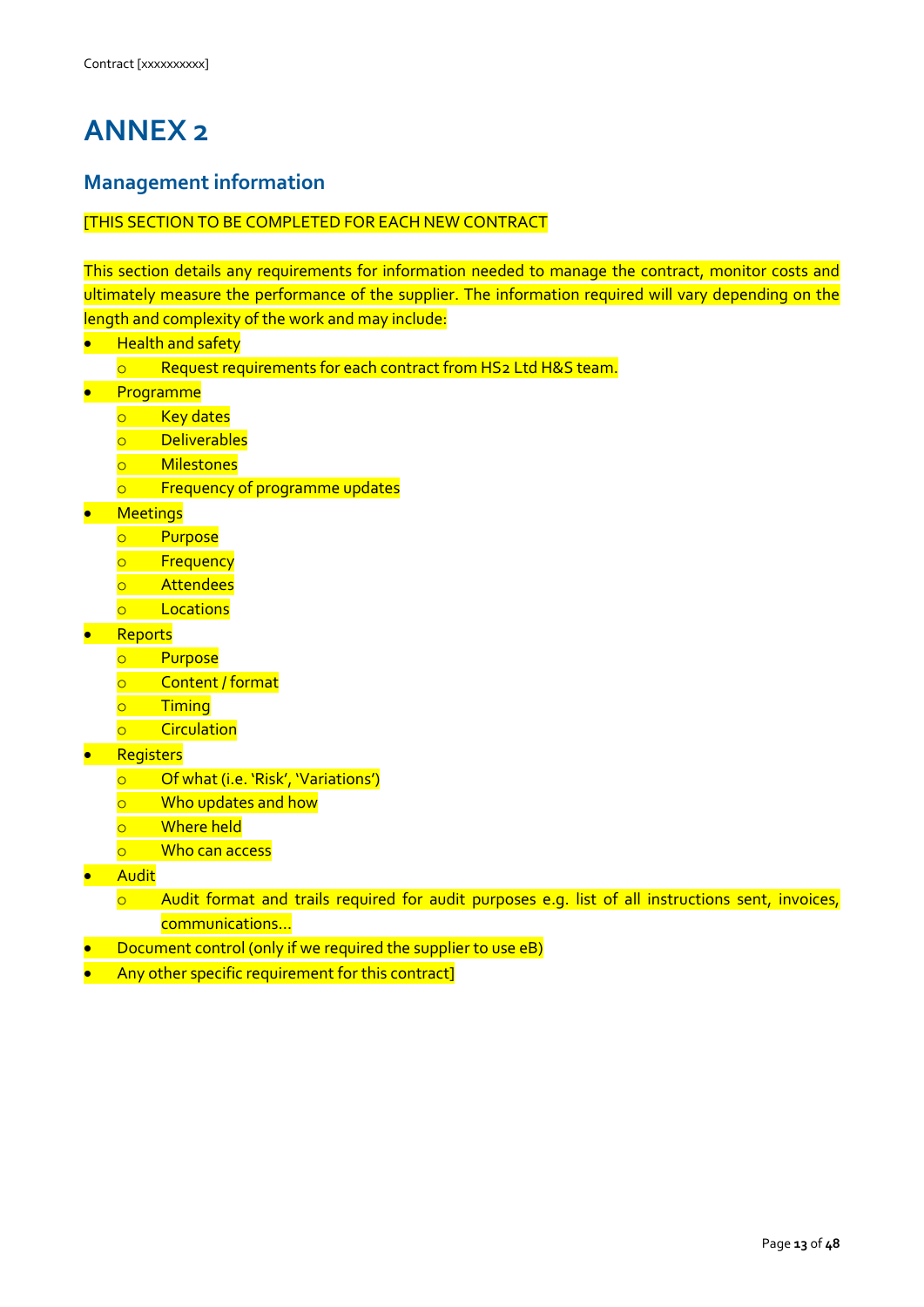# **ANNEX 3**

# **Performance review**

#### [THIS SECTION TO BE COMPLETED FOR EACH NEW CONTRACT

This section details how the performance of the supplier will be measured. Requirements will vary depending on the value of the work, the likelihood of the supplier being used again and the complexity of the work. It may include:

- **•** Who has responsibility to review
- $\bullet$  KPIs
	- o What are they?
	- $\circ$  Ability to add or change KPIs as business requirements / supplier performance changes state how this would happen (i.e. by contract variation?)
- Benchmarks (against industry standards)
	- o If used, what are they?
	- o Do they need weighting to reflect the category or contract?
- Measurement
	- o How will performance be measured?
	- o By whom?
	- o What happens if the supplier disagrees with the measure or outcome?
- **Timings** 
	- o How often will measurement take place?
	- o How often will performance be reported?
- **Reports** 
	- o Format
	- o Frequency
	- o Circulation]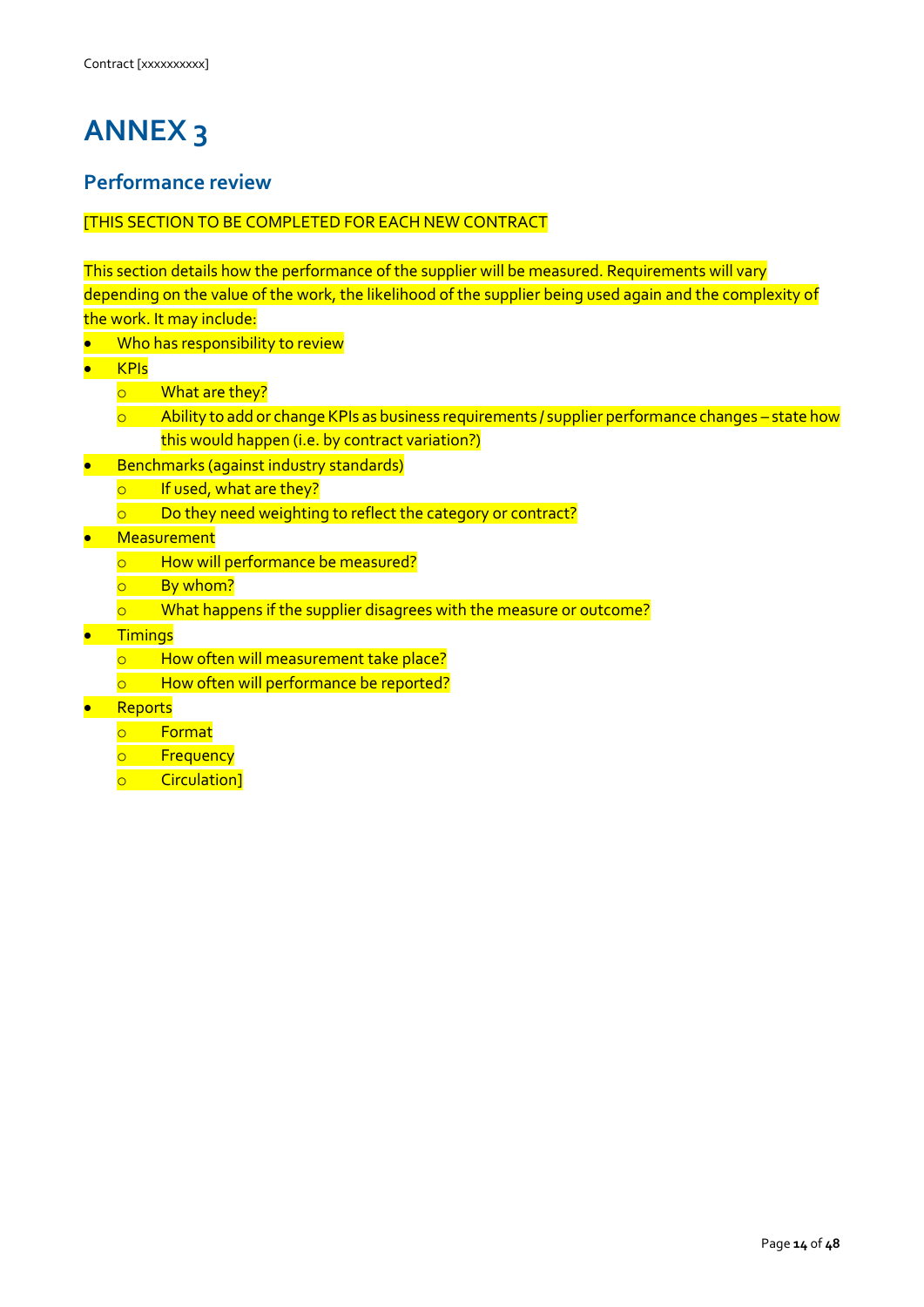# **SECTION TWO – STANDARD CONDITIONS**

# <span id="page-16-0"></span>**1 Definitions and interpretations**

1.1. In these Standard Conditions, unless the context requires otherwise, the following words and phrases shall have the following meanings:

#### **"Applicable Laws"** any:

|                     | i.                                                                                                                                | statute, statutory instrument, bye-law, order, directive,<br>treaty, decree or law (including any common law, judgment,<br>demand, order or decision of any court, regulator or<br>tribunal);                                                                                                                                                                                                                                                           |  |
|---------------------|-----------------------------------------------------------------------------------------------------------------------------------|---------------------------------------------------------------------------------------------------------------------------------------------------------------------------------------------------------------------------------------------------------------------------------------------------------------------------------------------------------------------------------------------------------------------------------------------------------|--|
|                     | ii.                                                                                                                               | rule, policy, guidance or recommendation issued by any<br>governmental, statutory or regulatory body; and/or                                                                                                                                                                                                                                                                                                                                            |  |
|                     | iii.                                                                                                                              | industry code of conduct or guideline which relates to the<br>Contract and/or the Goods and/or their manufacture,<br>packaging, packing and/or delivery and/or the Services<br>and/or the activities which are comprised in all or some of<br>the Services or the use or application of the output from the<br>Services.                                                                                                                                |  |
| "Beneficiary"       | the Employer, the Secretary of State for Transport, any subsidiary<br>of the Secretary of State and the Department for Transport. |                                                                                                                                                                                                                                                                                                                                                                                                                                                         |  |
| "Bribery Act"       | means the Bribery Act 2010.                                                                                                       |                                                                                                                                                                                                                                                                                                                                                                                                                                                         |  |
| "Business Day"      | a day that is not a Saturday, Sunday or public or bank holiday in<br>England.                                                     |                                                                                                                                                                                                                                                                                                                                                                                                                                                         |  |
| "Change in Control" |                                                                                                                                   | occurs where:                                                                                                                                                                                                                                                                                                                                                                                                                                           |  |
|                     | (a)                                                                                                                               | Control of the relevant entity is obtained (whether directly or<br>as a result of obtaining Control of one or more other persons)<br>by any person (either alone or together with persons acting in<br>concert with it, as such expression is defined in the Takeover<br>Code) who did not, at the date of the Contract, hold Control<br>(whether directly or as a result of having Control of one or<br>more other persons) of the relevant entity; or |  |
|                     | (b)                                                                                                                               | a person who has Control (whether directly or as a result of<br>having Control of one or more other persons) of the relevant<br>entity at any time during the term of the Contract ceases to                                                                                                                                                                                                                                                            |  |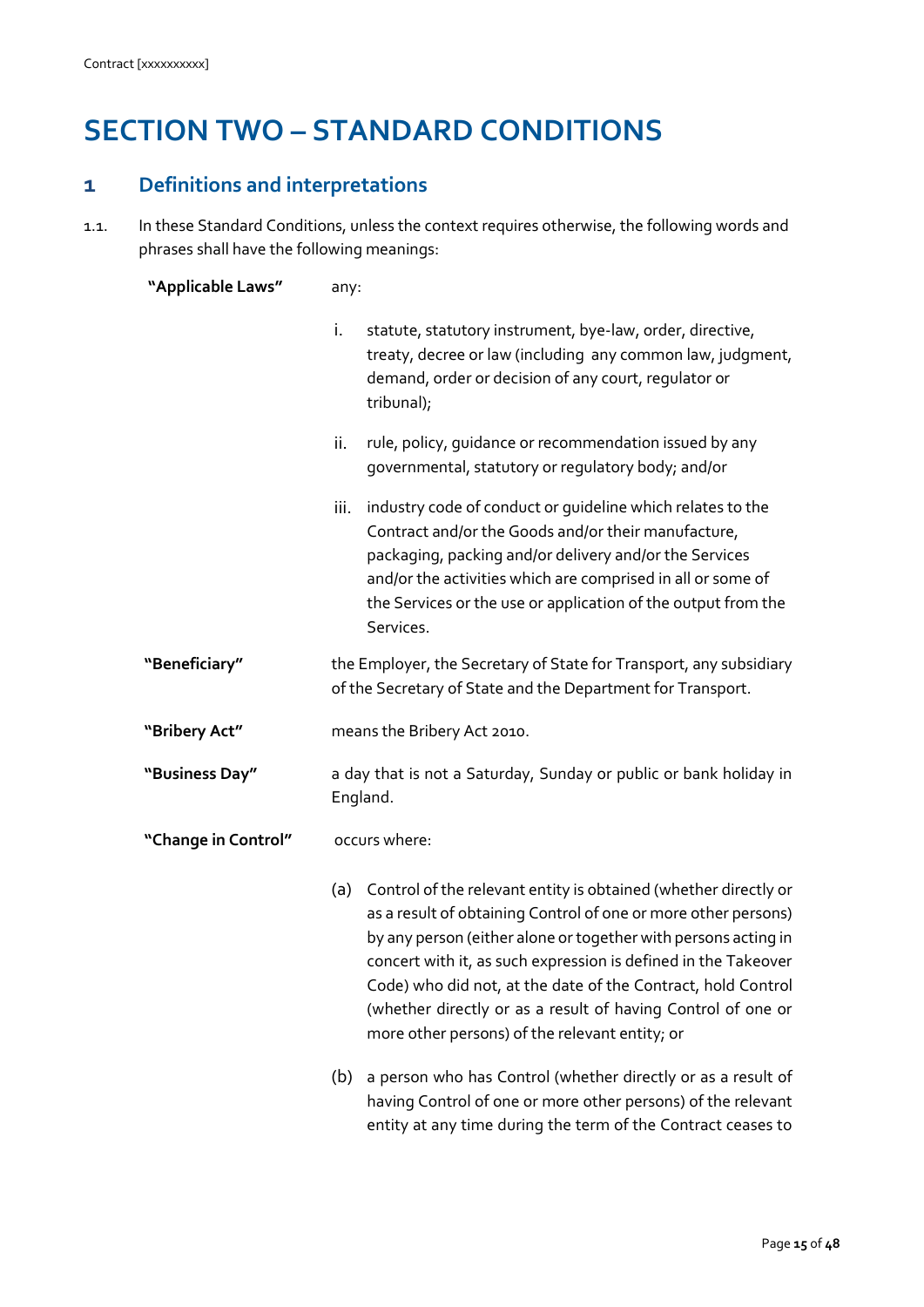|                               | have Control (whether directly or as a result of having Control<br>of one or more other persons) of the relevant entity.                                                                                                                                                                                                                                                |  |  |
|-------------------------------|-------------------------------------------------------------------------------------------------------------------------------------------------------------------------------------------------------------------------------------------------------------------------------------------------------------------------------------------------------------------------|--|--|
| "Commencement<br>Date"        | the date upon which the Contract is formed in accordance with<br>Condition 2.1 or, if different, the date specified as the<br>"Commencement Date" in the Special Conditions.                                                                                                                                                                                            |  |  |
| "Conditions"                  | these Standard Conditions together with the Special Conditions.<br>All references to Conditions are to the Standard Conditions unless<br>otherwise stated.                                                                                                                                                                                                              |  |  |
| "Confidential<br>Information" | all information (whether written, oral, in electronic form or in any<br>other media) of a confidential or proprietary nature that is<br>disclosed by or on behalf of the Employer obtained by or made<br>available to the Supplier or its representatives.                                                                                                              |  |  |
| "Control"                     | the power (whether direct or indirect) to direct or cause the<br>direction of the affairs of an entity, whether by means of holding<br>shares, possessing voting power, exercising contractual powers or<br>otherwise.                                                                                                                                                  |  |  |
| "Contract"                    | the contract between the Employer and the Supplier as formed in<br>accordance with Condition 2.                                                                                                                                                                                                                                                                         |  |  |
| "Contract<br>Information"     | means:                                                                                                                                                                                                                                                                                                                                                                  |  |  |
|                               | the Contract in its entirety (including from time to time any<br>i.<br>changes to the Contract agreed by the parties pursuant to<br>Condition 2.6);                                                                                                                                                                                                                     |  |  |
|                               | any tender documents relating to the award of the Contract;<br>ii.<br>and                                                                                                                                                                                                                                                                                               |  |  |
|                               | data from the Supplier's invoices submitted pursuant to<br>iii.<br>Condition 4.4, including (but not limited to) invoice number,<br>clearing date and invoice amount.                                                                                                                                                                                                   |  |  |
| "Contract Manager"            | such official of the Employer, or other person, as the Employer<br>shall from time to time appoint to act on its behalf, as stated in the<br>Special Conditions or as notified in writing by the Employer to the<br>Supplier and who shall be responsible for the overall management<br>of the Contract including those aspects specifically stated in the<br>Contract. |  |  |
| "Data Controller"             | has the meaning set out in section 1 of the Data Protection Act<br>1998 ("DPA").                                                                                                                                                                                                                                                                                        |  |  |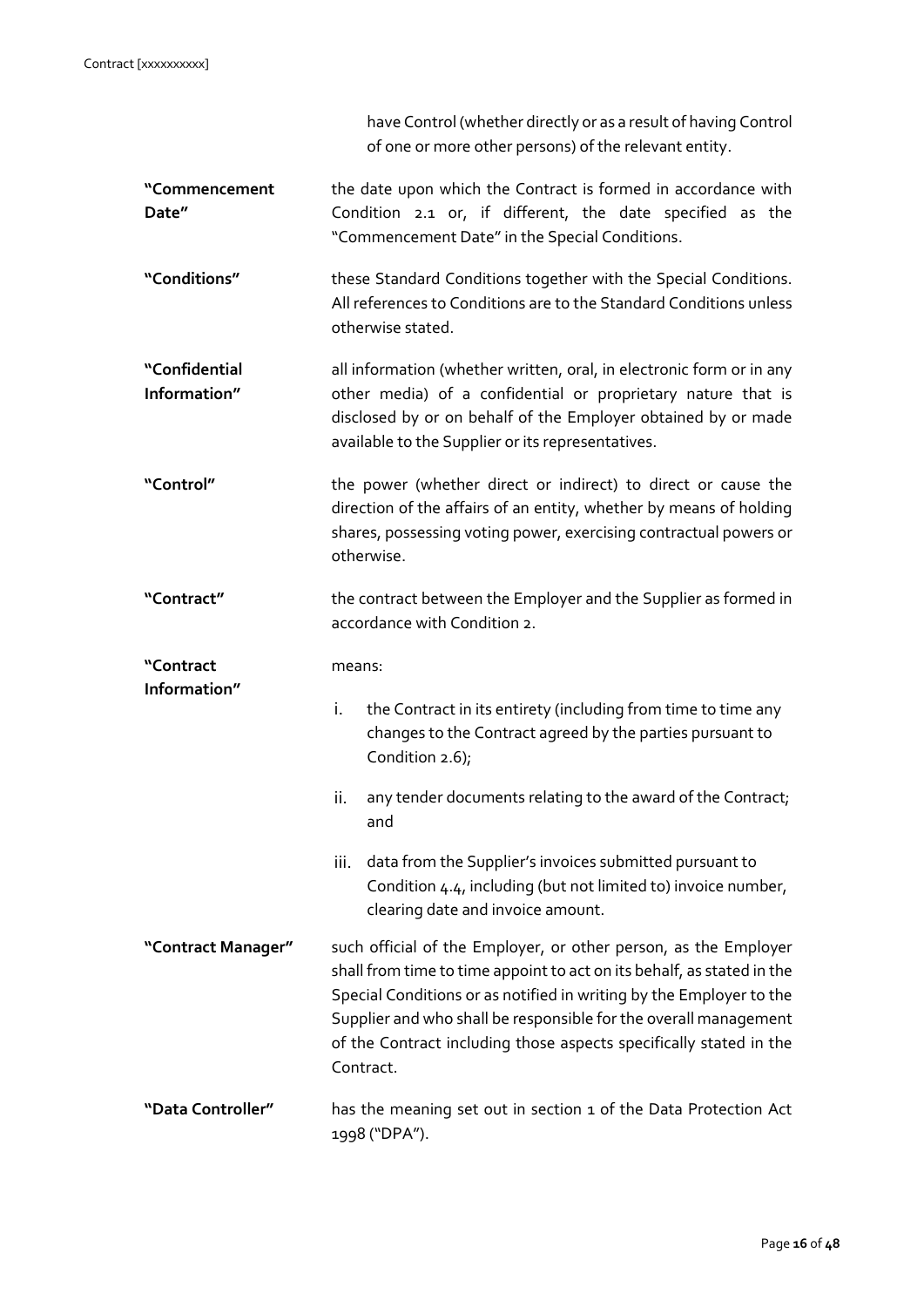#### Contract [xxxxxxxxxx]

| "Data Processor"               | has the meaning set out in section 1 of the Data Protection Act<br>1998.                                                                                                                                                                                                                                                                                                                              |  |  |
|--------------------------------|-------------------------------------------------------------------------------------------------------------------------------------------------------------------------------------------------------------------------------------------------------------------------------------------------------------------------------------------------------------------------------------------------------|--|--|
| "Disputed Sum"                 | that part of an amount invoiced by the Supplier which is the<br>subject of a bona fide dispute, as notified by the Employer to the<br>Supplier under Condition Error! Reference source not found                                                                                                                                                                                                      |  |  |
| "EIR"                          | the Environmental Information Regulations 2004.                                                                                                                                                                                                                                                                                                                                                       |  |  |
| "Employer"                     | the company named High Speed Two (HS2) Limited (company<br>number 06791686) whose registered office is at One Canada<br>Square, London E14 5AB.                                                                                                                                                                                                                                                       |  |  |
| "Employer's<br>Representative" | such official of the Employer, or other person, as the Employer<br>shall from time to time appoint to act on its behalf as stated in the<br>Special Conditions or as notified in writing by the Employer to the<br>Supplier and who shall be responsible for the day-to-day<br>management of the Contract, including those aspects specifically<br>stated in the Contract.                            |  |  |
| "Expiry Date"                  | the date upon which all of the Services are complete and all of the<br>Goods (if any) have been delivered or, if any, the date specified as<br>the "Contract End Date" in the Special Conditions                                                                                                                                                                                                      |  |  |
| "FOIA"                         | the Freedom of Information Act 2000 and any subordinate<br>legislation (as defined in section 84 of the Freedom of Information<br>Act 2000) made under the Freedom of Information Act 2000 from<br>time to time together with any guidance and/or codes of practice<br>issued by the Information Commissioner or the Secretary of State<br>or relevant Government Department in relation to such Act. |  |  |
| "Goods"                        | the Goods to be supplied by the Supplier (if any) under the<br>Contract.                                                                                                                                                                                                                                                                                                                              |  |  |
| "Information"                  | has the meaning given under section 84 of FOIA and/or under<br>regulation 2(1) of the EIR.                                                                                                                                                                                                                                                                                                            |  |  |
| "Insolvent"                    | where the Supplier:                                                                                                                                                                                                                                                                                                                                                                                   |  |  |
|                                | gives notice under section 84 of the Insolvency Act 1986 of,<br>(a)<br>or proposes or passes a resolution for, its winding-up or in<br>the case of a limited liability partnership proposes or<br>determines that it will be wound up;                                                                                                                                                                |  |  |
|                                | (b)<br>has a winding-up petition presented against it;                                                                                                                                                                                                                                                                                                                                                |  |  |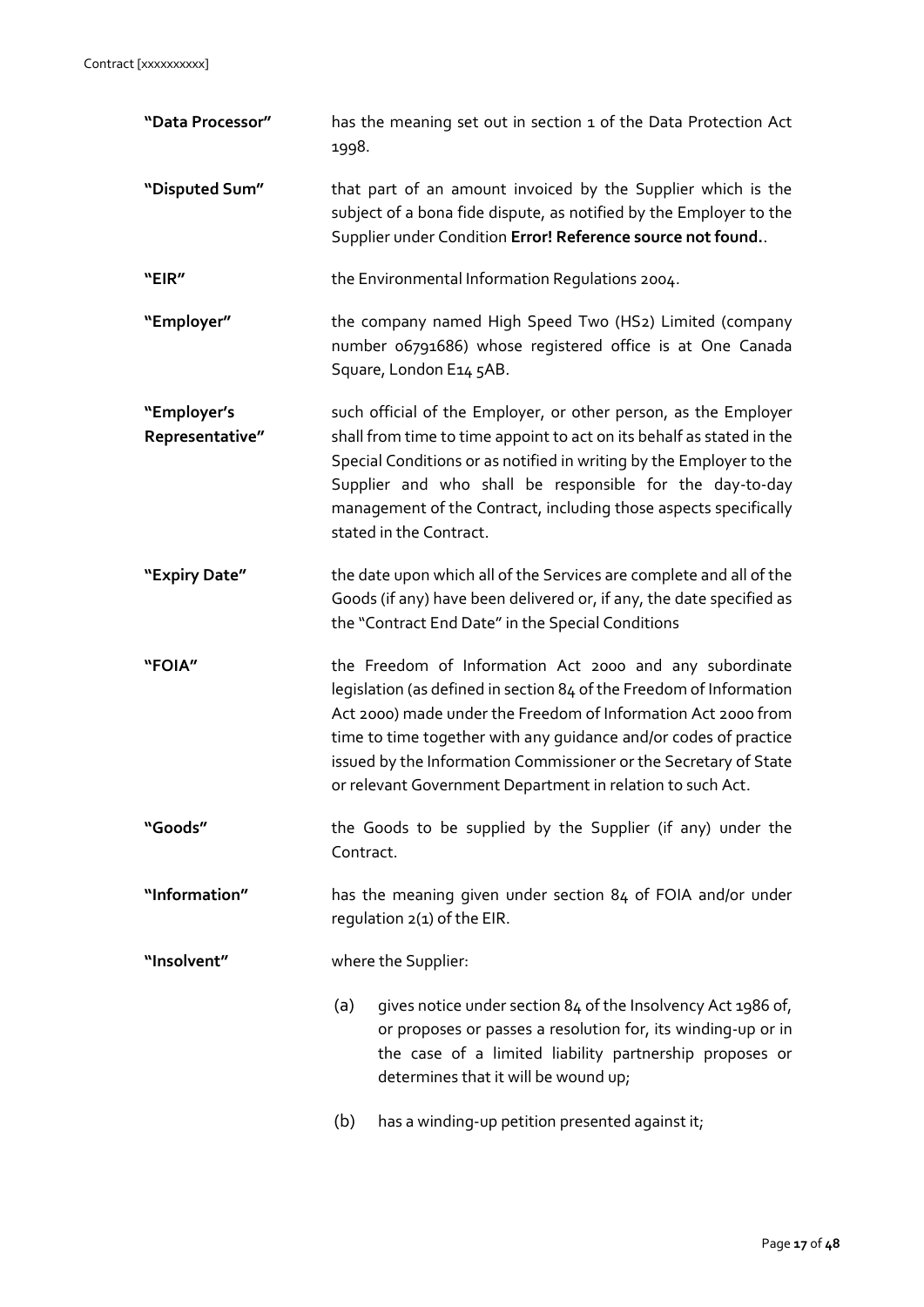| (c) | has a winding-up order or a notice of striking-off made in |  |  |
|-----|------------------------------------------------------------|--|--|
|     | respect of it;                                             |  |  |

- (d) has an administration order or an application for an administration order made in respect of it or has a notice of appointment of an administrator or a notice of intention to appoint and administrator filed in respect of it at any court;
- (e) proposes, makes or is subject to
	- i. a company voluntary arrangement;
	- ii. a composition with its creditors generally;
	- iii. an application to a court of competent jurisdiction for protection from its creditors generally;
	- iv. a scheme of arrangement under Part 26 of the Companies Act 2006;
- (f) has a receiver or a provisional liquidator appointed over any of its assets, undertakings or income;
- (g) ceases to trade or appears, in the reasonable opinion of the Employer, to be likely to cease to trade;
- (h) is unable to pay its debts as they fall due; or the value of its assets is less than its liabilities, including its contingent and prospective liabilities;
- (i) is the subject of anything analogous to the foregoing under the laws of any applicable jurisdiction.
- **"Intellectual Property Rights"** means all intellectual and industrial property rights of any nature whatsoever, including all of the following: patents, copyrights, database rights, design rights; all rights in or arising out of discoveries, inventions, improvements, know-how, confidential information, trade marks, designs and works; the right to apply for any form of protection for any of these, applications for and registrations of any of these and all resulting registrations. In each case, it includes these rights and interests in every part of the world for their full terms, including any renewals and extensions, and the right to receive any income from them and any compensation in respect of their infringement.
- **"Key Personnel"** any person specified in the Special Conditions as such and any other person who has been notified to the Supplier as being, in the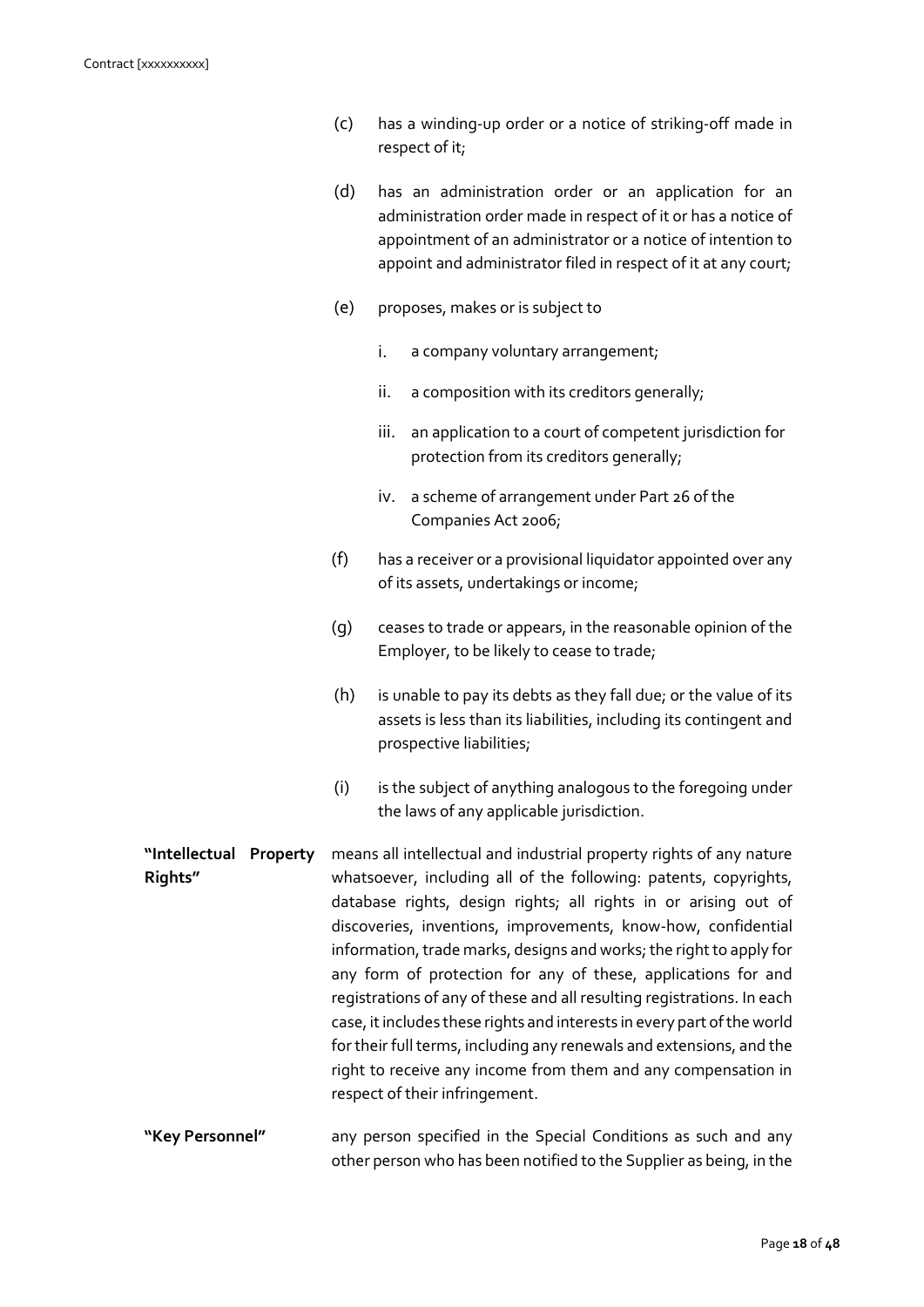|                                            | opinion of the Employer, fundamental to the performance of the<br>Contract.                                                                                                                                                 |                                                                                                                                                                                                                                                                                                                                         |  |  |
|--------------------------------------------|-----------------------------------------------------------------------------------------------------------------------------------------------------------------------------------------------------------------------------|-----------------------------------------------------------------------------------------------------------------------------------------------------------------------------------------------------------------------------------------------------------------------------------------------------------------------------------------|--|--|
| "Notice of Proposed<br>Variation" or "NPV" | has the meaning stated in Condition 2.6.                                                                                                                                                                                    |                                                                                                                                                                                                                                                                                                                                         |  |  |
| "Personal Data"                            |                                                                                                                                                                                                                             | has the meaning set out in section 1 of the Data Protection Act<br>1998.                                                                                                                                                                                                                                                                |  |  |
| "Price"                                    | the charges payable to the Supplier by the Employer under the<br>Contract for the Goods and/or Services as set out in the Special<br>Conditions or, if none specified, then as set out in the Employer's<br>purchase order. |                                                                                                                                                                                                                                                                                                                                         |  |  |
| "Premises"                                 | any premises owned or occupied by the Employer from time to<br>time.                                                                                                                                                        |                                                                                                                                                                                                                                                                                                                                         |  |  |
| "Processing"<br>and "Process"              | has the meaning set out in section 1 of the Data Protection Act<br>1998.                                                                                                                                                    |                                                                                                                                                                                                                                                                                                                                         |  |  |
| "Prohibited Act"                           | means any of the following:                                                                                                                                                                                                 |                                                                                                                                                                                                                                                                                                                                         |  |  |
|                                            | (a)                                                                                                                                                                                                                         | to directly or indirectly offer, promise or give any person<br>working for or engaged by the Employer a financial or other<br>advantage to (i) induce that person to perform improperly a<br>relevant function or activity, or (ii) reward that person for<br>improper performance of a relevant function or activity; or               |  |  |
|                                            | (b)                                                                                                                                                                                                                         | to directly or indirectly request, agree to receive or accept<br>any financial or other advantage as an inducement or a<br>reward for improper performance of a relevant function or<br>activity in connection with the Contract; or                                                                                                    |  |  |
|                                            | (c)                                                                                                                                                                                                                         | committing any offence (i) under the Bribery Act; (ii) under<br>legislation creating offences concerning fraudulent acts; (iii)<br>at common law concerning fraudulent acts relating to the<br>Contract or any other contract with the Employer; or (iv)<br>defrauding, attempting to defraud or conspiring to defraud<br>the Employer. |  |  |
| "Project"                                  | the high speed railway network connecting (at least) London and<br>the West Midlands and referred to generally as 'High Speed Two'.                                                                                         |                                                                                                                                                                                                                                                                                                                                         |  |  |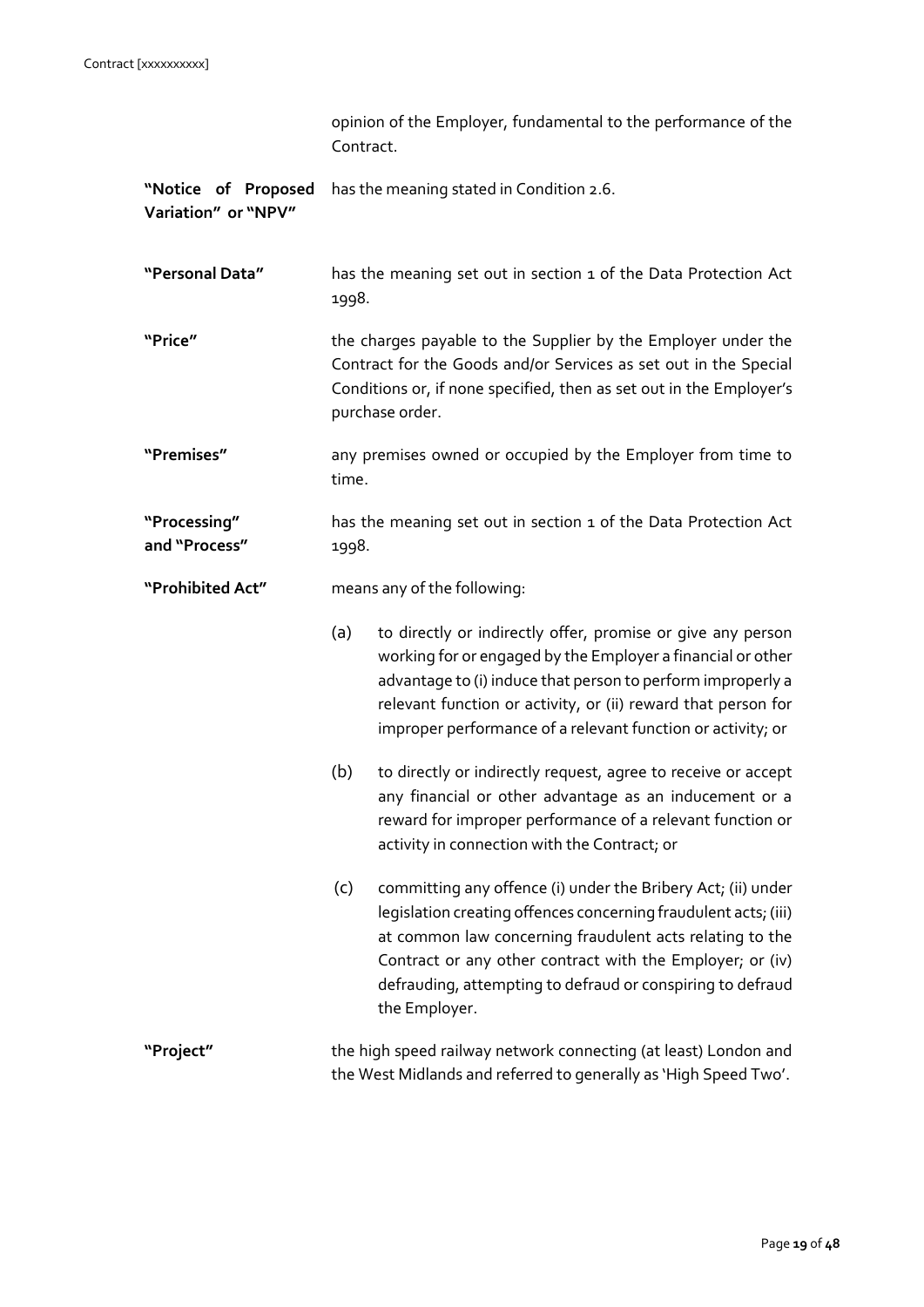| "Request<br>for Information"   | a request for information or an apparent request under any<br>relevant guidance on accessing Government Information, FOIA or<br>the EIR.                                                                                                                                                                                                                                                                       |
|--------------------------------|----------------------------------------------------------------------------------------------------------------------------------------------------------------------------------------------------------------------------------------------------------------------------------------------------------------------------------------------------------------------------------------------------------------|
| "Services"                     | means the services that the Supplier is required to carry out under<br>the Contract.                                                                                                                                                                                                                                                                                                                           |
| "Special Conditions"           | If any, the Special Conditions (including the contract details,<br>pricing schedule and annexures) contained in Section One of these<br>Conditions.                                                                                                                                                                                                                                                            |
| "Standard Conditions"          | these standard terms and conditions for the purchase of goods<br>and/or services (Section Two).                                                                                                                                                                                                                                                                                                                |
| "Sub-contractor"               | shall, as the context may require, include any adviser, consultant,<br>supplier or agent engaged by the Supplier to assist in the<br>performance of the Contract.                                                                                                                                                                                                                                              |
| "Supplier"                     | the person appointed by the Employer for the supply of the Goods<br>and/or performance of the Services.                                                                                                                                                                                                                                                                                                        |
| "Supplier's<br>Representative" | such competent person as the Supplier shall from time to time<br>appoint to be its representative in relation to the performance of<br>the Contract, who will receive and act on any directions given by<br>either the Employer's Representative and/or the Contract<br>Manager and whose appointment and contact details shall be<br>notified in writing by the Supplier to the Employer's<br>Representative. |
| "Transparency<br>Commitment"   | means the transparency commitment stipulated by the UK<br>government in May 2010 that all new central government<br>contracts (including those of the Employer) will be published in<br>full.                                                                                                                                                                                                                  |
| "TUPE"                         | the Transfer of Undertakings (Protection of Employment)<br>Regulations 2006.                                                                                                                                                                                                                                                                                                                                   |

#### 1.2. In these Conditions:

- 1.2.1 unless the context requires otherwise, the singular shall include the plural and vice versa, and words expressed in any gender shall include any other gender;
- 1.2.2 the headings are inserted for convenience only and shall not affect the interpretation of these Conditions;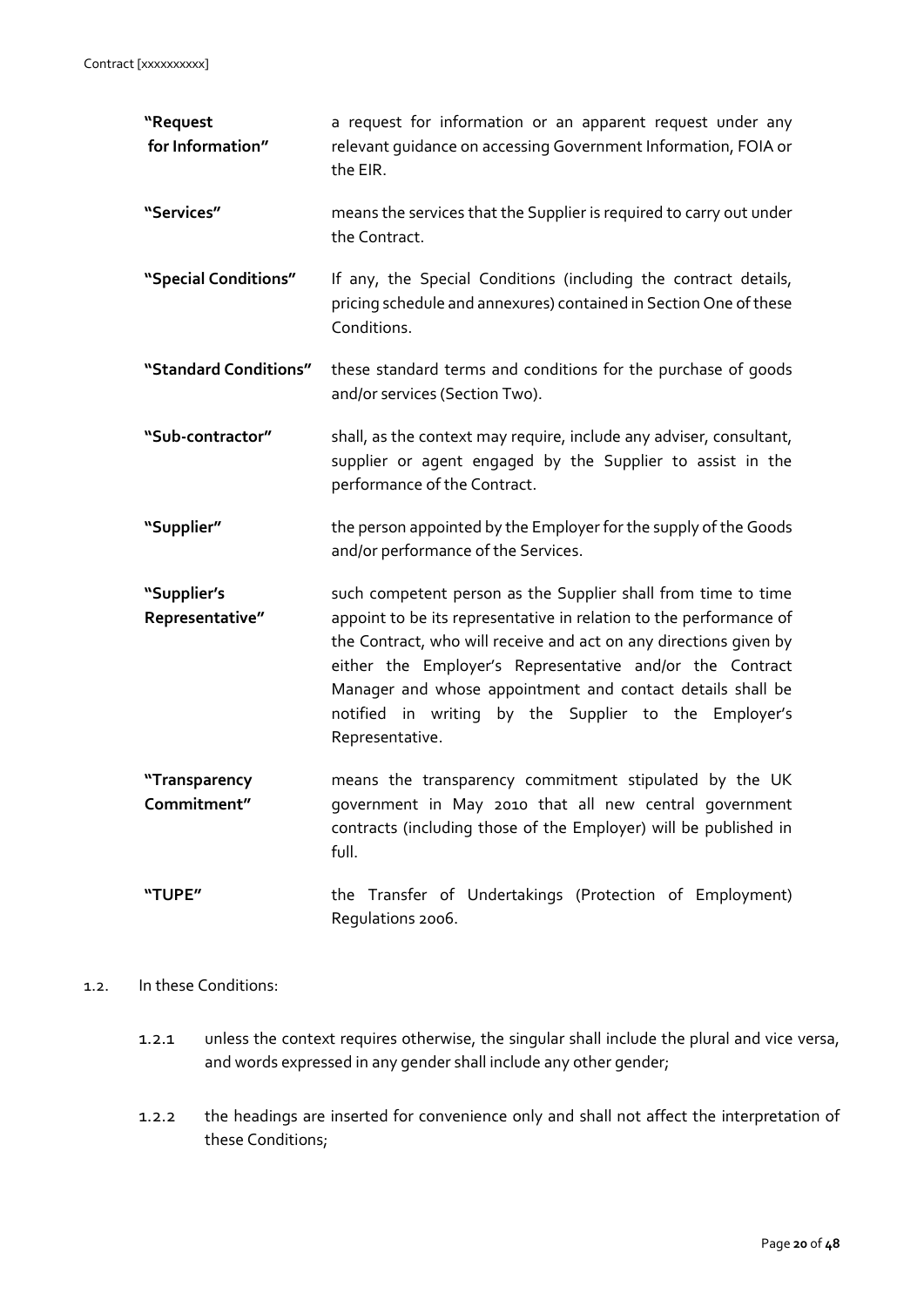- 1.2.3 save where express provision is made to the contrary, any reference to a statute, statutory provision or subordinate legislation shall be construed as a reference to that legislation, as amended and in force from time to time, including any re-enactment, consolidation or replacement (with or without modification). In the case of a statute or statutory provision, the reference shall also be construed as a reference to all subordinate legislation made under such statute or statutory provision;
- 1.2.4 any words following the words "include", "includes", "including", "in particular" or any similar words or expressions will be construed without limitation and accordingly will not limit the meaning of the words preceding them;
- 1.2.5 the rule known as the '*ejusdem generis*' rule will not apply and accordingly the meaning of general words introduced by the word "other" or a similar word or expression will not be restricted by reason of the fact that they are preceded by words indicating a particular class of acts, matters or things;
- 1.2.6 any reference to:
	- 1.2.6.1 'time' of day is to London time;
	- 1.2.6.2 a 'day' is to a period of 24 hours running from midnight to midnight;
	- 1.2.6.3 a 'month' is to a calendar month, unless otherwise stated;
	- 1.2.6.4 a 'person' shall, as the context may require, include any individual, firm, company, corporation, Government Department, Agency or any association or partnership (whether or not having a separate legal personality);
- 1.2.7 an obligation on a party to procure or ensure the performance or standing of another person will be construed as a primary obligation of that party; and
- 1.2.8 any obligation on a party not to do or omit to do anything includes an obligation not to allow (whether expressly or by a failure to take reasonable steps to prevent) that thing to be done or omitted to be done by any other person.
- <span id="page-22-2"></span>1.3. The Supplier shall perform its obligations under the Contract for the benefit of each of the Beneficiaries. The parties acknowledge that the Beneficiaries shall have the right to enforce the Contract.

# <span id="page-22-1"></span>**2 Contract formation and duration**

<span id="page-22-0"></span>2.1. An order placed by the Employer constitutes an offer by the Employer to purchase Goods and/or Services from the Supplier on these Conditions and in accordance with the Contract. A contract for the supply of Goods and/or Services between the Supplier and the Employer will be formed when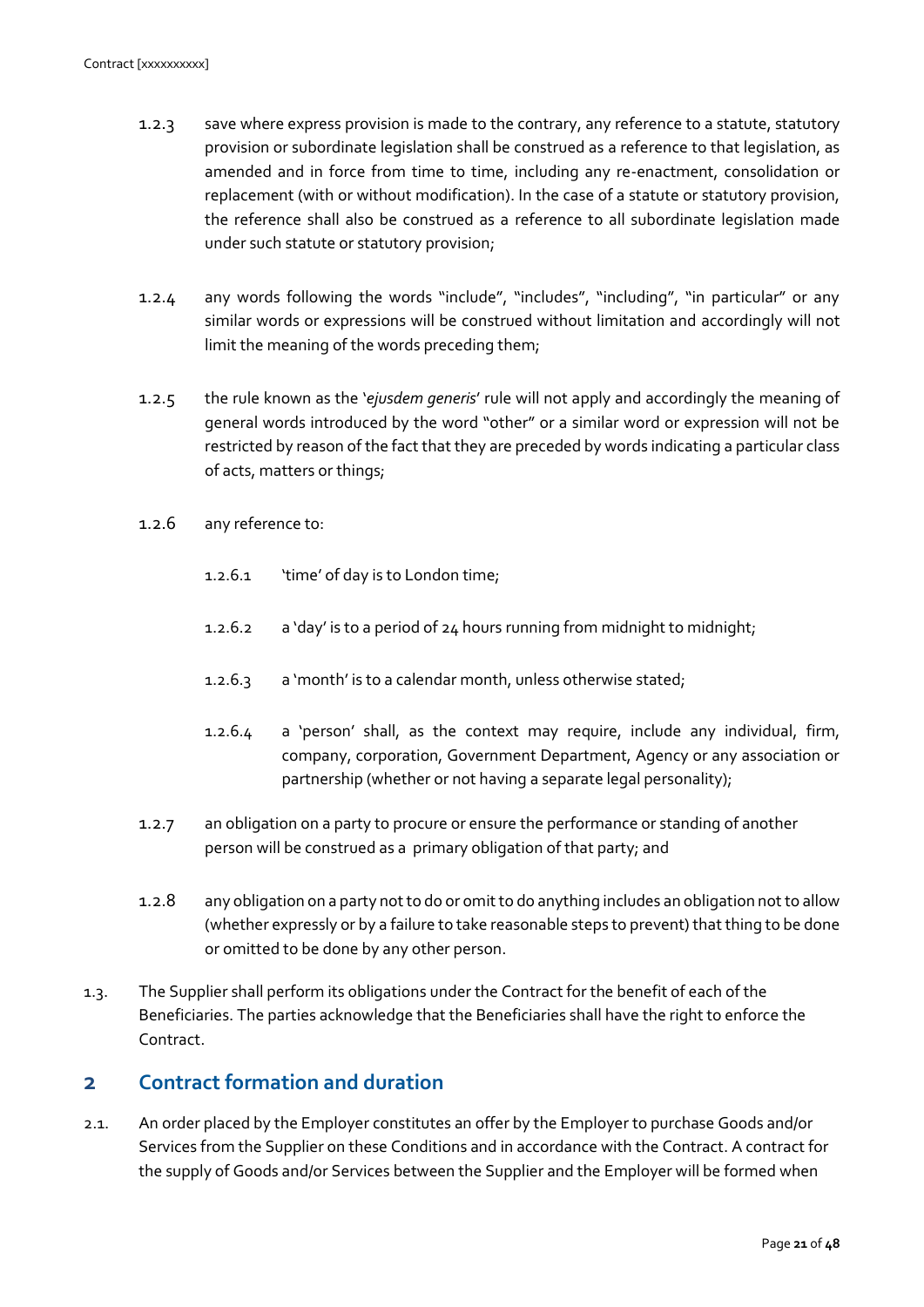the Supplier has signed Section One of these Conditions or, if earlier, on commencement of the performance of the Services or delivery of the Goods.

- 2.2. The Contract comprises the only terms and conditions on which the Employer will purchase goods and/or services from the Supplier and will apply to the exclusion of all other terms and conditions, including any terms and conditions which the Supplier purports to apply under any quotation, acknowledgement, acceptance or confirmation of order, delivery note, invoice or similar document (whether subsequent or not and/or whether or not such document is referred to in the Contract) and any terms and conditions which may otherwise be implied by trade, custom, practice or course of dealing.
- 2.3. The Contract shall comprise the Standard Conditions and the Special Conditions. To the extent of any conflict or inconsistency between the Special Conditions and the Standard Conditions, the Special Conditions shall take precedence.
- 2.4. Subject to any other rights of the Employer to terminate the Contract (howsoever arising), the Contract shall be in force from the Commencement Date until the Expiry Date or, where there is no Expiry Date, until the Supplier has completed the Services and/or delivered the Goods in accordance with the Contract.
- 2.5. The Supplier will comply with all Applicable Laws in performing its obligations under the Contract.

#### **Variation**

- 2.6. The Contract Manager may issue to the Supplier at any time in respect of any proposed variation of this Contract a Notice of Proposed Variation (NPV) in substantially the form stated in Part A of Appendix 1 to these Standard Conditions.
- 2.7. Within five (5) Business Days of receipt of such NPV, the Supplier shall reply in writing to the NPV (in the form stated in Part B of Appendix 1 to these Standard Conditions) in order to confirm the Supplier's acceptance of the proposed variation and to provide to the Supplier's full details of the fair and reasonable valuation of the variation with full supporting particulars.
- 2.8. If the Supplier's proposed valuation is acceptable, the Contract Manager shall confirm in writing in the form stated in Part C of Appendix 1 to these Standard Conditions to notify the Supplier and accordingly, both the Services and the Price shall be varied as agreed with the Contract Manager.
- 2.9. No variation of this Contract shall be effective unless it is in writing in accordance with Condition 2.6 above and signed by the parties (or their authorised representatives). The parties shall continue to act in accordance with the Contract until any such variation has been agreed.

# **3. Performance of the services**

- 3.1. The Supplier shall properly perform the Services in accordance with the Contract and shall ensure that it:
	- 3.1.1 uses the degree of skill, care, prudence, supervision, diligence, foresight, quality control and quality management which would be adopted by a competent professional provider of the Services;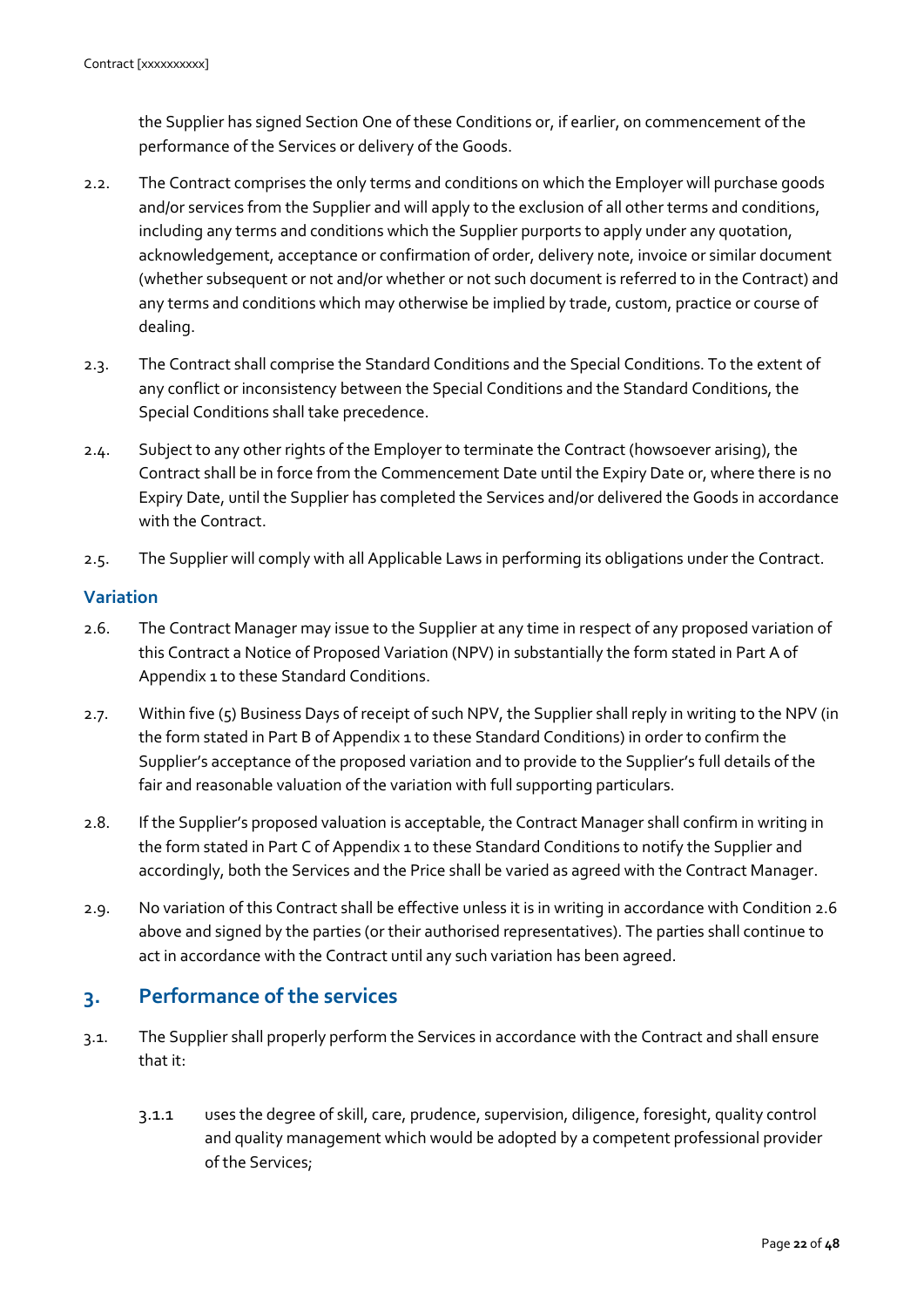- 3.1.2 uses appropriately qualified, trained and experienced personnel;
- 3.1.3 fulfils all requirements set out in the Contract;
- 3.1.4 conducts itself in a safe manner which is free from any unreasonable or avoidable risk to any person's health and well-being;
- 3.1.5 performs the Contract in an economic and efficient manner;
- 3.1.6 fully co-operates with the Employer's agents, representatives and contractors;
- 3.1.7 ensures that it has and maintains all licences, permissions and consents required from time to time;
- 3.1.8 complies with the business continuity plan and/or disaster recovery plan it submitted as part of its tender for the Good/Services;
- 3.1.9 complies with all reasonable instructions from the Employer's Representative as such relate to the performance of the Services and/or delivery of the Goods;
- 3.1.10 complies with the following policies of the Employer that may apply in relation to the performance of the Contract, copies of which are available on request:
	- conflicts of interest policy;
	- sustainability policy;
	- security policy; and
	- other policies expressly referred to in these Conditions;
- 3.1.11 at any Premises, complies with all lawful and reasonable directions of the Employer and the Employer's health and safety policy; and
- 3.1.12 does not do or omit to do anything which may cause the Employer to lose any licence, permission or consent or to be in breach of any Applicable Law.
- 3.2. The Supplier shall perform the Services in accordance with the provisions in the Conditions relating to performance of the Services, including performance dates.
- 3.3. The Supplier acknowledges that health and safety is paramount to the Employer's objectives and that the Services must be provided in compliance with the Contract (including the Employer's health and safety policy, which is available at http://www.hs2.org.uk/news-resources/publications) and the Supplier shall manage and monitor performance of the Services accordingly. The Supplier shall have particular cognisance of assisting the Employer in taking all reasonable actions to mitigate work-related road risks (including dangers to vulnerable road users) in performing its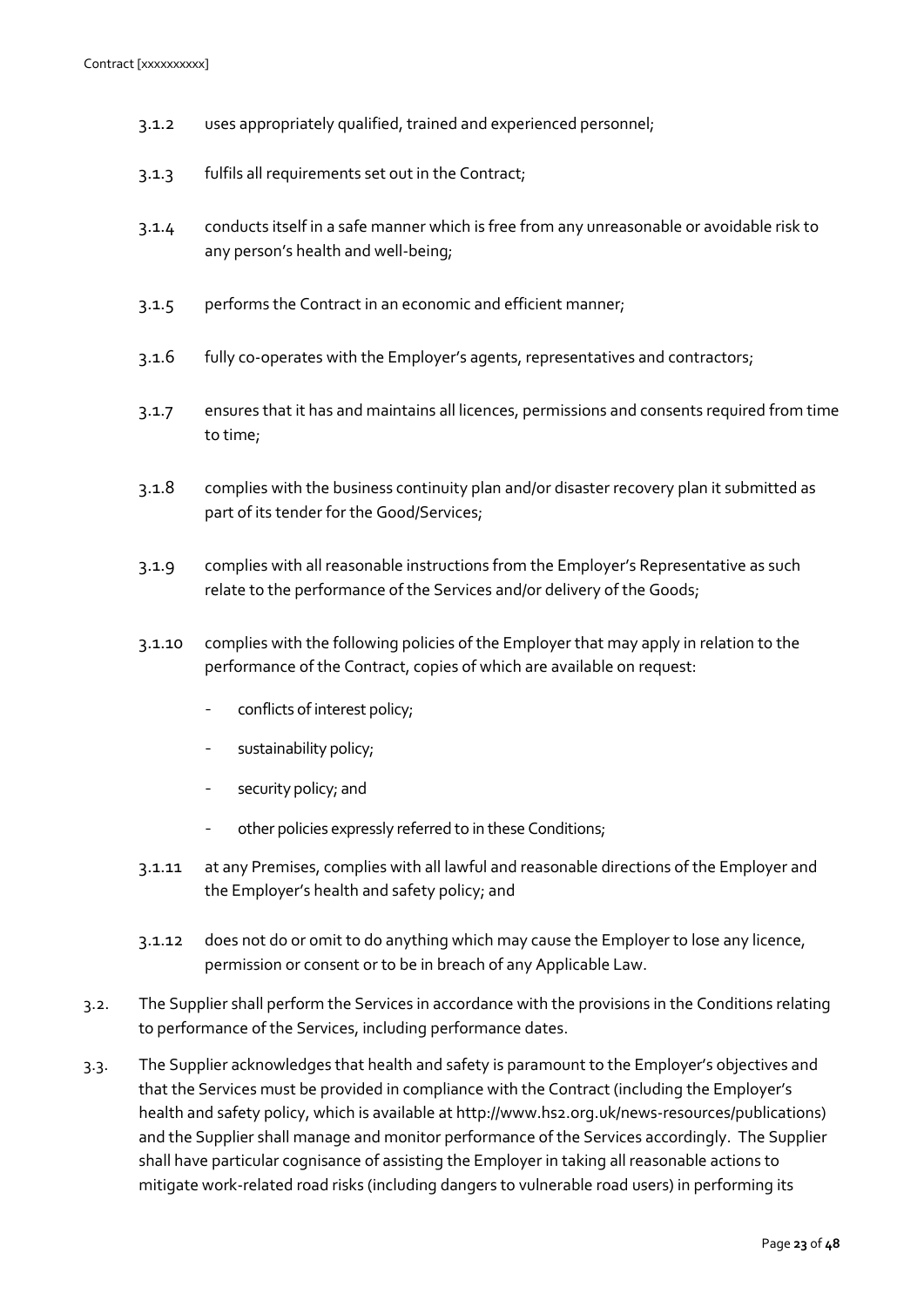obligations under the Contract. The Supplier shall inform the Employer's Representative as soon as reasonably practicable if any of the requirements of the Contract are not being or cannot be performed in accordance with the Contract.

- 3.4. Unless otherwise agreed with the Employer, the Supplier shall provide all the necessary facilities, materials and any other equipment, and personnel of appropriate qualifications and experience to undertake the Services.
- 3.5. All Key Personnel and other personnel deployed on work relating to the Contract shall be appropriately qualified and competent and shall be acceptable to the Employer. The Supplier shall supervise and manage all such personnel properly.
- 3.6. The Supplier shall take all reasonable steps to avoid changes to the Key Personnel. The Supplier shall give at least one month's notice to the Employer's Representative of any proposal to remove or replace Key Personnel and the Contract Manager must agree any replacement in writing, save that the Supplier shall be required to give such notice as is reasonable in the circumstances in the event that Key Personnel are changed as a result of illness, resignation or unusual personal circumstances.
- 3.7. If the Employer gives the Supplier notice that any person is to be removed from involvement in the Services, the Supplier shall take immediate steps to comply with that notice and to find a suitable alternative replacement. The decision of the Employer regarding the Supplier's personnel shall be final and conclusive.
- 3.8. The Supplier shall:
	- 3.8.1 to the extent that it is able to do so in accordance with Applicable Law, give the Employer, if so requested, the name, role and details of relevant work experience of all persons who are or may be at any time employed on the Contract;
	- 3.8.2 comply with any rules, regulations and any safety and security instructions notified by the Employer to the Supplier in writing, including completion of any additional security clearance procedures required by the Employer, and return of any passes required.
- 3.9. Unless otherwise agreed by the Employer, the Supplier shall not carry out any business or trading activity within or on the Premises and no advertisement, sign or notice of any description shall be exhibited without prior written approval from the Employer.
- 3.10. The Supplier shall exercise due care and propriety when dealing with third parties in connection with the Contract and ensure that no commitments that might impose any obligations on the Employer are entered into (unless expressly authorised by the Employer) without the Employer's prior written consent.
- <span id="page-25-0"></span>3.11. Where, in the opinion of the Employer, the Supplier has failed to perform the whole or any part of the Services in accordance with the Contract, the Employer may:
	- 3.11.1 give the Supplier a notice specifying that its performance falls short of the requirements of the Contract, or is otherwise unsatisfactory; and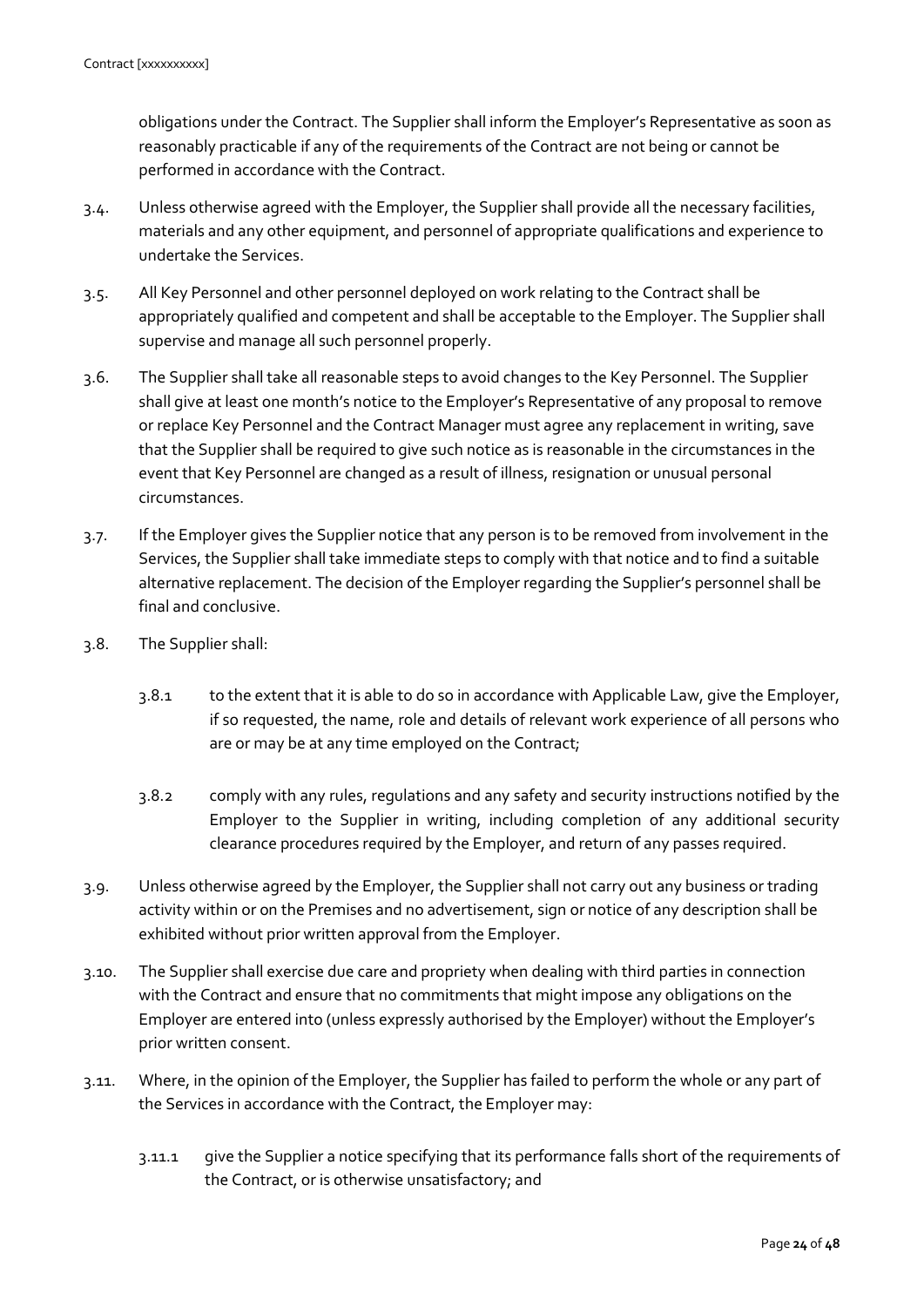- 3.11.2 suspend payments to the Supplier, in such amount as the Employer deems appropriate, until the Supplier has rectified the defective performance of the Services to the Employer's satisfaction.
- 3.12. Any notice served by the Employer pursuant to Condition **Error! Reference source not found.** may require that the Supplier re-schedules and re-performs the Services to the Employer's satisfaction at its own expense, including where necessary, the correction or re-execution of any Services already carried out, and the Supplier shall comply with the requirements of such notice within such period as shall be specified by the Employer in the notice (or where no such period is specified, as soon as reasonably practicable).
- 3.13. Any notice served by the Employer pursuant to Conditions **Error! Reference source not found.** and **Error! Reference source not found.** shall be without prejudice to the Employer's rights under these Conditions or otherwise.

#### <span id="page-26-0"></span>**4. Invoices and payment**

- 4.1. Subject to the Supplier performing its obligations in accordance with the terms of the Contract, the Employer will pay the Price to the Supplier in accordance with this Condition [4.](#page-26-0)
- 4.2. The Price will be inclusive of all costs and expenses incurred by the Supplier, including all packaging, insurance, carriage and delivery costs, and costs relating to staff, facilities, equipment and materials. To the extent that any additional expenses are permitted to be claimed by the Supplier, these shall only be reimbursed by the Employer where they are in line with the Employer's "Contract Expense Policy", a copy of which is available on request.
- 4.3. Any sum payable under the Contract is exclusive of value added tax (and any other similar or equivalent taxes, duties, fees and levies imposed from time to time by any government or other authority) which will be payable in addition to that sum in the manner and at the rate prescribed by law from time to time, subject to receipt by the paying party of a valid value added tax invoice.
- 4.4. The Supplier shall be entitled to submit an invoice to the Employer following delivery of the Goods or within 28 days of the completion of the Services. The Supplier shall not be entitled to submit interim invoices for the Services prior to completion unless stated in the Special Conditions or otherwise agreed by the Employer. The Employer shall not be required to pay any amount due to the Supplier under this Contract until the Supplier has submitted a valid invoice in accordance with Condition 4.5 below.
- 4.5. Each invoice will be a valid value added tax invoice which shall quote the purchase order number and will be accompanied by such records as the Employer may reasonably require including, but not limited to, time sheets, details of expenses incurred, invoices paid and any other documents which would enable the Employer to verify the information and the amounts referred to in that invoice. Invoices will be submitted electronically to HS2accountspayable@hs2.org.uk. The Supplier shall at first instance raise any issues or queries related to payment under the Contract with the Employer's Representative.
- <span id="page-26-1"></span>4.6. The Employer is committed to prompt payment and shall pay the Supplier within 30 days of receipt of a valid invoice, provided that the Goods have been delivered and/or the Services to which the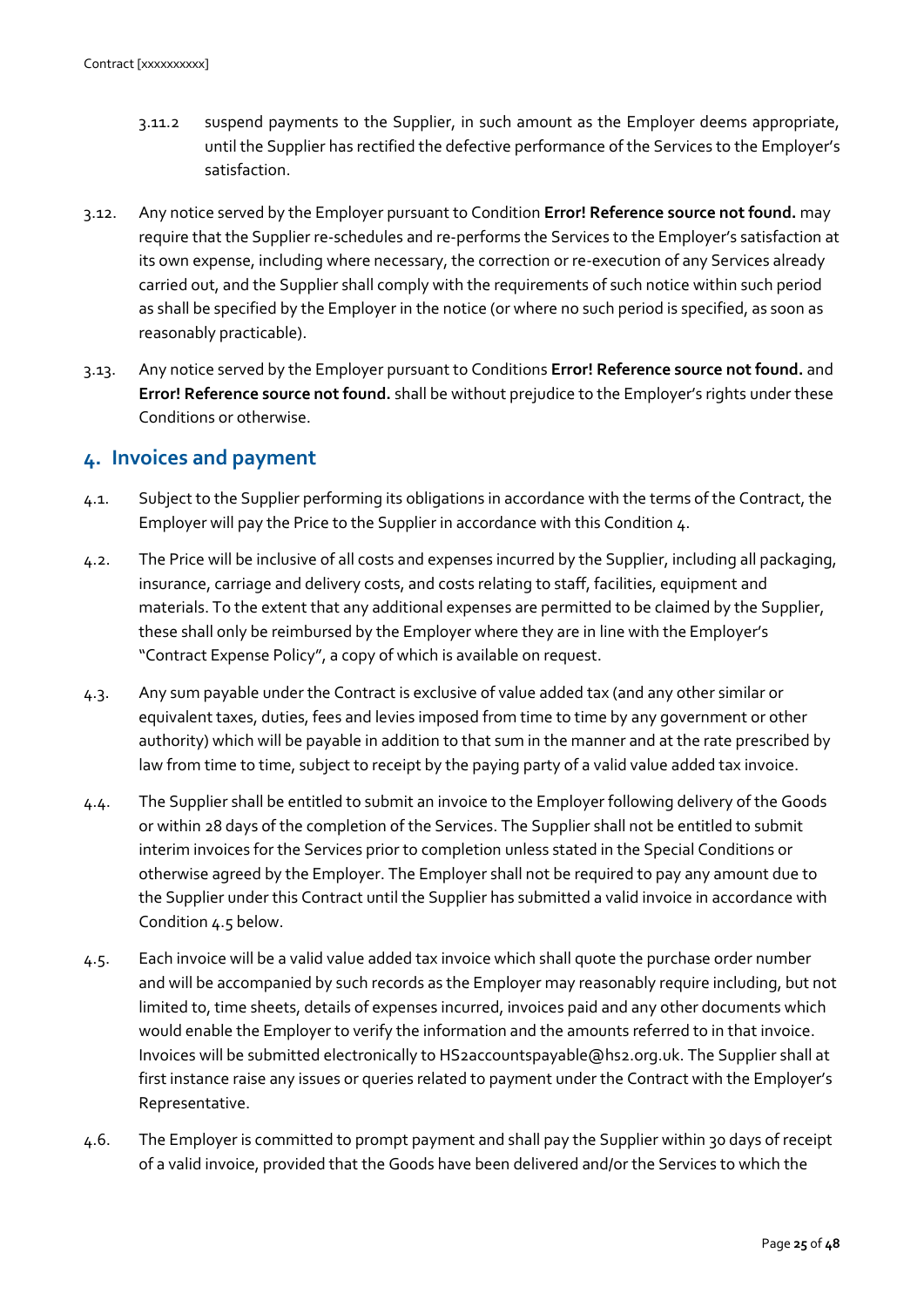invoice relates have been performed fully in accordance with the Contract. The Supplier shall provide to the Employer the name and address of its bank, the account name and number, the bank sort code and any other details requested by the Employer.

- 4.7. Notwithstanding any purported contrary appropriation by the Supplier, the Employer will be entitled, by giving written notice to the Supplier, to appropriate any payment by the Employer to any invoice issued by the Supplier.
- 4.8. No payment made by the Employer will constitute acceptance or approval by the Employer of the Goods or Services or otherwise prejudice any rights or remedies which the Employer may have against the Supplier, including the right to recover any amount overpaid or wrongfully paid to the Supplier.
- 4.9. If the Employer, on bona fide grounds, disputes any part of an amount invoiced by the Supplier, the Employer may notify the Supplier in writing of such dispute giving details of the nature of the dispute and the amount that it claims should have been invoiced and:
	- 4.9.1 the Employer will pay that part of the invoice which is not the Disputed Sum in accordance with Conditio[n4.6;](#page-26-1)
	- 4.9.2 the Employer will be entitled to withhold payment of the Disputed Sum; and
	- 4.9.3 following resolution of the dispute the Employer will, within 30 days, pay to the Supplier that part of the Disputed Sum (if any) as it is resolved is payable by the Employer.
- <span id="page-27-1"></span>4.10. For the avoidance of doubt, if the Employer fails to notify any dispute about the amount of an invoice to the Supplier in accordance with Condition **Error! Reference source not found.**, this will not constitute a waiver of the Employer's right to dispute the amount of that invoice.
- <span id="page-27-0"></span>4.11. If any sum payable under the Contract is not paid on or before the due date for payment, the Supplier will be entitled to charge the Employer interest on that sum at 2% per annum above the base lending rate from time to time of the Bank of England from the due date until the date of payment (whether before or after judgment), such interest to accrue on a daily basis. Such interest will not be chargeable on any Disputed Sum, provided that if it is agreed or determined that part or all of the Disputed Sum is payable, interest will be chargeable on the relevant part of the Disputed Sum in accordance with this Condition [4.11b](#page-27-0)ut from the date on which payment of that sum is due in accordance with Conditio[n4.9.3,](#page-27-1) rather than from the date on which payment of the original invoice which included that sum was originally due. The parties agree that this Conditio[n 4.11](#page-27-0)**[Error!](#page-27-0)  Reference source not found.** is a substantial remedy for late payment of any sum payable under the Contract, for the purposes of the Late Payment of Commercial Debts (Interest) Act 1998.
- 4.12. The Employer will be entitled to offset any liability which the Supplier has to it against any liability which it has to the Supplier, whether such liability is present or future, liquidated or unliquidated, under the Contract or any other contract between the parties or other cause of action.

## **5. Drawings, specifications, software, designs and other data**

5.1. The final 'deliverable' version of anything which the Supplier produces in its performance of the Services, including written reports, data, calculations, software, designs, drawings, specifications,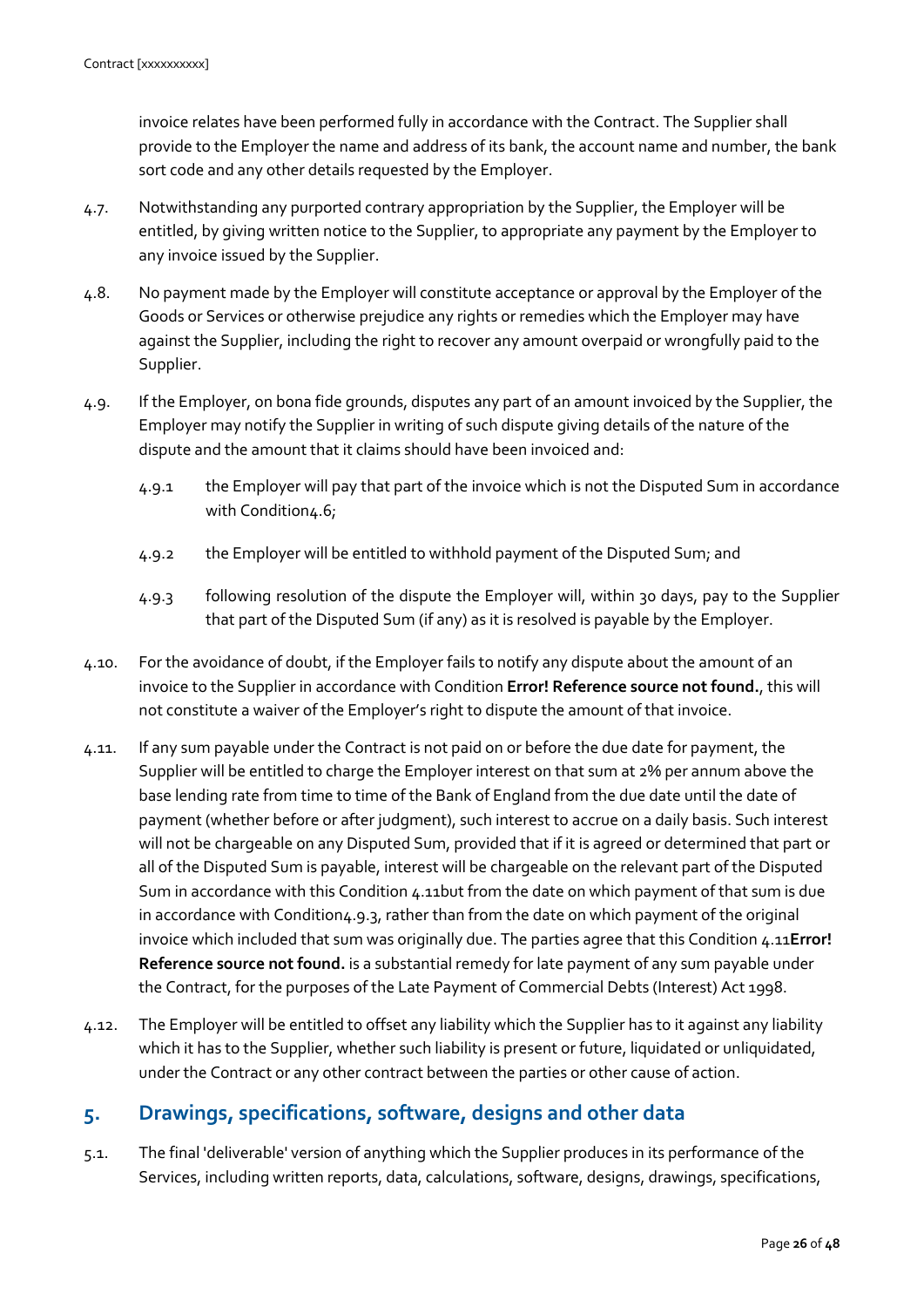maps and photographs completed or provided in connection with the Contract (each a "Deliverable"), shall be delivered up to the Employer via the Employer's Representative on completion (or, if sooner, termination) of the Services, subject to the retention of proper professional records. The Deliverables shall be supplied by the Supplier to the Employer's Representative in an agreed format.

5.2. If the Contract is terminated by the Employer, the provisions of Condition **Error! Reference source not found.** shall apply to the working version of each Deliverable (a "Working Deliverable") that has not been completed as at the date of termination of the Contract. The Employer acknowledges that Working Deliverables may contain information that is incomplete, and agrees that should it choose to rely upon any Working Deliverable, that reliance shall be at its own risk.

# <span id="page-28-0"></span>**6. Production and retention of documentation**

- 6.1. The Supplier shall produce such accounts, documents (including working documents) and records related to the Contract as the Employer, the Employer's Representative and/or the Contract Manager may request at any time during the term of the Contract. Subject to the provisions of Conditio[n 10](#page-30-0) the right to request the production of documents under this Clause 6.1 shall not apply to the extent that production of the documents would cause the Supplier to breach confidentiality obligations to its other clients.
- 6.2. The Supplier shall retain and produce such accounts, documents (including working documents) and records related to the Contract as the Employer, the Employer's Representative and/or the Contract Manager may request for a period of 6 (six) years from the Expiry Date or termination of the Contract, or such longer period as may be agreed between the Employer and the Supplier in writing at or before the commencement of the Contract.
- 6.3. The Supplier shall afford such facilities as the Employer may reasonably require for its representatives to visit the Supplier's premises and examine the records held under this Condition [6.](#page-28-0) The right to these records shall not apply to the extent that an examination would jeopardise the confidentiality of information relating to the Supplier's other clients.
	- 6.4.Subject to the provision of reasonable notice to the Supplier, and for the purpose of:
		- 6.4.1. examining and certifying the Employer's accounts; or
		- 6.4.2. any examination, pursuant to section 7(1) of the National Audit Act 1983, of the economy, efficiency and effectiveness with which the Employer has used its resources,

the Comptroller and Auditor General shall have a right of access to such relevant documents as are owned, held or otherwise within the control of the Supplier.

- 6.5. The Supplier shall assist the Comptroller and Auditor General to understand such documents and provide any oral and/or written information and explanation of the documents as may reasonably be requested.
- 6.6. For the avoidance of doubt, nothing in this Condition constitutes a requirement or agreement for the purposes of section 6(3)(d) of the National Audit Act 1983 for the examination, certification or inspection of the accounts of the Supplier.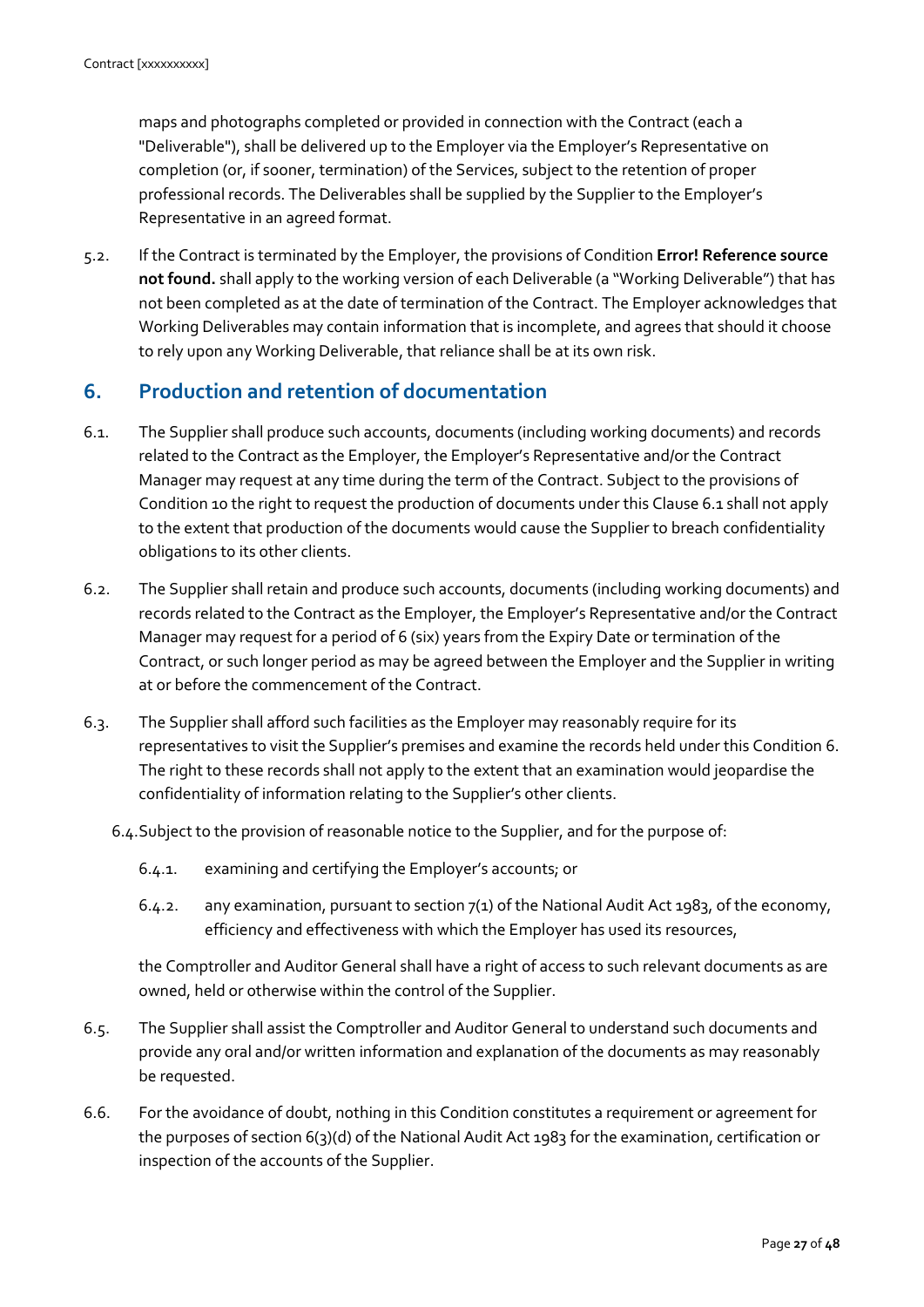# **7. Meetings and reports**

- 7.1. The Supplier shall, upon receipt of reasonable notice, on Business Days attend all meetings arranged by the Employer for the discussion of matters connected with the Contract.
- 7.2. Without prejudice to any other requirement in the Contract, the Supplier shall provide such reports on the performance of the Contract as the Employer's Representative and/or Contract Manager may reasonably require.

# <span id="page-29-0"></span>**8. Conflict of interest**

- 8.1. It shall be the Supplier's responsibility to ensure that no conflict of interest arises in connection with the Services to be carried out under the Contract.
- 8.2. The Supplier will immediately notify and consult with the Employer in the event that any circumstances arise which give rise, or may give rise, to a conflict of interest. The Employer shall be entitled to direct the Supplier to take reasonable steps to avoid such conflict of interest and the Supplier shall comply with such directions.
- 8.3. A breach of this Condition [8s](#page-29-0)hall be deemed to be a material breach which cannot be remedied, entitling the Employer to terminate the Contract under Condition 23.3.1.

# **9. Anti-corruption**

- 9.1.The Supplier:
	- 9.1.1. shall not and shall procure that any of its employees, consultants, agents, or subcontractors shall not commit a Prohibited Act in connection with the Contract;
	- 9.1.2. warrants, represents and undertakes (each as a continuing obligation) to the Employer that it is not aware of any financial or other advantage being given to any person working for or engaged by the Employer, or that an agreement has been reached to that effect, in connection with the execution of the Contract, excluding any arrangement of which full details have been disclosed in writing to the Employer before formation of the Contract.
- 9.2.The Supplier shall:
	- 9.2.1. if requested, provide the Employer with any reasonable assistance to enable the Employer to perform any activity required by any relevant government or agency in any relevant jurisdiction for the purpose of compliance with the Bribery Act; and
	- 9.2.2. if so required by the Employer within 20 Business Days of the Commencement Date, and annually thereafter, certify to the Employer in writing compliance with this Condition **Error! Reference source not found.** by the Supplier and all persons associated with it or other persons who are supplying goods or services in connection with the Contract. The Supplier shall provide such supporting evidence of compliance as the Employer may reasonably request.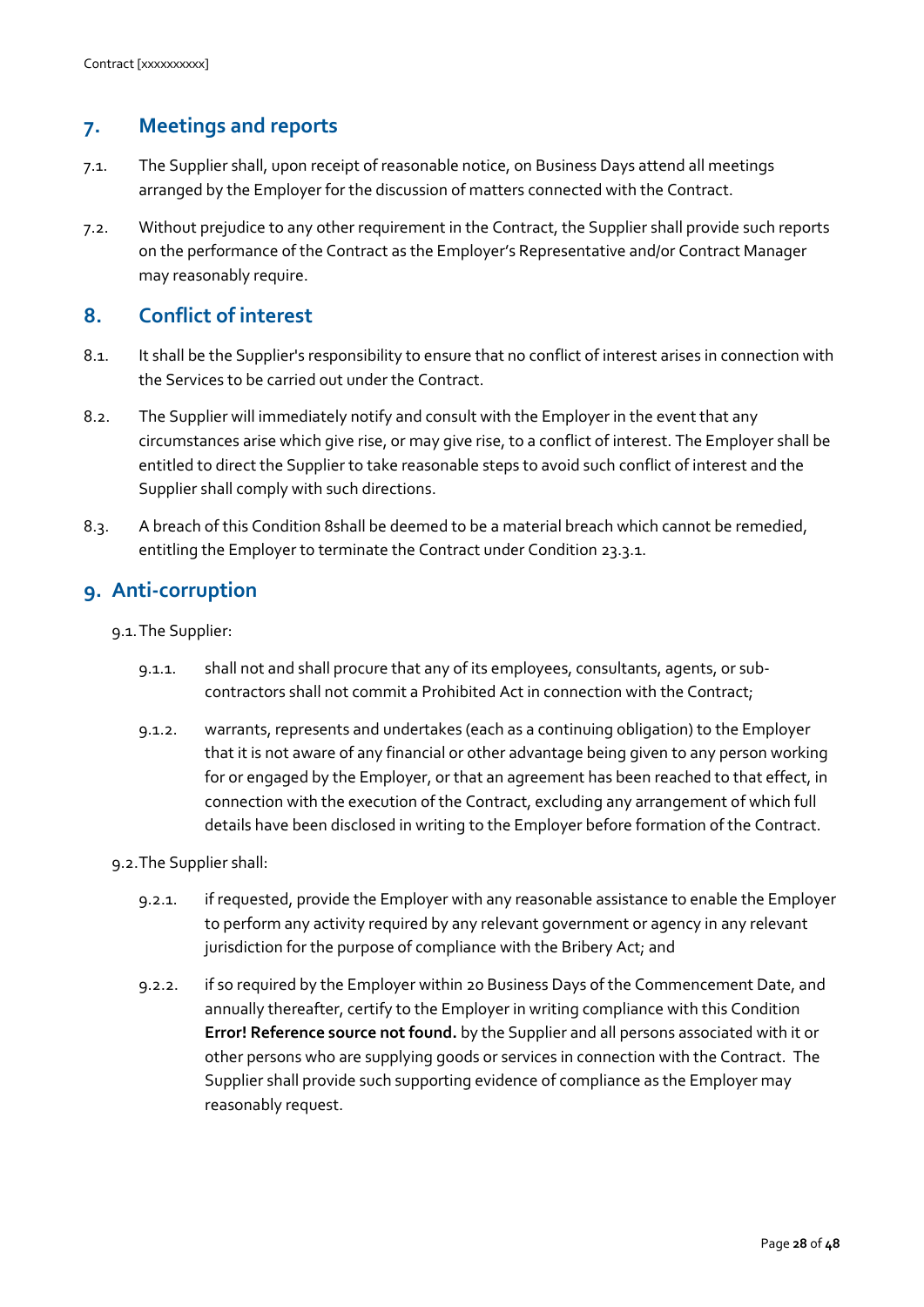- 9.3. The Supplier shall have and maintain an anti-bribery policy (which shall be disclosed to the Employer on request) to prevent it and any of its employees, consultants, agents or sub-contractors from committing a Prohibited Act, and shall enforce it where appropriate.
- 9.4. If any breach of Condition 9.1 is suspected or known, the Supplier must notify the Employer immediately.
- 9.5. If the Supplier notifies the Employer that it suspects or knows that there may be a breach of Condition 9.1, the Supplier must respond promptly to the Employer's enquiries, co-operate with any investigation, and allow the Employer to audit books, records and any other relevant documentation. This obligation shall continue for 3 (three) years following the expiry or termination of this Contract.
- 9.6. A breach of Condition 9.1 shall be deemed to be a material breach which is incapable of remedy.

#### <span id="page-30-0"></span>**10. Freedom of information**

10.1.The Supplier acknowledges that:

- 10.1.1. the Employer is a public authority for the purposes of FOIA and EIR; and
- 10.1.2. public authorities have certain information disclosure requirements under the Act and Environmental Information Regulations
- 10.2. The Supplier shall assist and co-operate with the Employer (at its own expense) to enable the Employer to comply with any relevant Requests for Information with which the Employer is obliged by FOIA or EIR to comply, within the time limits set out in Condition [10.3.](#page-30-1)
- <span id="page-30-1"></span>10.3. The Supplier shall and shall procure that its sub-contractors shall:
	- 10.3.1. transfer any Request for Information to the Employer's Representative as soon as practicable after receipt and in any event within two Business Days of receiving it;
	- 10.3.2. provide the Employer's Representative with a copy of all Information in its possession or power in the form that the Employer requires within five Business Days (or such other period as the Employer may specify) of the Employer requesting that Information; and
	- 10.3.3. provide all necessary assistance as reasonably requested by the Employer to enable the Employer to respond to a Request for Information within the time for compliance set out in section 10 of the FOIA or regulation 5 of the EIR
- 10.4. The Employer shall be responsible for determining at its absolute discretion and notwithstanding any other provision in the Contract or any other agreement whether any Information is exempt from disclosure in accordance with the provisions of the FOIA or the EIR.
- 10.5. In no event shall the Supplier respond directly to a Request for Information unless expressly authorised to do so by the Employer.

## <span id="page-30-2"></span>**11. Confidentiality**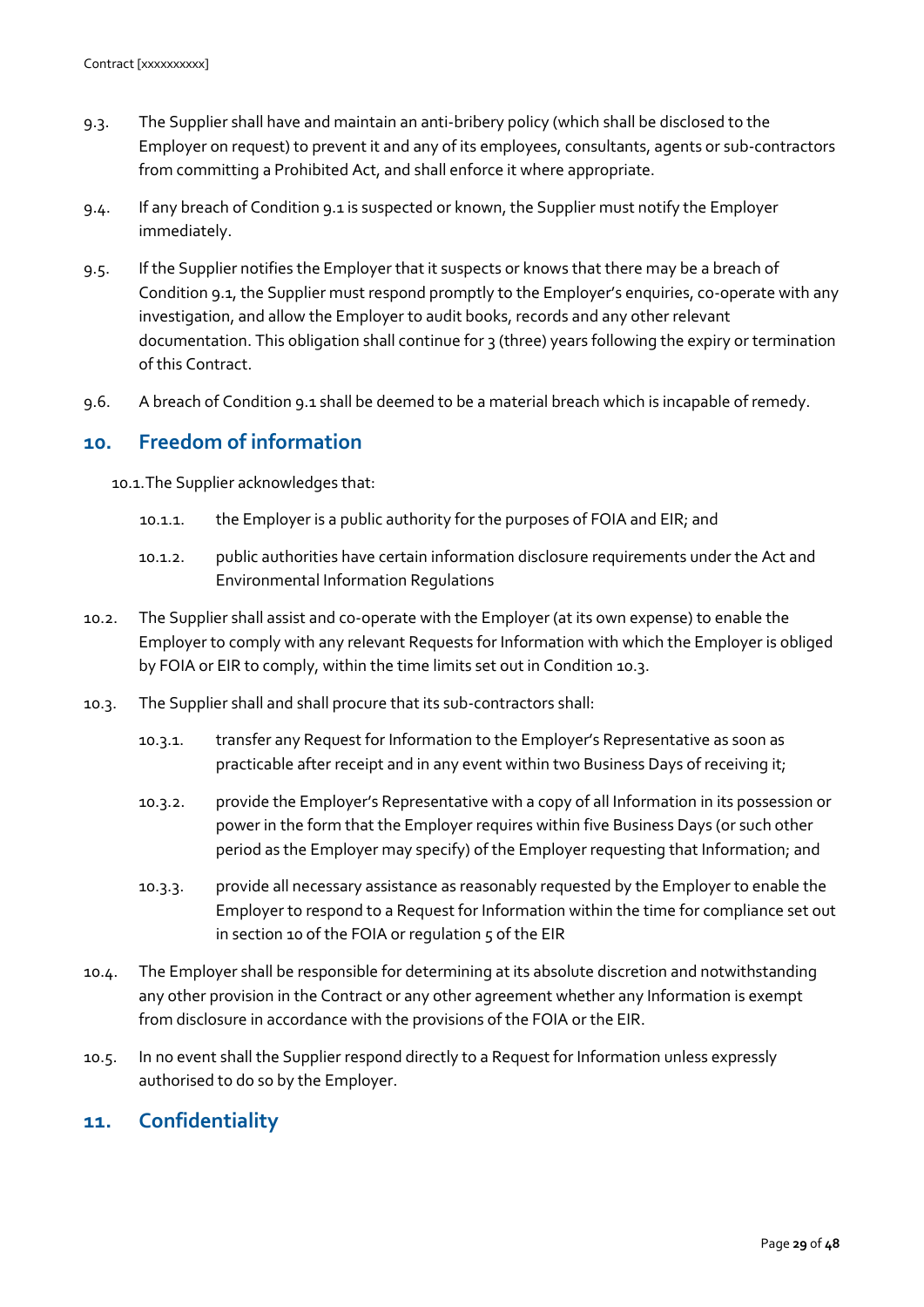- <span id="page-31-2"></span>11.1. Subject to Condition[s 11.2](#page-31-0)**[Error! Reference source not found.](#page-31-0)** an[d 11.3](#page-31-1) below, the Supplier shall not disclose to any third party, nor shall it publish, disseminate, or use, other than for the purposes of the Contract any Confidential Information without the prior written consent of the Employer.
- <span id="page-31-0"></span>11.2. Conditio[n 11.1](#page-31-2) shall not apply to any Confidential Information which:
	- 11.2.1. is or becomes public knowledge (otherwise than by breach of the Contract);
	- 11.2.2. is lawfully in the possession of the Supplier, without restriction as to its disclosure, before the Supplier receives it from the Employer; or
	- 11.2.3. is received by the Supplier from a third party who lawfully acquired it and who is under no obligation restricting its disclosure
- <span id="page-31-1"></span>11.3. Conditio[n 11.1](#page-31-2)shall not prevent the Supplier from disclosing, without the Employer's consent, any Confidential Information to the extent that it is required to be disclosed by law or by any professional or regulatory obligation, provided that prior to disclosure the Supplier consults the Employer and takes full account of the Employer's views about whether (and, if so, the extent to which) the Confidential Information should be disclosed.
- 11.4. The Supplier shall take all reasonable steps to ensure the observance of the provisions of this Conditio[n 11](#page-30-2) by all of its employees, office holders, workers and Sub-contractors.
- 11.5. If deemed necessary by the Employer, the Supplier shall, upon the Employer's request, promptly sign any reasonable confidentiality agreement provided to it.

#### **12. Data transparency**

- 12.1. The Supplier acknowledges that the Employer is subject to the Transparency Commitment. Accordingly, notwithstanding Conditions 10 and 11, the Supplier hereby gives its consent for the Employer to publish the Contract Information.
- 12.2. The Employer may in its absolute discretion redact all or part of the Contract Information prior to its publication. In so doing and in its absolute discretion, the Employer may take account of any exemptions that may be available under the FOIA to prevent publication of all or any part of the Contract Information. The Employer may in its absolute discretion consult with the Supplier regarding any redactions to the Contract Information to be published pursuant to Condition 12.1. The Employer shall make the final decision regarding publication and/or redaction of the Contract Information.

## **13. Publicity**

- 13.1. The Supplier shall not, except with the prior written consent of the Employer, make any press announcement, statement or any other form of communication (i) publicising the Contract or (ii) its appointment by the Employer, or (iii) detailing its involvement in the Project.
- 13.2. The Supplier shall promptly notify the Employer of any press or other similar enquiries it receives concerning the Contract and/or the Project.

## **14. Discrimination**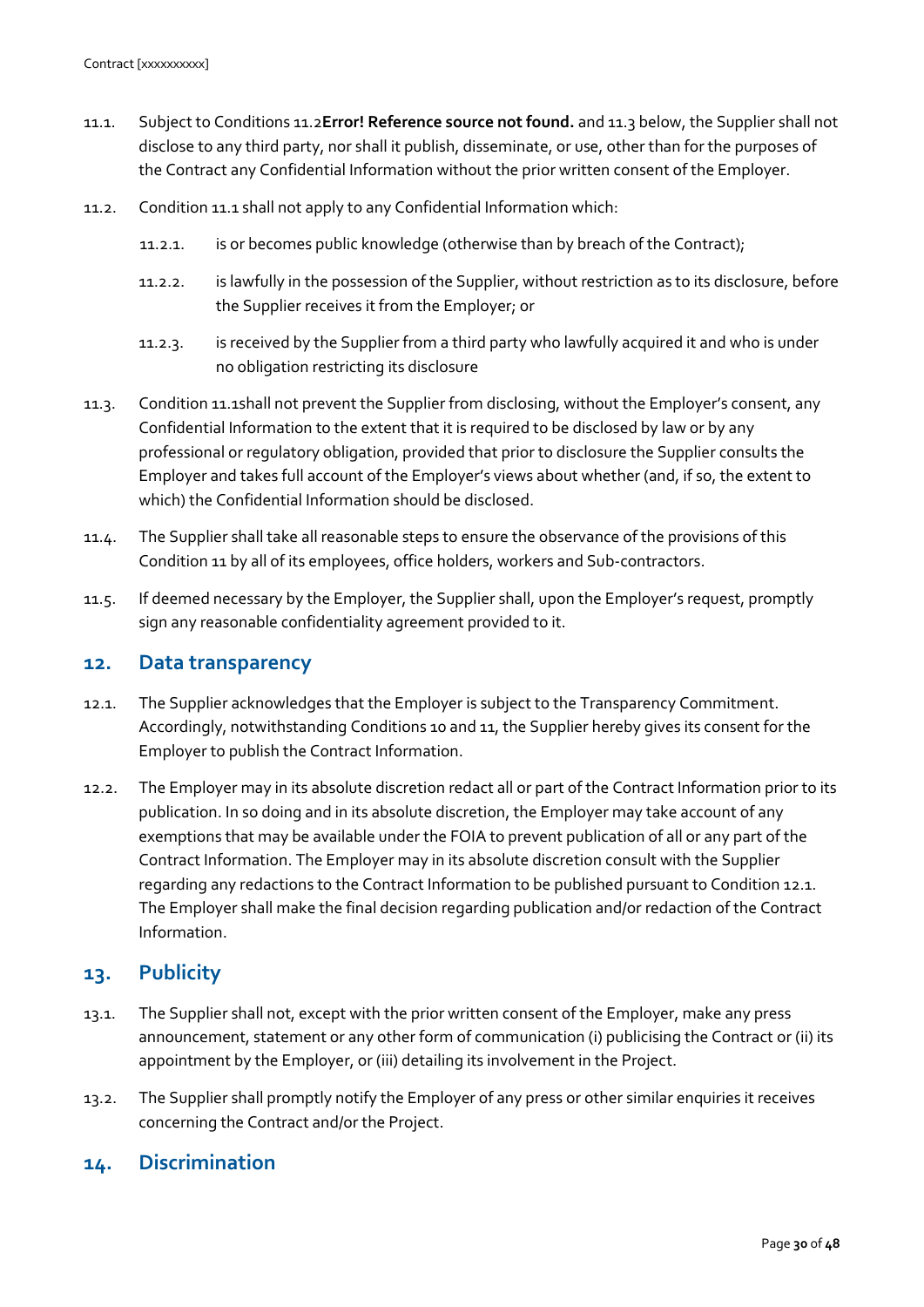- 14.1.The Supplier shall, in its performance of the Contract:
	- 14.1.1. not unlawfully discriminate either directly or indirectly or by way of victimisation or harassment within the meaning and scope of any law, enactment, order or regulation relating to discrimination (whether in age, disability, gender reassignment, marriage and civil partnerships, pregnancy, paternity and maternity, race, religion or belief, sex or sexual orientation, or otherwise) and shall take all reasonable steps to ensure that its employees similarly do not unlawfully discriminate;
	- 14.1.2. without prejudice to the generality of Condition **Error! Reference source not found.**, not unlawfully discriminate within the meaning and scope of the Equality Act 2010 and all other relevant legislation and any statutory modification or re-enactment of such legislation; and
	- 14.1.3. where in connection with the Contract, the Supplier, its agents or Sub -contractors, or its staff are required to carry out work on Premises or alongside the Employer's employees on any other premises, comply with the Employer's own employment policy and codes of practice relating to equality and diversity in the workplace.
- 14.2. Should the Supplier or any of its employees, consultants, agents or sub-contractors breach any part of Condition **Error! Reference source not found.**, the Employer shall be entitled to terminate the Contract with immediate effect by notice in writing to the Supplier.

## **15. Assignment and sub-contractors**

- 15.1. The Supplier shall not sub-contract or transfer, assign, charge, or otherwise dispose of the Contract or any part of it without the prior written consent of the Employer.
- 15.2. The Supplier shall ensure that any Sub-contractor complies with the provisions of the Contract, so far as they are applicable. Any sub-contract shall not relieve the Supplier of its obligations under the Contract.
- 15.3. Where the Supplier enters into a contract with a Sub-contractor for the purpose of performing the Contract or any part of it, it shall cause a term to be included in such contract which requires payment to be made by the Supplier to the Sub-contractor within a specified period not exceeding 30 days from receipt of an invoice properly issued in accordance with that contract.

#### **16. Insurance**

- 16.1. The Supplier shall effect and maintain an adequate level of insurance cover in respect of all risks that may be incurred by it in the performance of the Contract.
- 16.2. Save where the Employer states otherwise in writing, the Supplier shall hold those insurances at such levels as set out in the Special Conditions.
- 16.3. Where the Supplier sub-contracts part of the Contract, he shall procure that any Sub-contractor effects and maintains insurance to cover its liabilities under that sub-contract.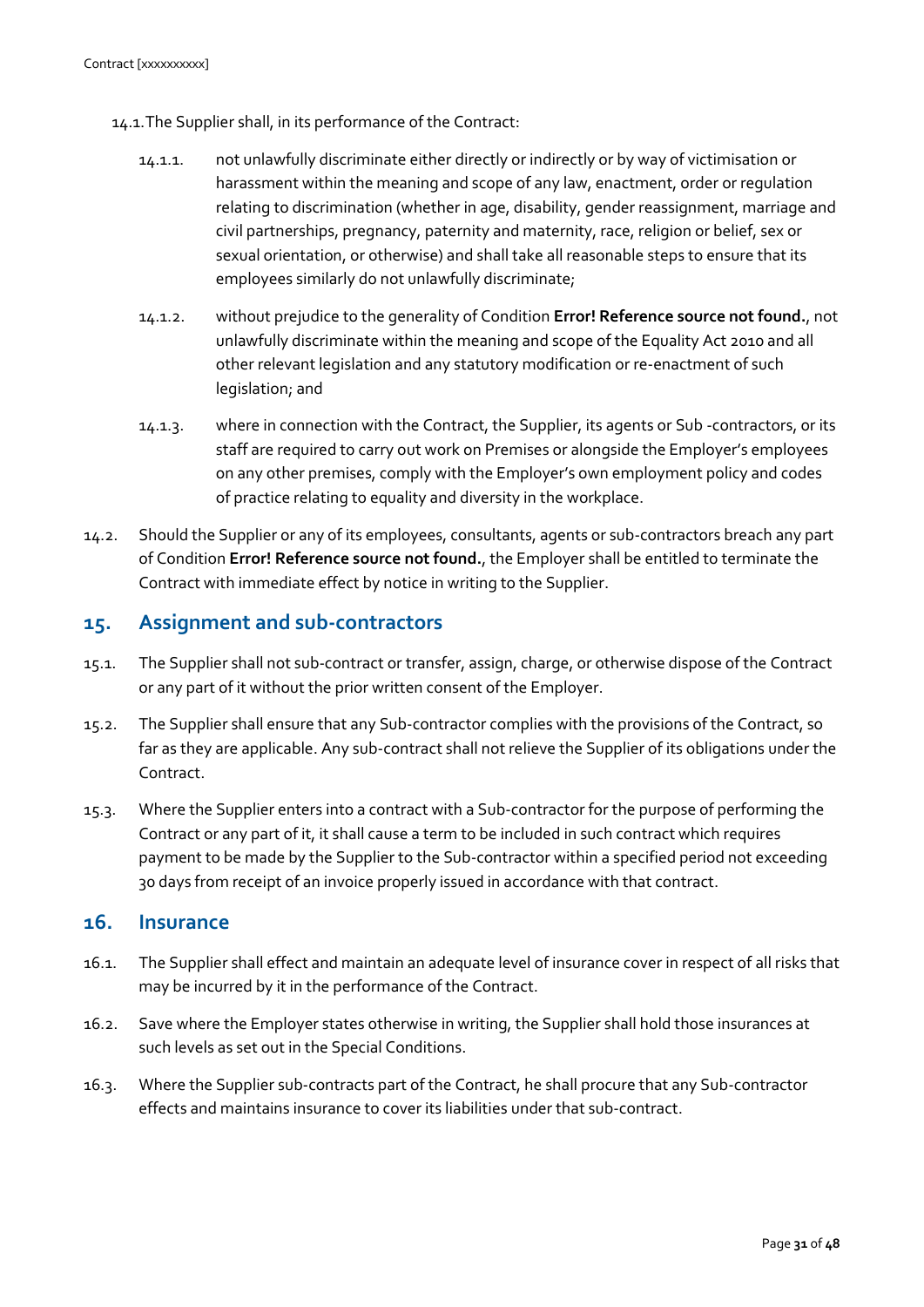- 16.4. Where in compliance with Conditions 16.1 and/or 16.2 the Supplier effects professional indemnity insurance, the insurance policy and any renewal shall cover liabilities under the Contract from the commencement of the Services until 6 (six) years after:
	- 16.4.1. the completion of the Services; or
	- 16.4.2. the termination of the Contract,

whichever is the earlier.

- 16.5. When requested by the Employer, the Supplier shall produce documentary evidence showing that the insurance required by this Condition 16 has been effected and is being maintained.
- 16.6. If, for whatever reason, the Supplier fails to effect and maintain the insurance required by this Condition 16, and/or fails to provide evidence requested under Condition **Error! Reference source not found.** within the timescales stipulated by the Employer, the Employer may make alternative arrangements necessary to protect its interests and recover the costs thereof from the Supplier.
- 16.7. The terms of any insurance or the amount of cover shall not relieve the Supplier of any liabilities under the Contract.
- 16.8. The Supplier shall impose obligations on its Sub-contractors in terms substantially similar to those set out in this Condition 16, but this shall not relieve the Supplier of any of its obligations and liabilities under the Contract.

#### **17. Data protection**

- 17.1. With respect to any Personal Data disclosed to the Supplier in connection with the Contract, the Supplier acknowledges that the Employer is the Data Controller and that the Supplier is the Data **Processor**
- 17.2. In respect of any Personal Data processed by the Supplier pursuant to the Contract for and on behalf of the Employer, the Supplier warrants and undertakes that it will:
	- 17.2.1. comply at all times with Applicable Law;
	- 17.2.2. only process the Personal Data
		- 17.2.2.1. on behalf of the Employer to the extent necessary to provide the Goods and/or Services and then only in accordance with the Contract; and
		- 17.2.2.2. on instructions received from the Employer from time to time.
	- 17.2.3. promptly comply with any change of instructions from the Employer relating to
		- 17.2.3.1. the Personal Data; and/or
		- 17.2.3.2. the Supplier's role as Data Processor

as issued in accordance with the Contract and/or as otherwise required by Applicable Law

<span id="page-33-0"></span>17.2.4. put in place: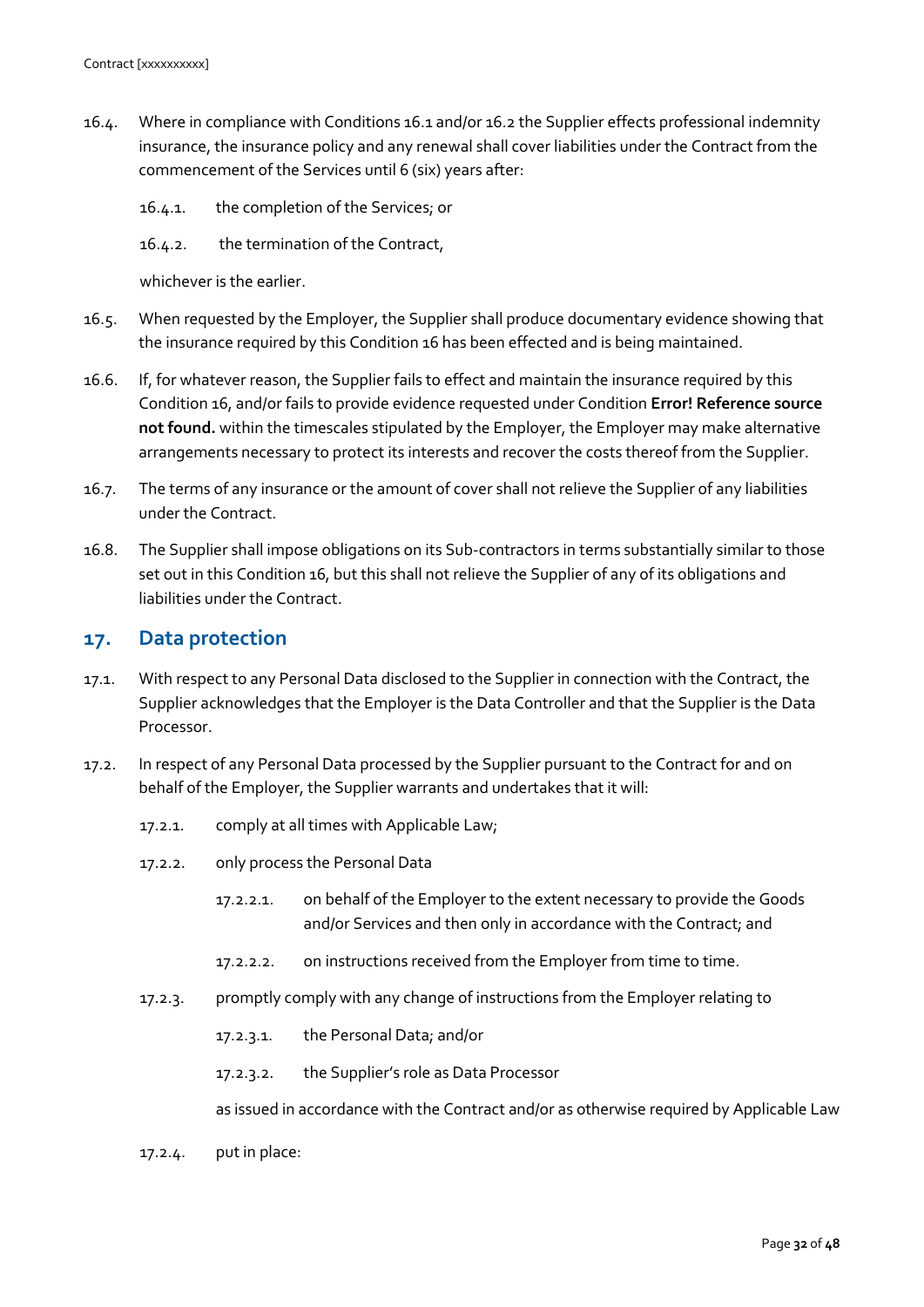- 17.2.4.1. a level of security measures which ensures that only authorised personnel have access to the Personal Data and processing equipment to be used to process such Personal Data and that any such persons whom the Supplier authorises to have access to such Personal Data will comply with like obligations as are contained in this Conditio[n 17.2.4a](#page-33-0)nd will respect and maintain all due confidentiality; and
- 17.2.1.1 a level of security measures which reflects the level of harm, damage and/or distress that might be suffered by a Data Subject to whom the Personal Data relates, as a result of a breach of this Condition
- 17.2.5. promptly give notice to the Employer of any actual or suspected incident of unauthorised or accidental disclosure of or access to the Personal Data or other breach of Condition [17.2.9](#page-34-0)made by any of the Supplier's staff or any other identified or unidentified third party (a "Security Breach");
- 17.2.6. promptly provide the Employer with all information in the Supplier's possession concerning any Security Breach;
- 17.2.7. not make any announcement or publish or otherwise authorise any broadcast of any notice or information about a Security Breach (a "Security Breach Notice") without the prior written consent of the Employer and prior written approval by the Employer of the content, media and timing of the Security Breach Notice;
- 17.2.8. hold all Personal Data to which the Contract relates physically and electronically separate from any other data held by the Supplier and ensure that such Personal Data is readily identifiable;
- <span id="page-34-0"></span>17.2.9. not process any or all of the Personal Data to which this Contract relates as a means to enhance or enrich any Personal Data to which this Contract does not relate (which includes any Personal Data in respect of which the Supplier or a customer of the Supplier is a Data Controller);
- 17.2.10. not make any copies of the Personal Data (whether in electronic or paper form) unless strictly necessary for the Services;
- 17.2.11. not cause or permit the Personal Data to be transferred outside the European Economic Area (as defined in the DPA) without the prior written consent of the Employer; and
- 17.2.12. not cause the Employer to be in breach of any part of Applicable Law relating to privacy or data protection, whether by reason of an act or omission by the Supplier or by its respective agents, directors, officers, employees and sub-contractors.
- 17.3 The Supplier will indemnify, keep indemnified and hold harmless the Employer in full and on demand from and against all liabilities (including any tax liability), direct, indirect and consequential losses, damages, claims, proceedings and legal costs (on an indemnity basis), judgments and costs (including costs of enforcement) and expenses which the Employer incurs or suffers directly or indirectly in any way whatsoever as a result of or arising out of or in connection with any breach of this Condition **Error! Reference source not found.**.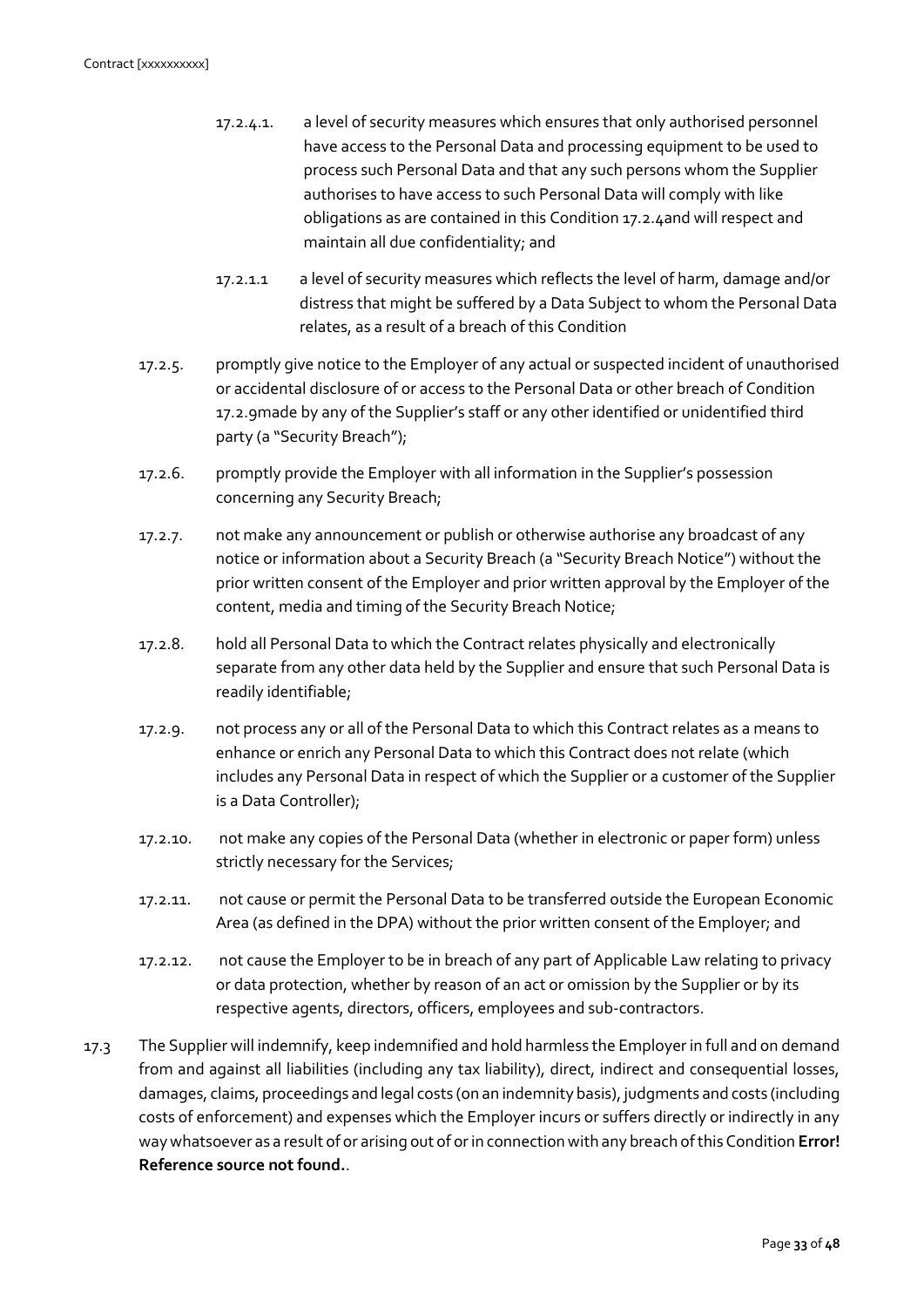17.4 The Supplier will inform the Employer immediately if it receives any correspondence or request for information from any Regulatory Authority (including the Information Commissioner's Office ("ICO")) in relation to the Personal Data to which the Contract relates, including correspondence or requests which relate to an ICO enforcement notice or information notice.

## **18. Transfer of the services and TUPE**

- 18.1. Where following the performance or termination of the Contract the Employer intends to acquire services similar to the Services, either by performing them itself or by the appointment of a replacement contractor, the Supplier (assuming it does not successfully tender for the work) shall use all reasonable endeavours to ensure that the transition is undertaken with the minimum of disruption to the Employer.
- 18.2. The Supplier shall co-operate fully during the transition period and provide full access to all nonconfidential data, documents, manuals, working instructions, reports or other information which the Employer considers it necessary to see.
- 18.3. In addition to the legal obligation to provide "employee liability information" under regulation 11 of TUPE, the Supplier will, in respect of any person at that time employed by it and assigned to the economic grouping of employees working on the Contract, provide the Employer with information equivalent to employee liability information whenever requested to do so in writing by the Employer (provided that the Employer shall not make such a request more than once in any 6 (six) month period).

## **19. Occupation of premises**

19.1. Where the Supplier requires access to Premises, it shall be granted such access on a non-exclusive basis and only to the extent reasonably required for the purpose of performing its obligations under the Contract. Any utilities or IT required by the Supplier shall be subject to recharge by the Employer.

## **20. Sustainability requirements**

- <span id="page-35-0"></span>20.1. In performing the Contract the Supplier shall comply with the Employer's sustainability policy with regard to the key themes of growth and regeneration, environmental change, skills and employment, climate change, resilience, resources and waste, and integrated transport.
- 20.2. Without prejudice to Condition [20.1](#page-35-0) the Supplier will comply with the UK Government Procurement Service "Government Buying Standards for Sustainability" accessible at <http://sd.defra.gov.uk/advice/public/buying/standards/suppliers/>

## **21. Intellectual Property Rights**

21.1. All Intellectual Property Rights in any materials provided by the Employer to the Supplier for the purposes of this Contract shall remain the property of the Employer but the Employer hereby grants the Supplier a royalty-free, non-exclusive and non-transferable licence to use such materials as required until termination or expiry of the Contract for the sole purpose of enabling the Supplier to perform its obligations under the Contract.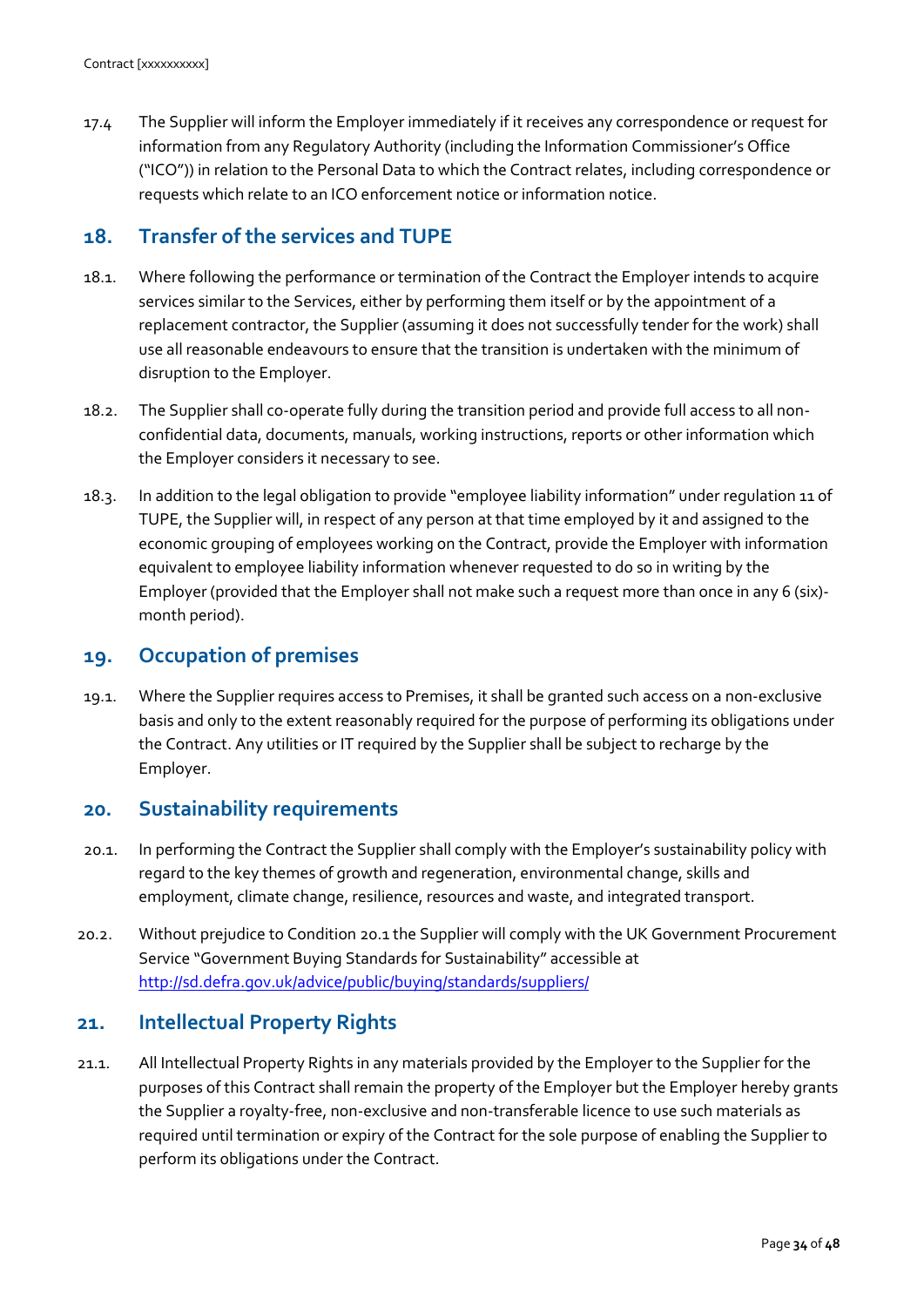- 21.2. Subject to Condition 21.3, all Intellectual Property Rights in any materials created or developed by the Supplier pursuant to the Contract or arising as a result of the provision of the Services shall vest in the Supplier. If, and to the extent that, any Intellectual Property Rights in such materials vest in the Employer by operation of law, the Employer hereby assigns to the Supplier, by way of a present assignment of future rights that shall take place immediately on the coming into existence of any such Intellectual Property Rights, all its Intellectual Property Rights in such materials (with full title guarantee and free from all third-party rights).
- 21.3. The Supplier hereby grants the Employer:
	- 21.3.1. a perpetual, royalty-free, irrevocable, non-exclusive licence (with a right to sub-license) to use, modify and develop all Intellectual Property Rights in the materials (including any Deliverable(s)) created or developed pursuant to the Contract and any Intellectual Property Rights arising as a result of the provision of the Services; and
	- 21.3.2. a perpetual, royalty-free, irrevocable and non-exclusive licence (with a right to sublicense) to use:
		- a. any Intellectual Property Rights vested in or licensed to the Supplier on the Commencement Date; and
		- b. any Intellectual Property Rights created during the performance of the Services but which are neither created or developed pursuant to the Contract nor arise as a result of the provision of the Services, including any modifications to or derivative versions of any such Intellectual Property Rights, which the Employer reasonably requires in order to exercise its rights and take the benefit of the Contract including the Services provided.
- 21.4. The Supplier shall ensure that all royalties, licence fees and similar expenses in respect of all intellectual property or Intellectual Property Rights used in connection with the Contract have been paid and are included in the Price.
- 21.5. The Supplier:
	- 21.5.1. warrants that the use of any Intellectual Property Rights which derive from or arise as a result of the performance of the Contract by the Supplier will not infringe any Intellectual Property Rights owned by third parties; and
	- 21.5.2. will indemnify, keep indemnified and hold harmless the Employer in full and on demand from and against all liabilities (including any tax liability), direct, indirect and consequential losses, damages, claims, proceedings and legal costs (on an indemnity basis), judgments and costs (including costs of enforcement) and expenses which the Employer incurs or suffers directly or indirectly in any way whatsoever as a result of any claim that such intellectual property rights infringe any Intellectual Property Rights owned by third parties.

#### **22. Merger, takeover or change of control**

<span id="page-36-0"></span>22.1. The Supplier shall obtain the Employer's written consent (which shall not be unreasonably withheld, but may be given subject to conditions) prior to any Change of Control of the Supplier, provided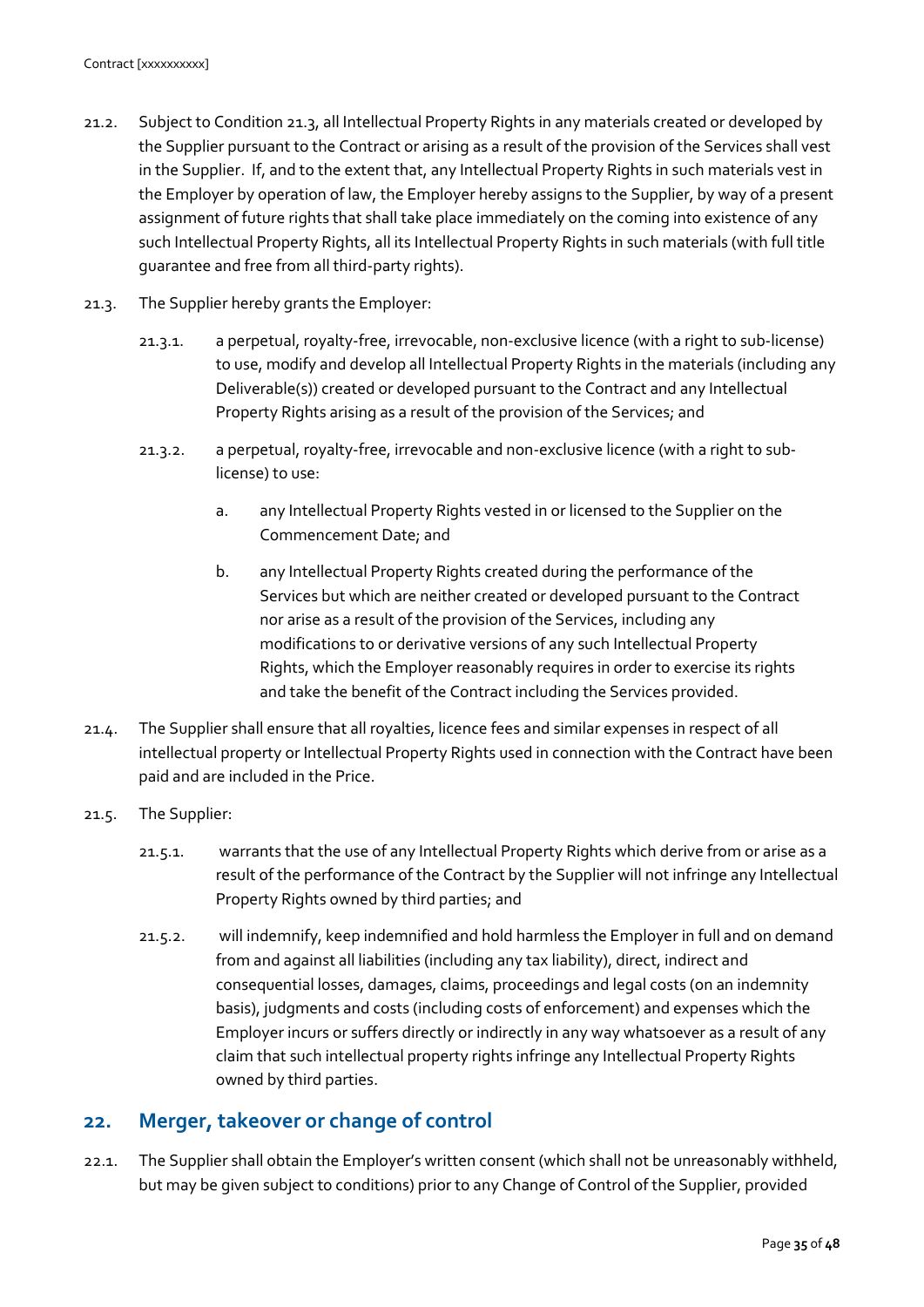that where a Change of Control arises from any change in the beneficial or legal ownership of shares that are listed on the stock exchange, such approval shall be obtained promptly, as soon as the Supplier becomes aware of the same. If such consent is not obtained when required by this Conditio[n 22.1t](#page-36-0)he Employer has the right to terminate the Contract at its election as set out in Condition 23 (Termination of the Contract).

22.2. The Supplier shall inform the Employer of any change, or proposed change in the name of or status of the Supplier.

#### **23. Termination of the contract**

- 23.1. The Supplier may not terminate the Contract.
- <span id="page-37-0"></span>23.2. The Employer may terminate the Contract by giving not less than 30 days' written notice to that effect to the Supplier at any time. If the Employer exercises its right of cancellation under this Conditio[n 23.2](#page-37-0) then the Employer's sole liability will be to pay to the Supplier fair and reasonable compensation for work-in-progress at the time of cancellation but such compensation will not include loss of profits (whether direct or indirect and whether actual or anticipated) or any indirect or consequential loss regardless of whether or not the Employer engages another supplier to provide the Services and/or Goods.
- <span id="page-37-1"></span>23.3. Without prejudice to any other power of termination, howsoever arising, the Employer may by notice in writing terminate the Contract with immediate effect and without liability where:
	- 23.3.1. the Supplier is in material breach of the Contract which is incapable of remedy;
	- 23.3.2. the Supplier is in material breach of the Contract which can be remedied but fails to remedy that breach within the timescale stipulated by the Employer (acting reasonably) in a written notice served by the Employer on the Supplier setting out the breach and requiring it to be remedied;
	- 23.3.3. the Supplier has failed to comply with a notice given under Conditio[n3.11;](#page-25-0)
	- 23.3.4. a Change of Control occurs without the prior approval of the Employer; or
	- 23.3.5. the Supplier is Insolvent.
- 23.4. For the avoidance of doubt and without prejudice to the generality of Condition 23.2.1, breach by the Supplier of any of Conditions 8 (Conflict of Interests), 9.1(Anti-Corruption), 10 (Freedom of Information) and 35.2 (Inspection and Testing) of the Contract, shall be deemed to be material breaches of the Contract which are incapable of remedy.
- 23.5. The Supplier will give written notice to the Employer immediately upon becoming Insolvent.
- 23.6. In the event that, during the period of the Contract, the Employer is dissolved or wound up, then the Contract shall terminate with immediate effect.

## **24. Consequences of termination and expiry**

24.1. Upon the expiry of any notice period, or immediately upon termination without notice, the Contract shall be terminated without prejudice to any right of action or remedy which shall have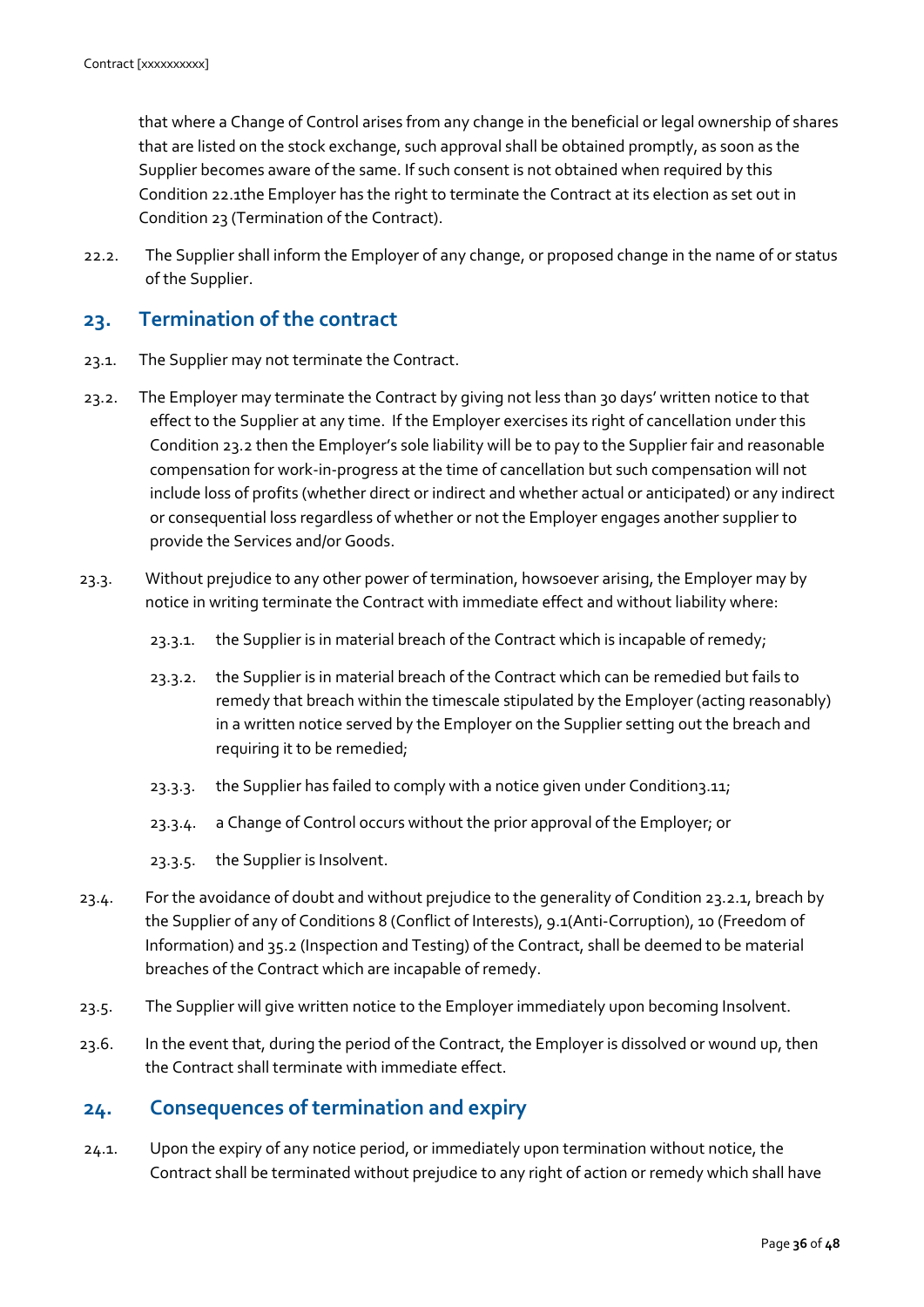accrued or shall thereupon accrue to the parties. Termination shall not affect the continued operation of Conditions [1,](#page-16-0) 3.11, 3.12, 3.13, 4, 5, 6, 9, 10, 11, 12, 13, 17, 18, 21.5, 24, 26, 27, 28, 29, 30, 31, 32, 33.6, 34.4 and 34.5 together with any other provision which expressly or impliedly will survive termination.

- 24.2. Where the Contract is terminated under Conditio[n 23.3](#page-37-1) the following provisions shall apply:
	- 24.2.1 pending final ascertainment of such sums as are payable under the Contract any sum due or accruing from the Employer to the Supplier may be withheld or reduced by such amount as the Employer in either case considers reasonable and appropriate;
	- 24.2.2 the Employer may make all arrangements which are in its view necessary to procure the orderly completion of the Employer's requirements under the Contract, including the letting of another contract or contracts. In the event that a different organisation is required to provide the Goods and/or Services, the Supplier shall co-operate in the transfer and with any arrangements notified to it by the Employer. The transfer shall be arranged between the Employer and the Supplier so as to reduce to a minimum any interruption in the provision of the Goods or performance of the Services;
	- 24.2.3 where the total costs reasonably and properly incurred by the Employer by reason of any arrangements made under Condition **Error! Reference source not found.** exceed the amount that would have been payable to the Supplier for the completion of the Services, the excess shall be recoverable from the Supplier and the Employer reserves the right to recover such excess under Condition 26.
- 24.3 In addition to its obligations under Condition 24.2.2, the Supplier shall upon termination or earlier expiry of the Contract:
	- 24.3.1 give all reasonable assistance to the Employer and any incoming supplier of the Goods and/or Services; and
	- 24.3.2 return and/or deliver up all requested documents, information and data within the Supplier's possession, custody or power to the Employer as soon as reasonably practicable.

## **25. Liability and indemnity**

- 25.1 Subject to Condition 25.2, the Supplier will indemnify, keep indemnified and hold harmless the Employer in full and on demand from and against:
	- 25.1.1 death and/or personal injury;
	- 25.1.2 damage or loss to property;
	- 25.1.3 breach of statutory duty; or
	- 25.1.4 third party claims;

arising from any breach of the Contract or negligent performance of the Contract by the Supplier.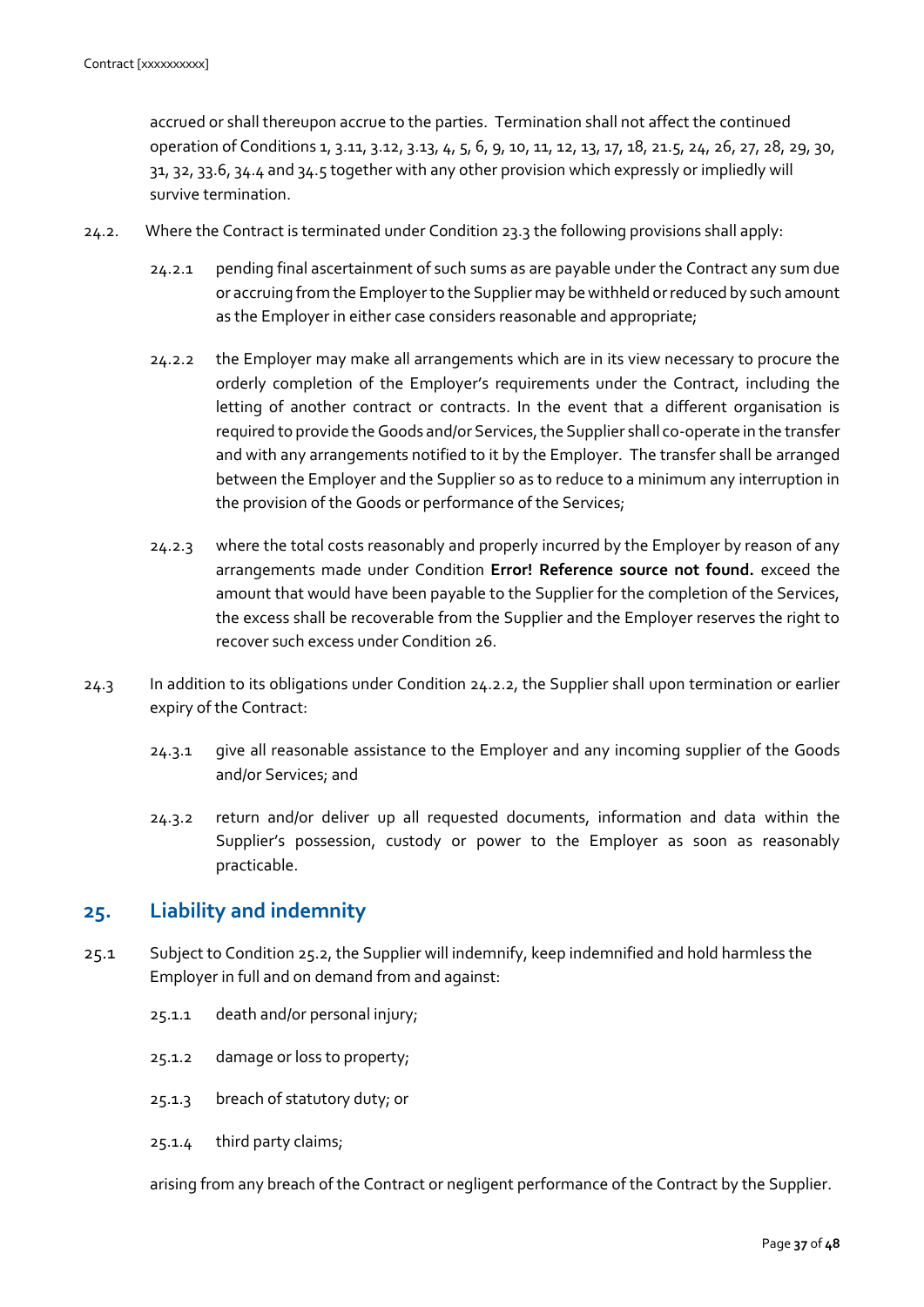- 25.2. Subject to Condition 25.3, the Supplier's total liability to the Employer for each and every claim arising under or in connection with the Contract, is limited to the amount specified in the Contract Details section of the Special Conditions and applies in contract, tort and otherwise to the extent permitted under English law.
- 25.3. Nothing in the Contract limits or excludes the Supplier's liability for:
	- 25.3.1 losses against which the Supplier is entitled to an indemnity under any policy of insurance required to be maintained under this Contract (or would have been entitled but for any breach or failure to maintain such insurance);
	- 25.3.2 breach of Condition 9;
	- 25.3.3 acts of a criminal nature;
	- 25.3.4 death or bodily injury; or
	- 25.3.5 any amounts payable by the Supplier under any of the indemnities referred to in Standard Conditions 17.3 (Data Protection), 21.5.2 (Intellectual Property Rights) and 25.1 (General Liabilities).

#### **26. Recovery of sums due**

26.1. Whenever under the Contract any sums of money shall be recoverable from or payable by the Supplier to the Employer, that amount may be deducted from any sum then due, or which at any later time may become due, to the Supplier under the Contract or under any other contract with the Employer.

# **27. Service of notices**

- 27.1. Any formal notice required to be given or served under the Contract shall be in writing and shall be served by:
	- 27.1.1 delivery in person to the Supplier's Representative, when it shall be deemed served at the time the notice is delivered to the Supplier's Representative, or
	- 27.1.2 sending it to the Supplier's Representative by first-class post, when it shall be deemed served on the second working day after posting; or
	- 27.1.3 delivery in person to the Employer's Representative, when it shall be deemed served at the time the notice is delivered to the Employer's Representative, or
	- 27.1.4 sending it to the Employer's Representative by first-class post, when it shall be deemed served on the second working day after posting.

#### **28. Severability**

28.1. If any provision of the Contract is held invalid, illegal or unenforceable for any reason by any court, such provision shall be severed and the remainder of the provisions of the Contract shall continue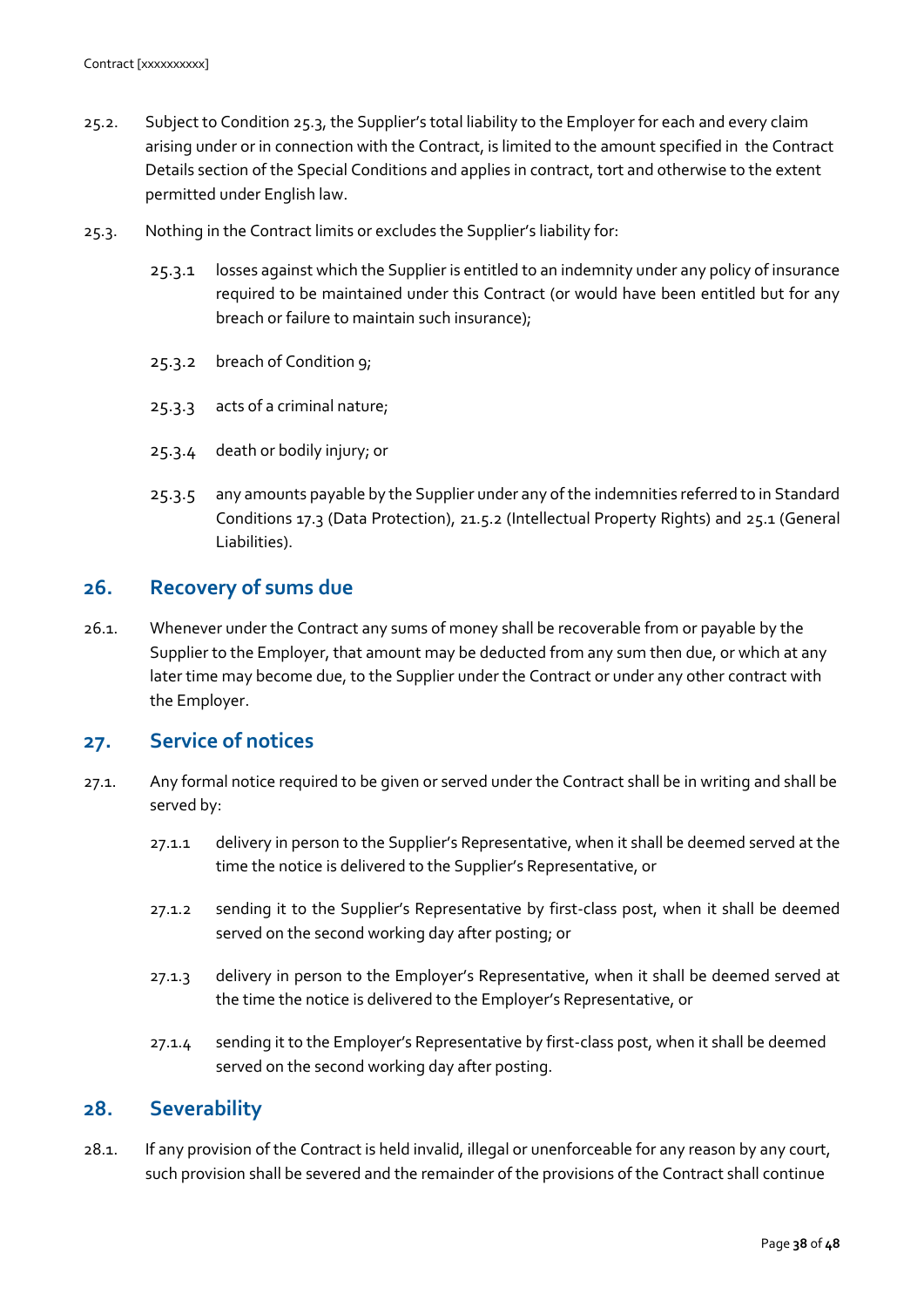in full force and effect. In the event that an invalid, illegal or unenforceable condition is fundamental to the performance of the Contract, the Employer and the Supplier shall immediately commence negotiations in good faith to remedy the invalidity.

#### **29. Waiver**

- 29.1. Any failure by the Employer or the Supplier to exercise any right or remedy shall not constitute a waiver of that right or remedy.
- 29.2. No waiver shall be effective unless it is communicated to the other party in writing.
- 29.3. A waiver of any right or remedy arising from a breach of contract shall not constitute a waiver of any right or remedy arising from any other breach of the Contract.

## **30. Rights of third parties**

30.1. Save as provided in Conditio[n 1.3,](#page-22-2) the parties do not intend that any term of this Agreement will be enforceable under the Contracts (Rights of Third Parties) Act 1999 by any person.

#### **31. Dispute resolution**

- 31.1. The parties shall attempt in good faith to negotiate a settlement to any dispute between them arising out of or in connection with the Contract within 20 Business Days of either party notifying the other of the dispute. If necessary such efforts shall involve the escalation of the dispute to the finance director (or equivalent) of the Supplier and the Employer's Head of Procurement.
- 31.2. Nothing in this dispute resolution procedure shall prevent the parties from seeking from any court of the competent jurisdiction an interim order restraining the other party from doing any act or compelling the other party to do any act.
- 31.3. If the dispute cannot be resolved by the parties pursuant to Condition 31.1, the dispute shall be referred to mediation pursuant to the procedure set out in Condition 31.5 unless the Employer considers that the dispute is not suitable for resolution by mediation or the Supplier does not agree to mediation.
- 31.4. The performance of the Contract shall not be suspended, cease or be delayed by the reference of a dispute to mediation and the Supplier (and its employees, consultants, agents or sub-contractors) shall comply fully with the requirements of the Contract at all times.
- 31.5. The procedure for mediation is as follows:
	- 31.5.1 A neutral adviser or mediator ("the Mediator") shall be chosen by agreement between the parties. If they are unable to agree upon a Mediator within 10 Business Days after a nomination of a Mediator by one party to the other or if the Mediator agreed upon is unable or unwilling to act, either party shall within 10 Business Days from the date of the nomination or within 10 Business Days of discovering that the nominated Mediator is unable or unwilling to act, apply to the Centre for Effective Dispute Resolution ("CEDR") to appoint a Mediator.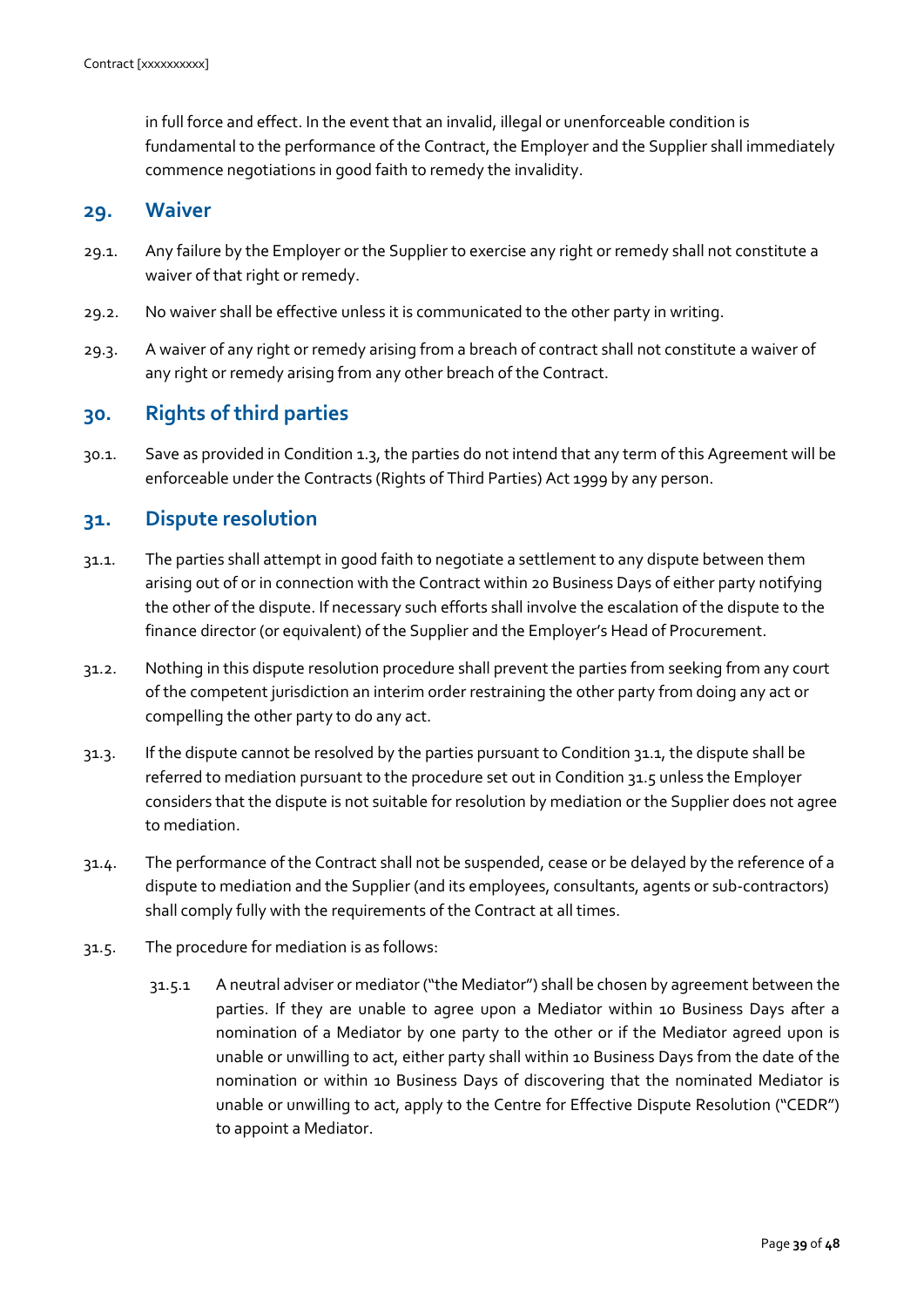- 31.5.2 The parties shall within 10 Business Days of the appointment of the Mediator meet with the appointed Mediator in order to agree a programme for the exchange of all relevant information and the structure to be adopted for negotiations to be held. If considered appropriate, the parties may at any stage seek assistance from CEDR to provide guidance on a suitable procedure.
- 31.5.3 Unless otherwise agreed in writing, all negotiations connected with the dispute and any settlement agreement relating to it shall be conducted in confidence and without prejudice to the rights of the parties in any future proceedings (subject to Condition [31.5.4](#page-41-0)**[Error! Reference source not found.](#page-41-0)**).
- <span id="page-41-0"></span>31.5.4 If the parties reach agreement on the resolution of the dispute, the agreement shall be reduced to writing and shall be binding on the parties once it is signed by their duly authorised representatives.
- 31.5.5 Failing agreement, either of the parties may invite the Mediator to provide a non-binding but informative opinion in writing. Such an opinion shall be provided on a 'without prejudice' basis and shall not be used in evidence in any proceedings relating to the Contract without the prior written consent of both parties.
- 31.5.6 If the parties fail to reach agreement in the structured negotiations within 45 Business Days of the Mediator being appointed, or such longer period as may be agreed by the parties in writing, then any dispute or difference between them may be referred to the Courts in accordance with Condition 32**Error! Reference source not found.**.

#### **32. Law**

32.1. The Contract shall be governed by and interpreted in accordance with English law and, subject to Condition 31, any dispute arising out of or in connection with it shall be subject to the exclusive jurisdiction of the Courts of England and Wales.

## **Conditions relating to Goods (where applicable)**

## **33. Delivery of the Goods**

- 33.1. The Supplier will deliver the Goods to the delivery address and on the date stated in the Employer's order or as otherwise agreed with the Employer's Representative, between 9.00 am and 4.00 pm on a Business Day.
- 33.2. The Supplier will be responsible for off-loading the Goods from the delivery vehicle. Delivery of the Goods will occur when they arrive at the delivery address.
- 33.3. The Supplier may not deliver the Goods by separate instalments unless the Employer's Representative gives its prior written consent to this. If the Employer's Representative gives such consent, the Supplier will invoice the Price for each instalment separately in accordance with Condition 4and the Employer will be entitled, at its sole discretion, to exercise its rights and remedies (whether under these Conditions or otherwise) in respect of the relevant instalment or the whole Contract.
- 33.4. The Supplier will ensure that: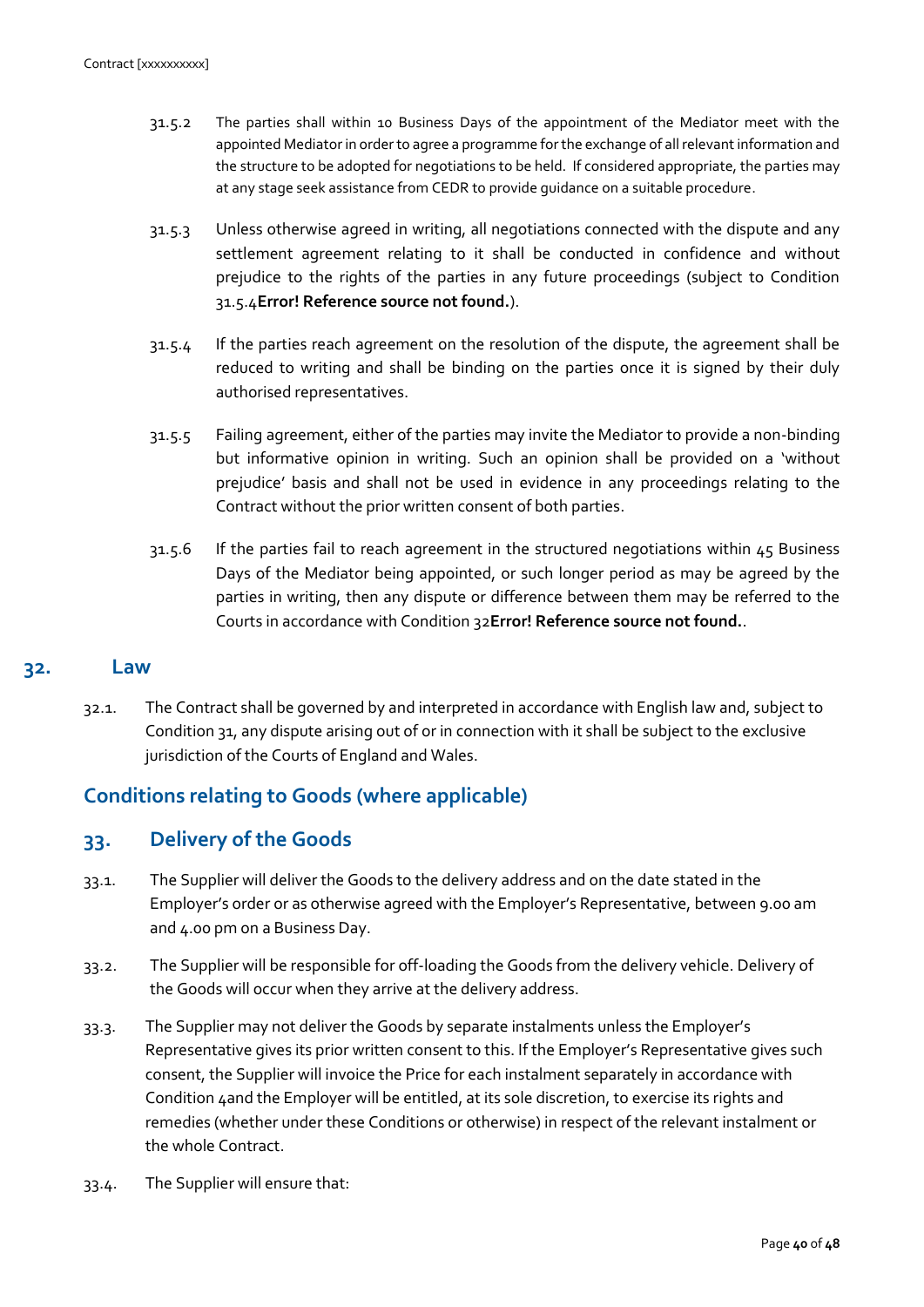- 33.4.1 the Goods are marked in accordance with any instructions given by the Employer's Representative and any Applicable Laws and are properly packed and secured so as to reach their destination in an undamaged condition;
- 33.4.2 the delivery is accompanied by a prominently displayed delivery note which shows the order number, date of order, type and quantity of Goods, code numbers of Goods (if applicable), any special storage instructions and, where delivery by instalments is permitted under Condition 33.3, the outstanding balance of Goods remaining to be delivered;
- 33.4.3 if the Supplier requires the Employer to return any packaging material for the Goods to the Supplier, that fact is clearly stated on the delivery note. Any such packaging material will only be returned to the Supplier at the cost of the Supplier;
- 33.4.4 on or before delivery, the Employer is provided in writing with a list by name and description of any harmful or potentially harmful properties or ingredients in the Goods supplied whether in use or otherwise and thereafter information concerning any changes in such properties or ingredients. The Employer will rely on the supply of such information from the Supplier in order to satisfy its own obligations under the Health and Safety at Work Act 1974 and any relevant Applicable Laws; and
- 33.4.5 on or before delivery the Employer is supplied with all operating and safety instructions, clearly displayed warning notices and such other information as may be necessary for the proper use, maintenance and repair of the Goods.
- 33.5 The Employer reserves the right to mark the Goods immediately on delivery. This is undertaken for the purposes of security and the Employer will not be deemed to have accepted the Goods by reason of this nor will the Supplier be entitled to raise an objection on this ground to any subsequent rejection of the Goods.
- 33.6 If the Supplier fails to deliver the Goods on the date specified in Condition 33.1 and the provisions of Condition 23.3.1 or 23.3.2 are satisfied, without prejudice to any other rights or remedies of the Employer (whether express or implied), the Employer may terminate the Contract immediately by giving written notice to that effect to the Supplier, in which case:
	- 33.6.1 the Supplier will refund any monies already paid by the Employer under the Contract in relation to the Goods that have not been delivered; and
	- 33.6.2 the Employer will be entitled to recover from the Supplier any and all liabilities, losses, damages, costs and expenses incurred by the Employer as a result of the Supplier's failure to supply Goods, including in obtaining substitute goods from another supplier.
- 33.7 Risk in and ownership of the Goods will pass to the Employer on delivery.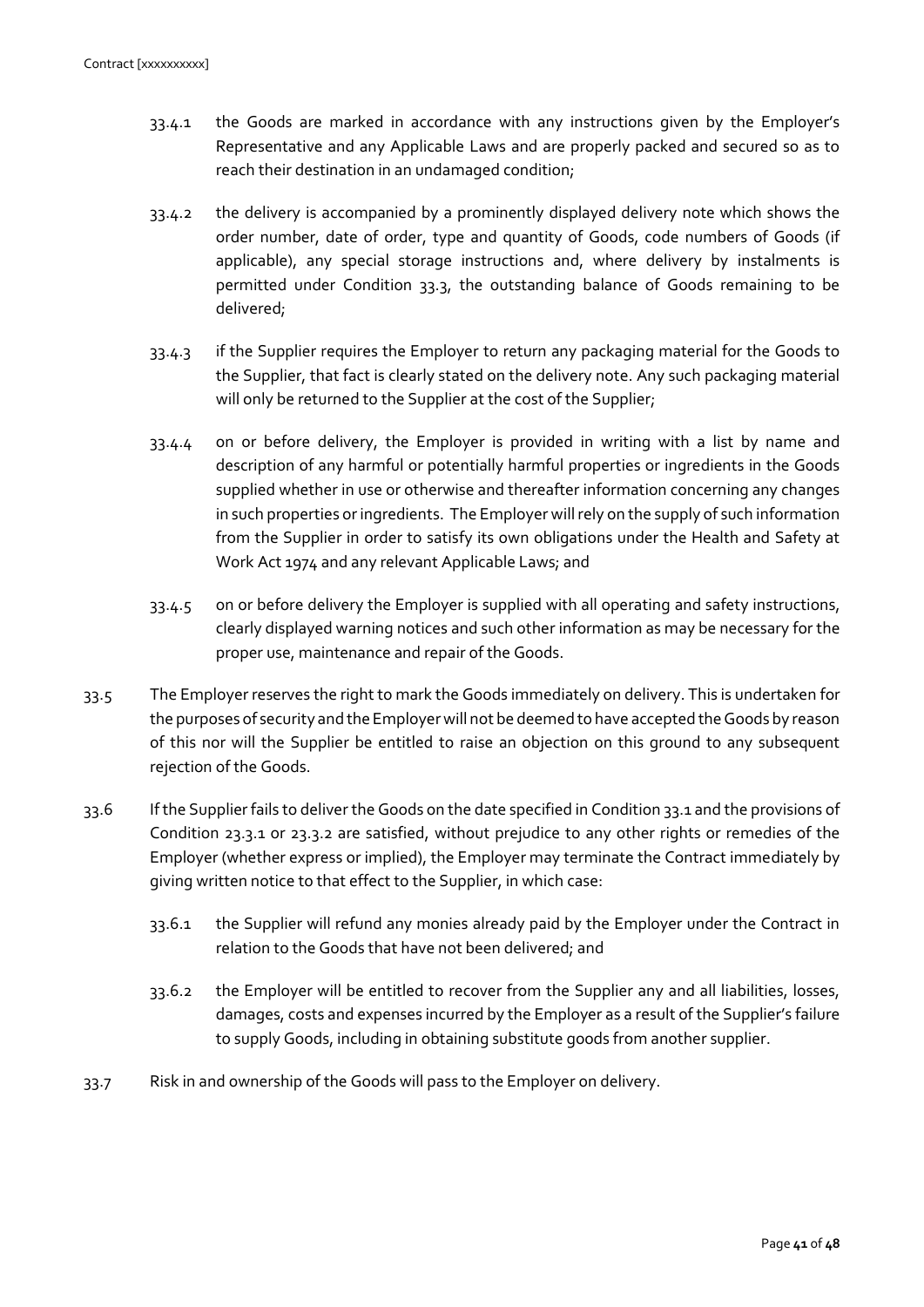# **34. Standard of the Goods**

- 34.1. The quantity and description of the Goods will be as set out in any quotation or tender submitted by the Supplier, the Contract and the order placed by the Employer.
- 34.2. The Supplier will ensure that the Goods will:
	- 34.2.1. be of satisfactory quality within the meaning of the Sale of Goods Act 1979;
	- 34.2.2. be fit for any purpose held out by the Supplier or made known to the Supplier expressly or by implication, and in this respect the Employer relies on the Supplier's skill and judgement;
	- 34.2.3. be free from defects in design, materials and workmanship;
	- 34.2.4. comply with all relevant Applicable Laws; and
	- 34.2.5. be so formulated, designed, constructed, finished and packaged as to be safe and without risk to health.
- 34.3. The Supplier will maintain and observe quality control and supplier quality assurance standards in respect of the Goods in accordance with the requirements of the Employer, relevant British Standards and the requirements of any relevant statutory and regulatory bodies.
- 34.4. Without prejudice to any other rights or remedies of the Employer (whether express or implied), if any Goods do not conform with any of the terms of Condition 34.1 or 34.2 and the provisions of Condition 23.3.1 or 23.3.2 are satisfied, the Employer may (whether or not the Goods have been accepted):
	- 34.4.1. terminate the Contract in accordance with, as applicable, Condition 23.3.1 or Condition 23.3.2; or
	- 34.4.2. 34.4.2 require the Supplier, at the Employer's option, to promptly repair or replace the relevant Goods free of charge or to refund the Price for the relevant Goods,

and, in either case, the Employer will be entitled to recover from the Supplier any and all liabilities, losses, damages, costs and expenses incurred by the Employer as a result of the non-conformity of the Goods, including in obtaining substitute goods from another supplier.

34.5. Condition 34.4 will apply to any repaired or replacement Goods supplied under Condition 34.4.2.

#### **35. Inspection and testing**

35.1. The Employer will have the right to inspect and test the Goods at any time prior to delivery (or any planning, preliminary and preparatory work in relation thereto) at any reasonable time. The Supplier will permit the Employer, its officers, employees, agents and sub-contractors to enter upon the Supplier's premises for such purpose, and will procure permission for such persons to enter upon any relevant third-party premises, to carry out such inspection and testing and will provide the Employer with all facilities reasonably required.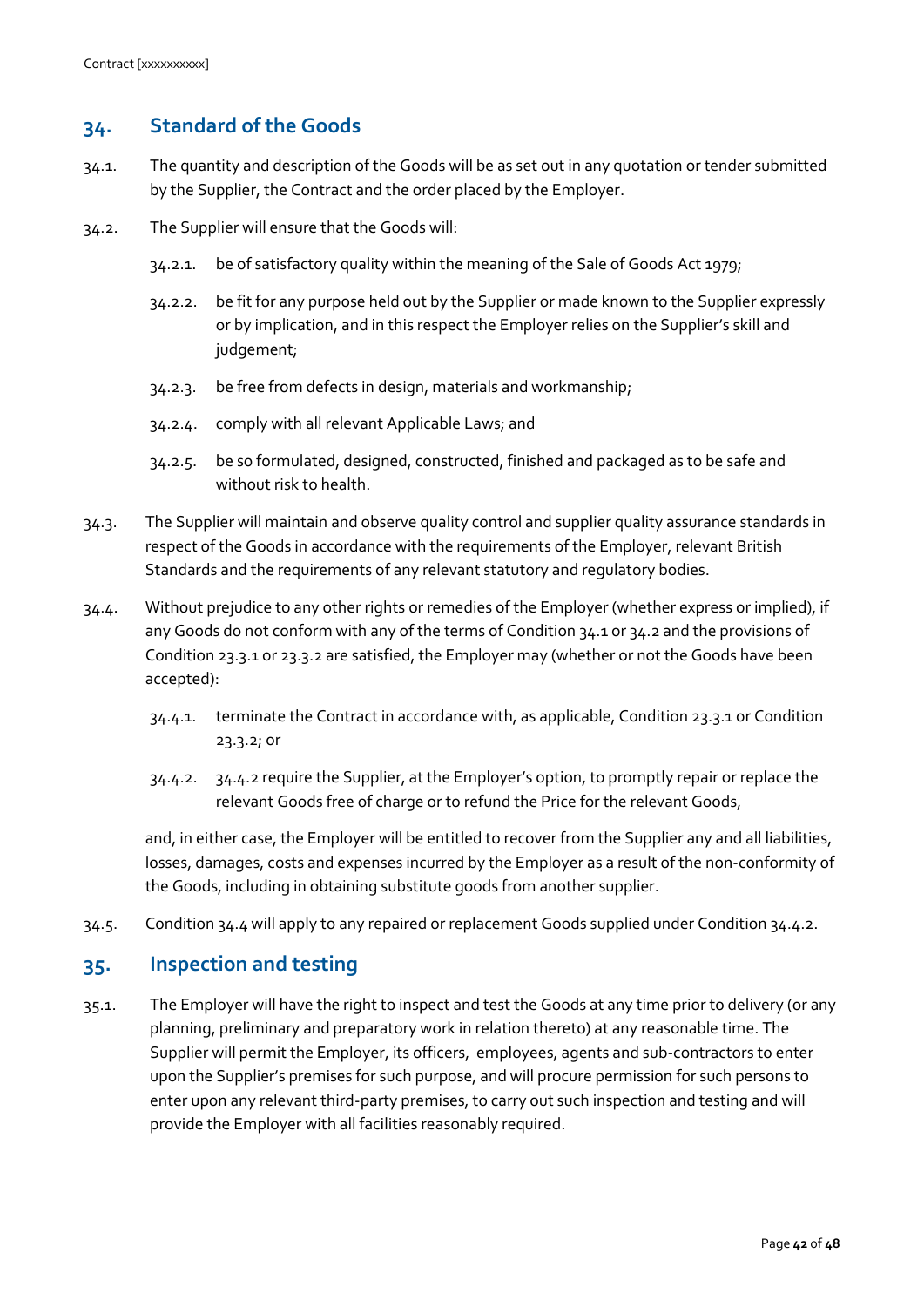- 35.2. If, following inspection or testing under Condition 35.1 the Employer gives written notice to the Supplier that it is not satisfied that the Goods and/or the Services will comply with the Contract, the Supplier will take all steps necessary to ensure compliance. Any breach of this obligation by the Supplier shall be deemed to be a material breach which cannot be remedied entitling the Employer to terminate the Contract under Condition 23.3.1.
- 35.3. No inspection or testing under Condition 35.1 will reduce or otherwise affect the Supplier's obligations under the Contract.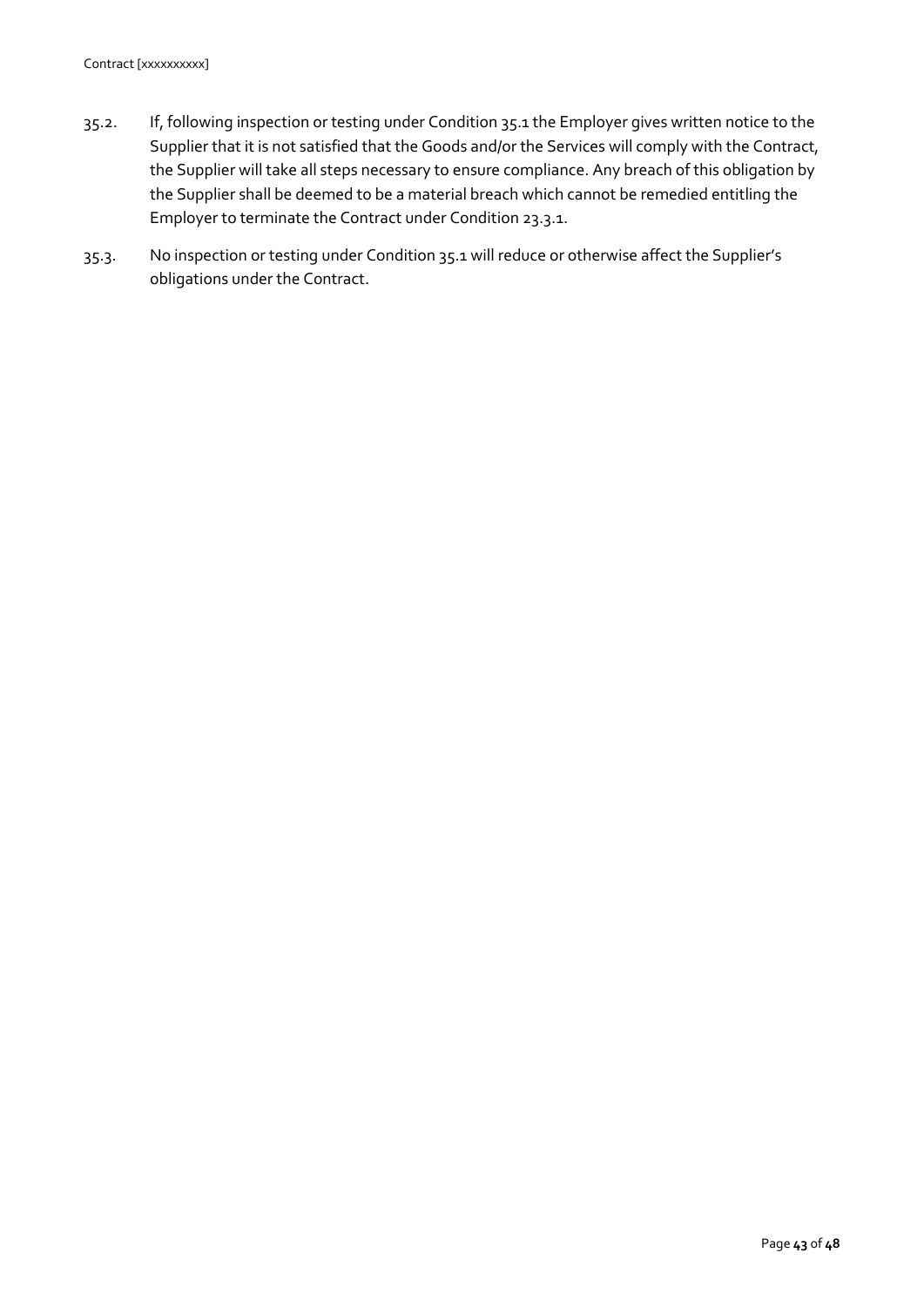# **Schedule 1 - Notice of Proposed Variation**

| <b>Notice of Proposed Variation (NPV)</b>                                                                                                                              |      |  | FORM (A) |        |             |                         |
|------------------------------------------------------------------------------------------------------------------------------------------------------------------------|------|--|----------|--------|-------------|-------------------------|
| <b>Contract No.</b>                                                                                                                                                    |      |  |          |        |             | <b>Variation number</b> |
| <b>Contract title</b>                                                                                                                                                  |      |  |          |        |             |                         |
| Supplier                                                                                                                                                               |      |  |          |        | <b>Date</b> |                         |
|                                                                                                                                                                        |      |  |          |        |             |                         |
| Details of the proposed variation:                                                                                                                                     |      |  |          |        |             |                         |
| The Supplier is requested to supply a quotation within five (5) Business Days on Form B of this<br>NPV. (A version of Form B should be supplied with this NPV Form A). |      |  |          |        |             |                         |
| The Form B quotation should be sent by<br>the Supplier to the Contract Manager (as<br>defined in the Contracts) unless<br>otherwise set out below:-                    |      |  | Name:    |        |             |                         |
| Address:                                                                                                                                                               |      |  |          |        |             |                         |
| <b>IMPORTANT</b><br>This work is not to commence unless instructed in writing by the Contract Manager on Form C<br>for this Notice of Proposed variation               |      |  |          |        |             |                         |
|                                                                                                                                                                        |      |  |          |        |             |                         |
|                                                                                                                                                                        | Name |  |          | Signed |             | Date                    |
| <b>Contract Manager</b>                                                                                                                                                |      |  |          |        |             |                         |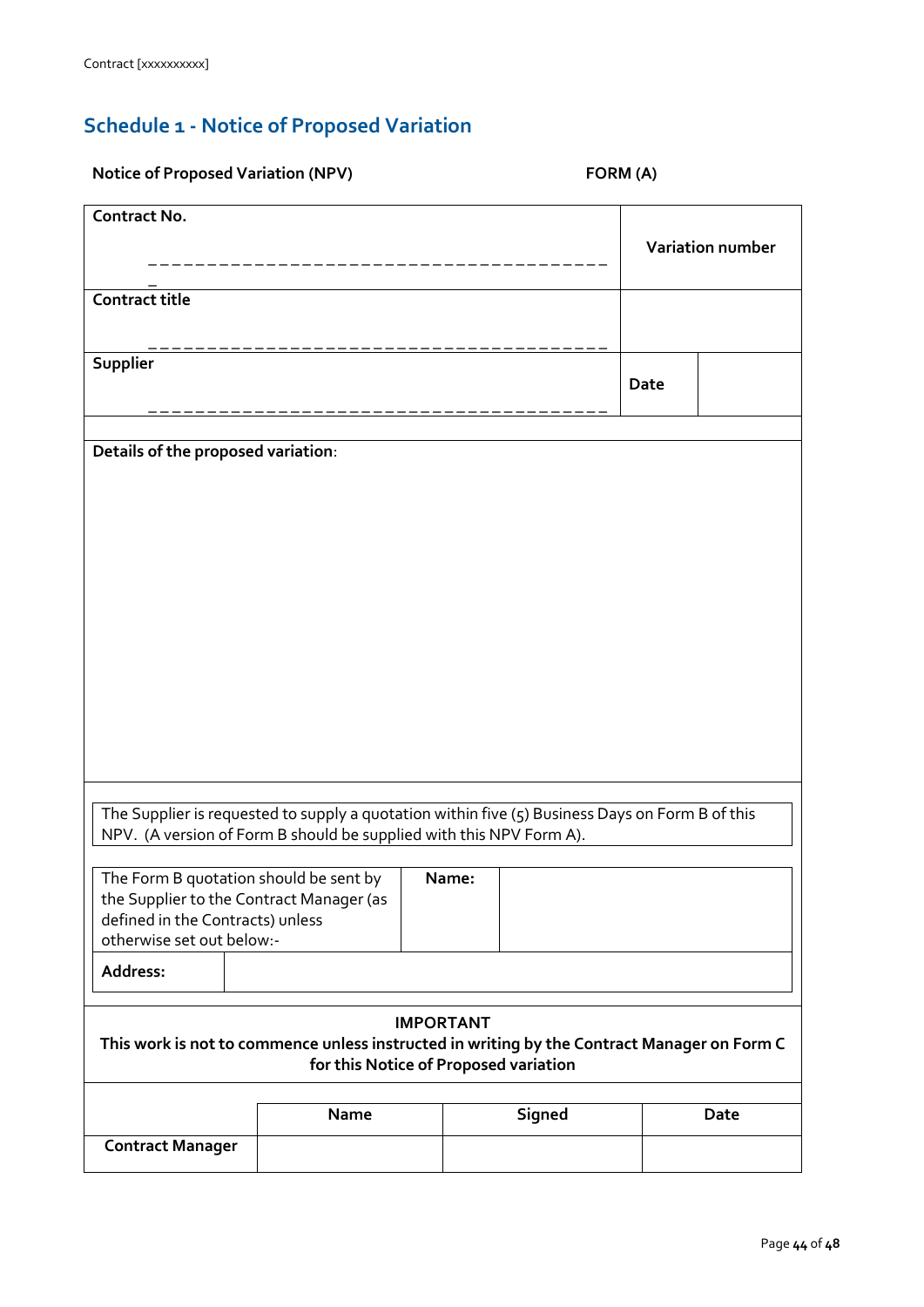#### **Quotation against NPV FORM (B)**

| <b>Contract No.</b>   |      | Variation number |
|-----------------------|------|------------------|
| <b>Contract title</b> |      |                  |
|                       |      |                  |
|                       |      |                  |
| Supplier              |      |                  |
|                       | Date |                  |
|                       |      |                  |
|                       |      |                  |

**Details of the proposed variation (as a reference to the original NPV in Form 'A').**

**Acceptance of the proposed variation setting out clearly any proposed deviations from the revised scope:**

|                | Confirmation of Supplier's price for the revised Goods/Services and the revised Price for the |                                       |      |
|----------------|-----------------------------------------------------------------------------------------------|---------------------------------------|------|
| Contract:      |                                                                                               |                                       |      |
|                |                                                                                               |                                       |      |
|                |                                                                                               |                                       |      |
|                |                                                                                               |                                       |      |
|                |                                                                                               |                                       |      |
|                |                                                                                               |                                       |      |
|                |                                                                                               |                                       |      |
|                |                                                                                               |                                       |      |
|                |                                                                                               |                                       |      |
|                |                                                                                               |                                       |      |
|                |                                                                                               |                                       |      |
|                |                                                                                               | <b>IMPORTANT</b>                      |      |
|                | This work is not to commence unless instructed in writing by the Contract Manager on Form C   |                                       |      |
|                |                                                                                               | for this Notice of Proposed variation |      |
|                |                                                                                               |                                       |      |
|                | <b>Name</b>                                                                                   | Signed                                | Date |
|                |                                                                                               |                                       |      |
| Supplier's     |                                                                                               |                                       |      |
| Representative |                                                                                               |                                       |      |